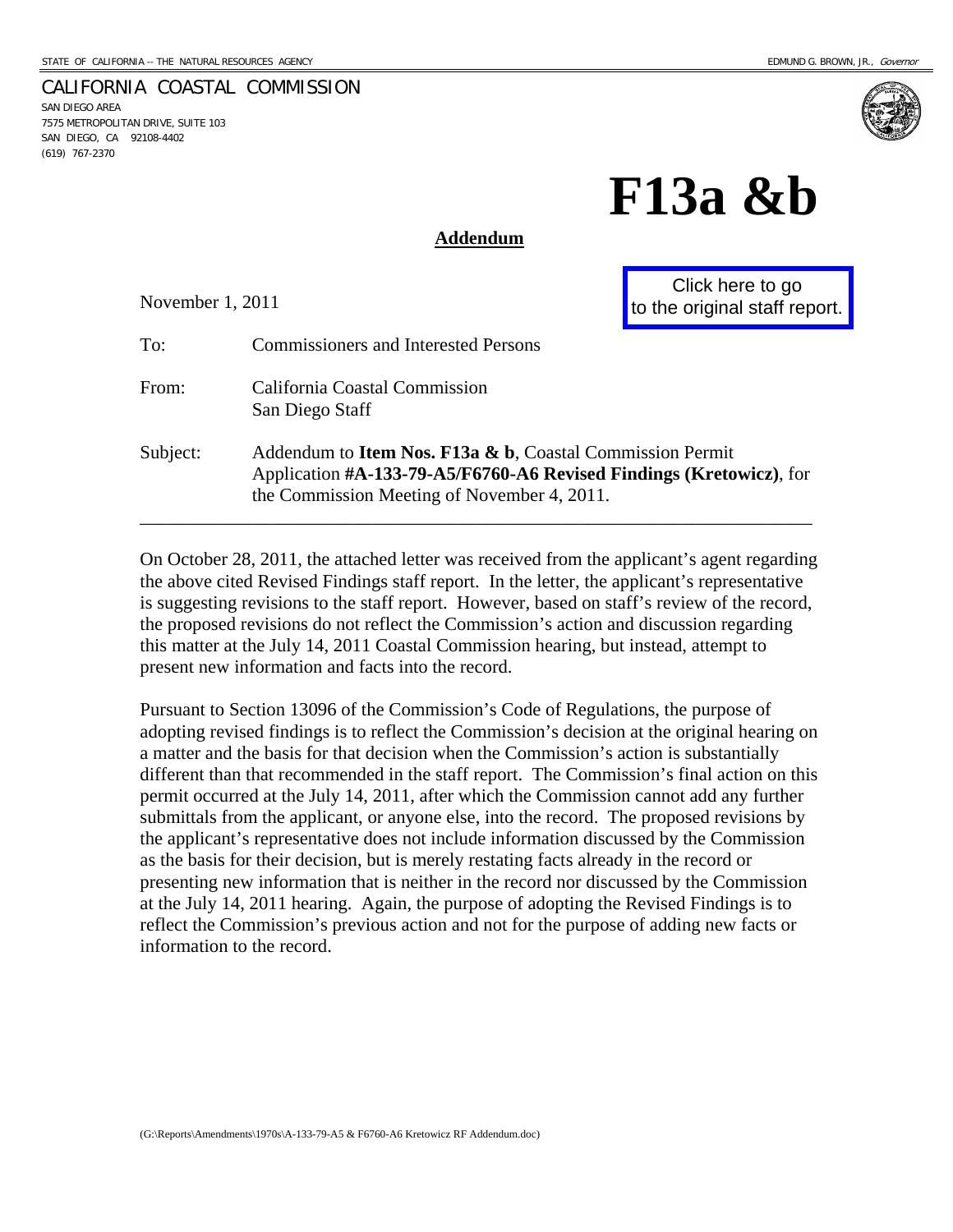# This page intentionally<br>blank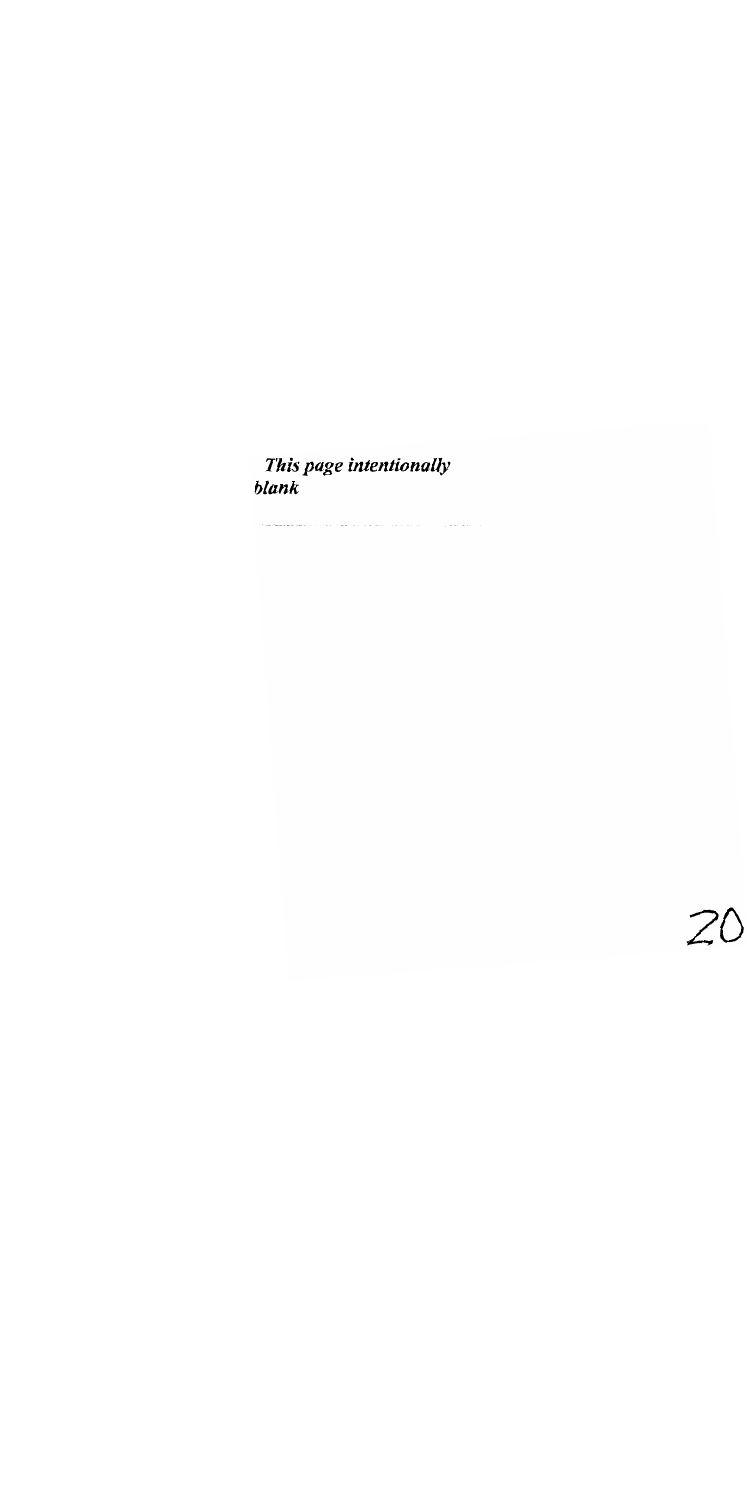**FRED GAINES** SHERMAN L. STACEY **LISA A. WEINBERG** REBECCA A. THOMPSON NANCI S. STACEY **KIMBERLY RIBLE ALICIA B. BARTLEY** 

**LAW OFFICES OF GAINES & STACEY LLP** 1111 BAYSIDE DRIVE, SUITE 280 CORONA DEL MAR, CALIFORNIA 92625

**TELEPHONE** (949)640-8999 **FAX** (949)640-8330

 $F13a & b$ 

October 28, 2011

BY MAIL AND EMAIL

Mr. Lee McEachern California Coastal Commission San Diego Regional Office 7575 Metropolitan Drive, #103 San Diego, CA 92108

> Re: **Proposed Revised Findings** Permit Amendment No. A-133-79-A5/F6760-A6 (Kretowicz) 7957 Princess Street, La Jolla

Dear Lee:

On behalf of Ure & Dianne Kretowicz, I have attached proposed revisions to the Revised Findings that have been recommended by the staff on the Commission decision on July 14, 2011 on Permit Amendment No. A-133-79-A5/F6760-A6 (Kretowicz). The changes which I have requested are limited to the portions of the Revised Findings under the following headings:

- $\mathbf{1}$ . Amendment Description.
- $2.$ Detailed Project History.
- 3. Public Access.

Although the changes which I have requested may appear to be extensive, the majority can be classed within the following facts, most of which I do not believe are in dispute.

- 1. After the Commission decision on September 20, 1979 to impose a special condition for dedication of vertical access on CDP A-133-79, the applicant (Jane Baker) did not agree to the special condition, did not execute, acknowledge, deliver or record any irrevocable offer to dedicate.
- $2.$ The Commission's certification that the San Diego LCP was consistent with the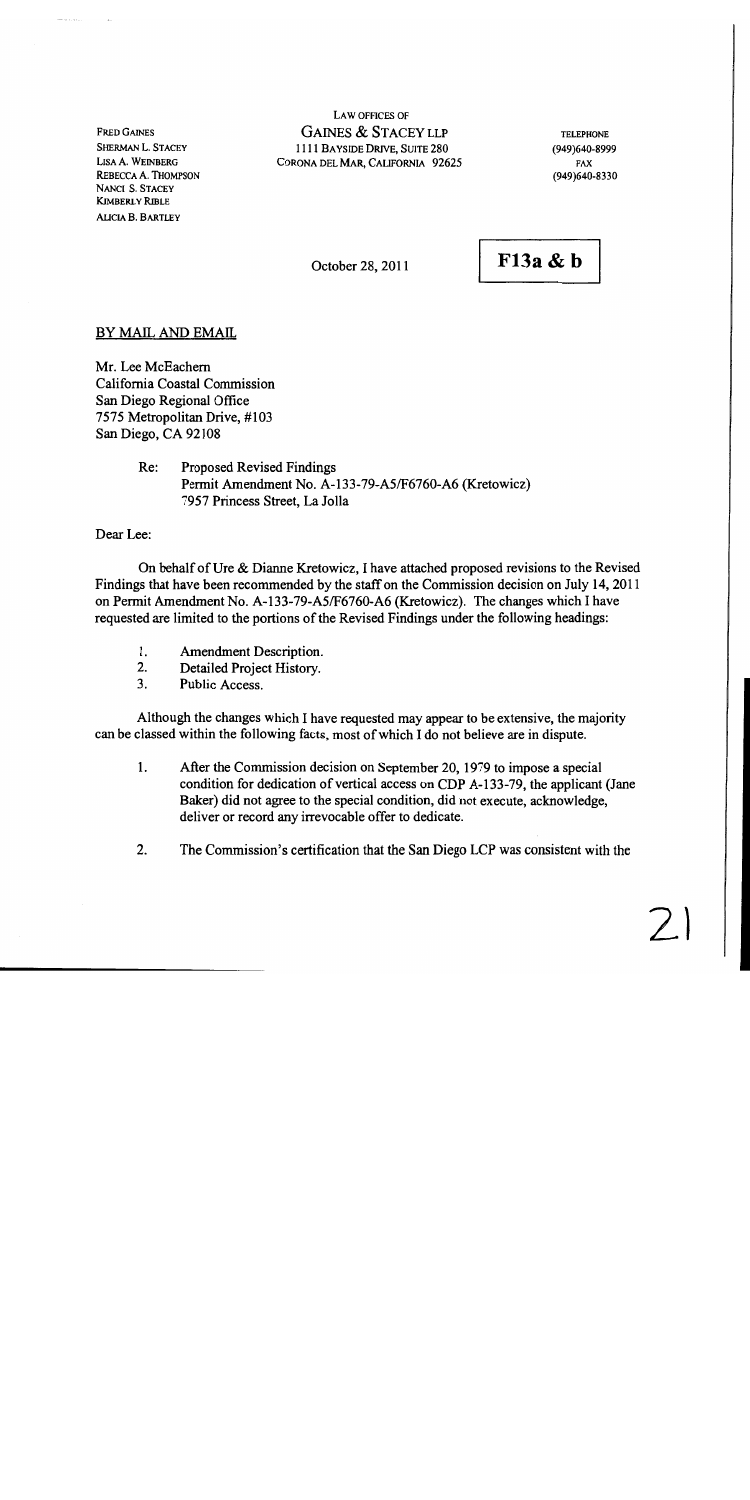Mr. Lee McEachern California Coastal Commission October 28, 2011 Page 2

> Chapter 3 policies of the Coastal Act included a designation for the cul-de-sac at Princess Street as a location for "emergency lifeguard access only".

- $3<sub>1</sub>$ The Commission took no action to enforce or even to communicate with the property owner concerning the special condition for vertical access on the applicants' property for the 22 year period from 1979 to 2001. The Commission has no explanation for this inaction.
- 4. Any alleged public access claimed to exist by implied dedication has not occurred for 32 years, from 1979 to 2011, and continues to be closed to public use.
- 5. There has been no judicial determination that any public right of access exists anywhere on the applicants' property.
- 6. The period of time from the denial of Permit Amendment A-133-79-A1/F6760-A2 in 2005 to the July 14, 2011 final decision of the Commission on A-133-79-A5/F6760-A6 was not the responsibility of the applicants. The Commission twice did not approve revised special conditions, which had been negotiated in two separate Settlement Agreements which the Commission freely entered into. After the 2007 Settlement Agreement, no staff recommendation was made during the 270 days following the filing of Permit Amendment A-133-79-A3/F6760-A4. The applicants were required to withdraw and reapply because the permit streamlining act would have applied. After the applicants on March 15, 2010 filed Permit Amendment A-133-79-A4/F6760-A5, the Staff did not schedule it for hearing for 7 months. When the applicants wished to exercise their right to continue the hearing because they received the staff report only a few days before the hearing, the permit streamlining act again forced the applicant to formally withdraw and reapply.
- 7. The Commission recognizes that the Commission has no authority to find the existence of property rights for the public based upon evidence of use and act to restrict property based upon its own findings.
- 8. California Civil Code §1107 provides that a purchaser of real property takes free and clear of all claimed interests not in the public record prior to the date of recording of the purchaser's deed. The Commission claims that a purchaser also takes subject to any restriction, whether agreed to or not by a previous property owner, which may be contained in a Coastal Commission file even if the purchaser has no actual knowledge of the restriction.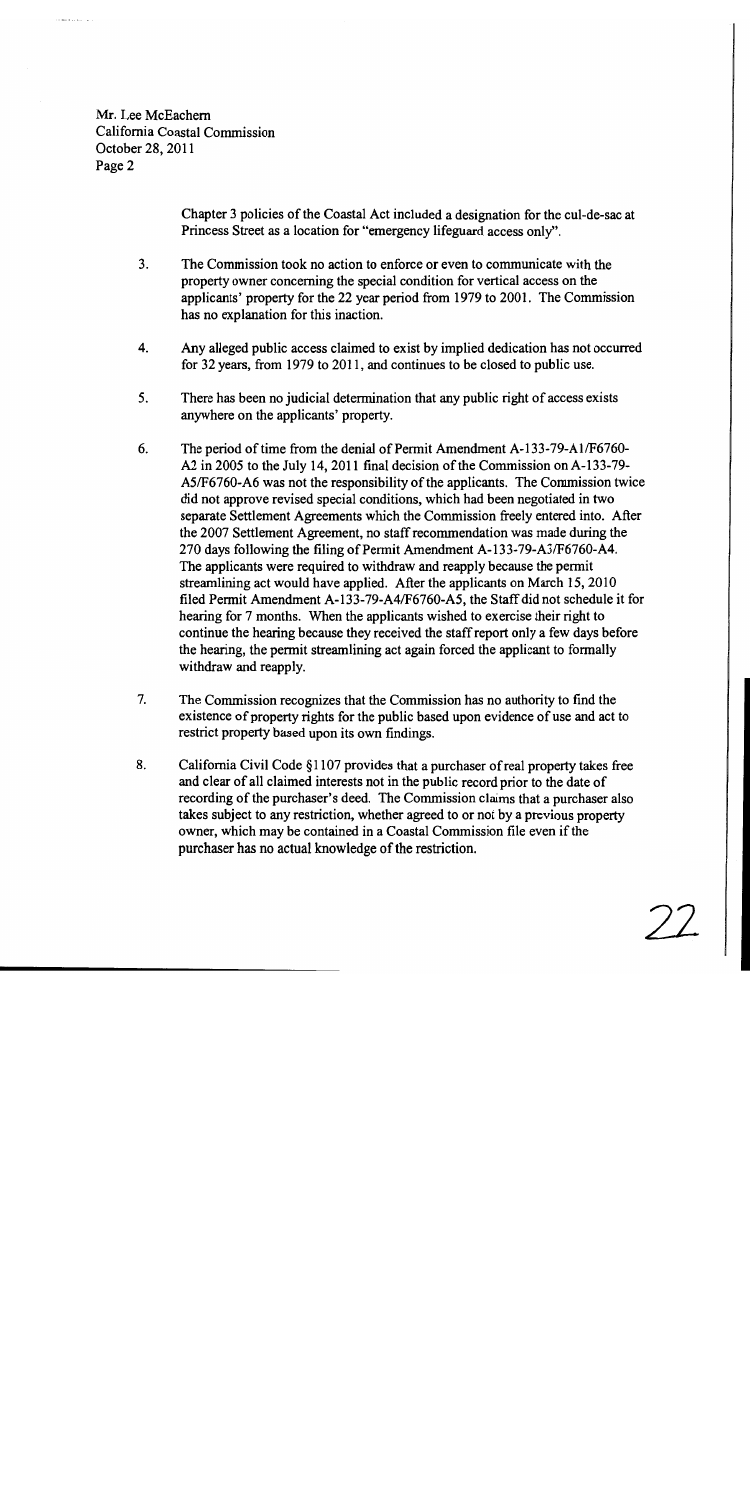Mr. Lee McEachern California Coastal Commission October 28, 2011 Page 3

I believe that the Commission should revise the findings to include the above facts that are not in dispute. I have attempted to place these facts within the Revised Findings recommended by the Staff where they would be relevant.

Thank you for your consideration.

Sincerely Signature on file<br>Corporation on the state of the SHERMAN L. STACEY

SLS/sh

cc:

(by email) Dianne Kretowicz Claude Margeno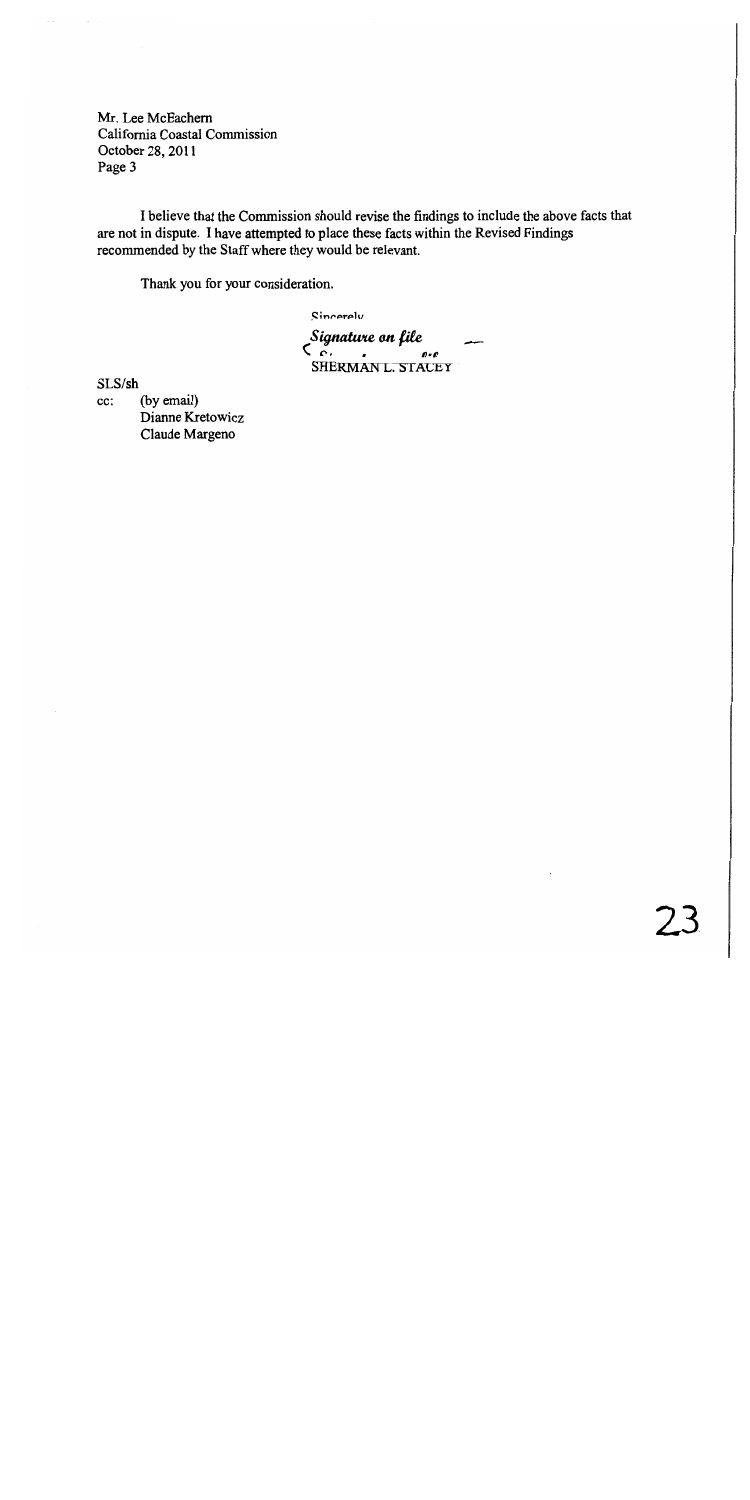F13a & b

Formatted: Top: 0.9", Bottom:

#### **III. Findings and Declarations.**

The Commission finds and declares as follows:

1. Amendment Description. The proposed project represents an amendment to a coastal development permit approved by the Commission for the construction of a 3,693 sq. ft. addition to an existing 2,970 sq. ft. single-family residence in 1979. The proposal is to revise the terms of the requirement to record an offer to dedicate vertical public access easement and approval of various other improvements, both new and after-thefact. Specifically, the amendment request includes:

(1) The applicants propose to revise the terms of the existing requirement for recordation of an offer to dedicate vertical public access easement as follows:

(a) Vertical Public Access: The applicant will record an irrevocable offer to dedicate to a public agency or private association approved by the Executive Director, an easement for public pedestrian access to the shoreline which shall be 4-5 ft. wide and run within a 10 ft. area generally along the southern property boundary as depicted generally on Exhibit #12. However, the easement will not be opened and made available to the public until the first of the following occurs: 1) the applicants sell the property to a third party; 2) neither applicants nor their children occupies the home as their primary residence; or 3) 15 years following the death of both the applicants.

(b) Emergency Lifeguard Access. Upon issuance of the permit amendment, the applicants propose to grant to the City of San Diego an easement for emergency lifeguard access to the beach which shall be 4-5 ft. wide and run along the southern property boundary.

The following components have already been constructed and are proposed to remain and be approved after-the-fact:

(2) Construct concrete stairways along the south and eastern property boundaries.

(3) Construct wall and fence across south side yard area (to be lifeguard emergency access).

(4) Install decorative paving in City Right-of-Way leading up the house.

(5) Construct new planter walls, entry trellis and 4 ft. high planter in public Right-of-Way.

(6) Construct new fountain adjacent to eastern exterior stairway.

(7) Replace second-story deck and add partial roof.

(8) Construct new second-story cantilevered balcony.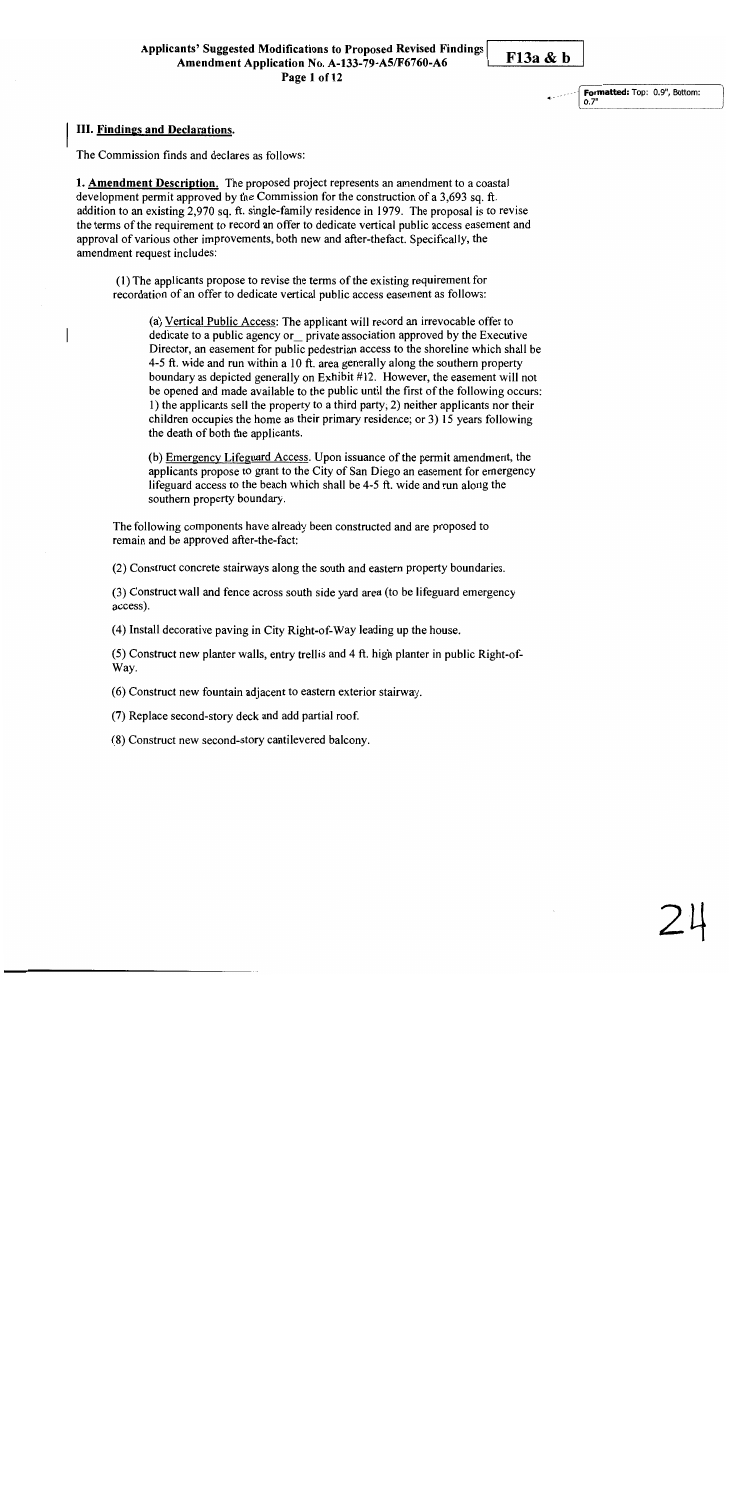$F13a \& b$ 

(9) Construct a 28 ft. long, 6 ft. high masonry wall in public right-of-way.

(10) Extend height of existing retaining wall from 3 ft. 6-inches to 7 ft. 6-inches.

(11) Construct modifications to non-conforming accessory structure (Casita) located partially within public right-of-way to include 52 sq. ft. bathroom addition, new doors, windows and expansion of existing walls.

(12) Add approximately 844 sq. ft. to existing home (bedrooms, music and exercise room) by converting unimproved area beneath main home to living area, portions of which are located within 25 ft. of the bluff edge.

(13) Remove wooden timber stairs and portion of retaining wall on bluff face.

#### The following components are new:

(14) Interior garage improvements to include excavation and removal of approx. 130 cy. of uncompacted fill material to allow an additional parking space, a car lift and storage.

(15) Remove floodlights from bluff face.

(16) Remove or cap irrigation on bluff face.

(17) Construct new trellis over second story deck

(18) Install a new jacuzzi spa/water feature in rear yard adjacent to the coastal canyon.

(19) Install a photovoltaic system on the roof.

The 1.31 acre site is situated atop a 55-ft. high coastal bluff located off a cul-de-sac at the northern terminus of Princess Street in the La Jolla community of the City of San Diego. The existing residence is situated on the flatter portion of the site, directly adjacent to Princess Street, with the site sloping steeply down from the home to the north and west. There is no existing shoreline or bluff protection on the subject site. Surrounding development includes single family homes to the east and south and the Pacific Ocean to the north and west.

The City of San Diego has a certified LCP, and the subject site is within the City's permit jurisdiction. However, since the subject application represents an amendment to a Commissionapproved coastal development permit and requires modification of prior conditions of approval, the Commission has jurisdiction over this application. Nevertheless, the standard of review is the certified LCP (the La Jolla Land Use Plan and the City's Land Development Code) and, because the subject site is between the sea and the first public road, the public access and recreation policies of the Coastal Act. The certified La Jolla Land Use Plan identifies the culde-sac on Princess Street as a location for emergency lifeguard access only.

2. Detailed Project History. The home on the site was originally constructed around 1915. Over the years, the home was added to and remodeled several times. In June of 1977, the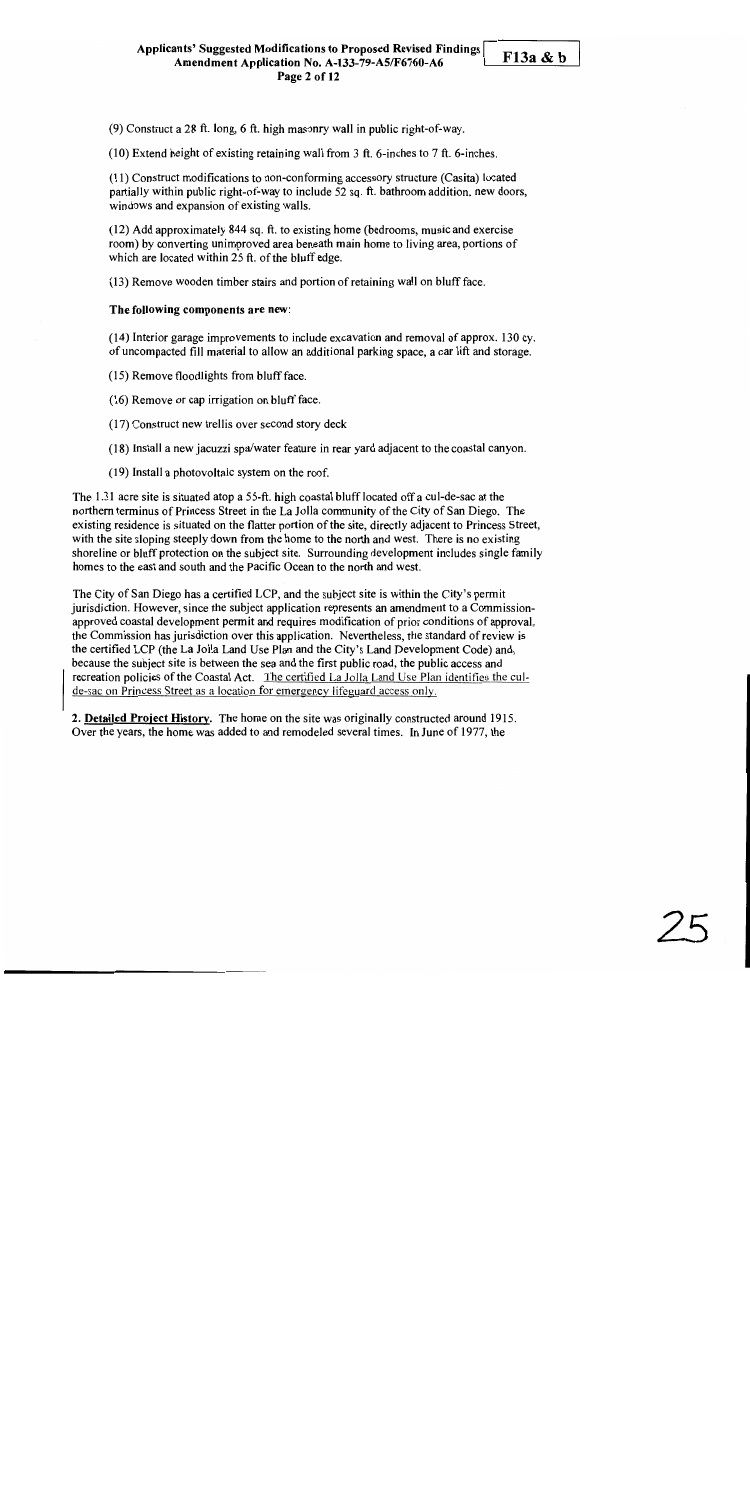F13a & b

Regional Commission denied an application (#F5265) by Ms. Baker for a substantial addition  $(3.300 \text{ sq. ft.})$  to the existing home on the site, finding that the development would have a significant adverse impact on scenic resources in the area as it would significantly encroach onto the visually prominent bluff seaward of the existing home. In June of 1978, the Regional Commission approved Ms. Baker's CDP #F6760 for construction of a 3,693 sq. ft. addition to the existing 2,970 sq. ft. single-family residence, finding that the project did not project further seaward than the existing line of development, thereby reducing its impact on visual resources (there is a discrepancy with the square footages called out in this permit and the subsequent actions. After review of the final plans approved for the original project, the actual size of the addition and of the existing home is greater). The permit was approved with special conditions requiring that the development comply with the recommendations of the geology report, that the southwest corner of the proposed addition (15 ft. x 15 ft.) be cantilevered to "ensure the integrity of the slope", and that the final drainage plans be submitted. The decision on this matter was subsequently appealed to the State Commission (A-221-78), but the State Commission found that the appeal raised no substantial issues on July 18, 1978. The grounds for the appeal were that inadequate public access findings were made.

A lawsuit was then filed against the Commission for, among other things, not having made adequate findings regarding public access and recreation as required by Section 30604 of the Coastal Act for development located between the first public road and the sea. The court subsequently found that the development was located between the first public road and the sea and that the finding on public access and recreation was not sufficiently specific to comply with the requirements of Section 30604(c) of the Act. The court ordered that the matter be remanded back to the Regional Commission for a specific finding on only the issue of public access and recreation. The Court did not order the Regional Commission to set aside its decision. In addition, the court allowed the development to go forward in the interim because the petitioners failed to post the necessary bond either for an injunction or for a stay. The Regional Commission subsequently adopted more specific findings regarding public access and recreation but did not impose any special requirements for the provision of public access at the site. This decision was then also appealed to the State Commission (A-133-79).

On September 20, 1979, the State Commission found that additional public access provisions should be required. Specifically, the Commission found:

...access to this pocket beach is only available at low tide due to the promontories which impede access to the beach from the nearest accessway to the shoreline which is located  $\frac{1}{4}$  mile up coast. The Commission concludes, therefore, that adequate access does not exist nearby. Although the public has historically had access over the project site, construction of the project has preceded the use of this accessway, thereby diminishing the public's right of access to the state owned tidelands. An alternative accessway must, therefore, be provided to offset the burdens this development has placed on the public's constitutional right of access and to assure the conformity of the project with the provisions of Section 30212 of the Act.

Formatted: Right: 0"

Formatted: Indent: Left: 0.5", Right: 0.5"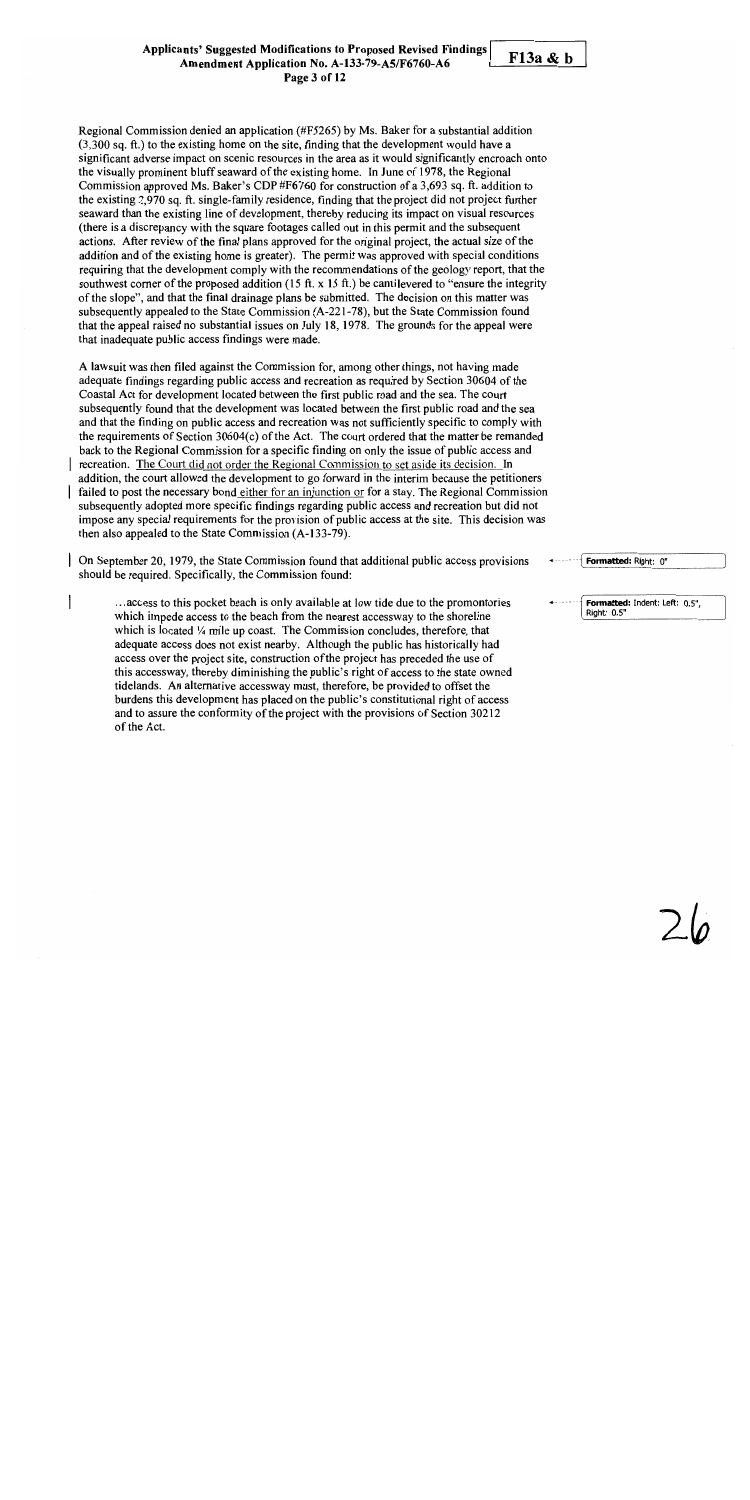F13a & b

The Commission imposed a special condition on the permit requiring the applicant to record offers to dedicate both lateral (across the ocean frontage of the parcel from the toe of the bluff to the mean high tide line) and vertical (5 ft. in width extending from Princess Street along the southern edge of the property next to the garage and then in a northwesterly direction along the top of slope and then back in a southwesterly direction, traversing down the face of the bluff to the beach) public access easements (ref. Exhibit  $#6$  - Original Staff Report). By the time the Commission imposed the access conditions, however, the applicant had already completed construction of the proposed addition in compliance with the permit as previously issued and had closed off the location where the public access was alleged to have taken place. Therefore, the State Commission required that the vertical access be located in a slightly different location than the historic trail in order to accommodate the addition. The then-owner, Ms. Baker, did not agree to the conditions, did not execute or deliver any offer to dedicate to the Commission and therefore, no offers to dedicate access were ever recorded.

Because the permit for the addition issued during the litigation and appeal, the remand not having set the decision aside, it retained the original application number F6760. However, because the State Commission heard a second appeal, it gave the permit a new number - A-133-79. Therefore, the permit for the addition is identified by both numbers: A-133-79/F6760.

Then, in 1980, the applicant (Ms. Baker) requested and received approval of an amendment to the permit to authorize drainage structures which had already been constructed without authorization (ref. CDP #F6760-A1). That is, the applicant implemented the drainage improvements without authorization and subsequently received approval through an after-thefact permit amendment for the revised drainage plans. The Commission approved the amendment without requiring Ms. Baker to comply with the conditions which the Commission had imposed on CDP A-133-79. From and after at least 1980, Baker and all subsequent owners of the Applicant's property have prevented any public entry to the property from Princess Street and no public access from the road to the shoreline has existed.

In 1988, the Commission certified the City of San Diego's Local Coastal Program and the City began issuing coastal development permits for development within its jurisdiction, including La Jolla where the subject site is located. In the portion of the certified LCP relating to the Applicant's property, the City proposed, and the Commission certified, the designation of the Applicant's property for emergency lifeguard purposes only. Although earlier drafts of the LCP had identified the Princess Street cul-de-sac as a public access location, this was not included in the LCP which the Commission certified and the Commission did not make a suggested modification under Pub. Res. Code §30512 to include language that would designate the Princess Street cul-de-sac as a location for general public access.

In 1989, Baker sold the property to McKellar Development of La Jolla, Inc. In 1991, McKellar Development sold the property to Hugues Belzidsky. In 1994, the property became bank-owned through a foreclosure and the bank sold to Mr. and Mrs. Kretowicz, the now current owners and applicants. As noted above, the offers to dedicate lateral and vertical access had not been executed, delivered or recorded.

| Deleted: record                                   |  |
|---------------------------------------------------|--|
|                                                   |  |
|                                                   |  |
|                                                   |  |
|                                                   |  |
| <b>Deleted:</b> was remanded, and<br>subsequently |  |

Deleted:

Formatted: Right: 0.3"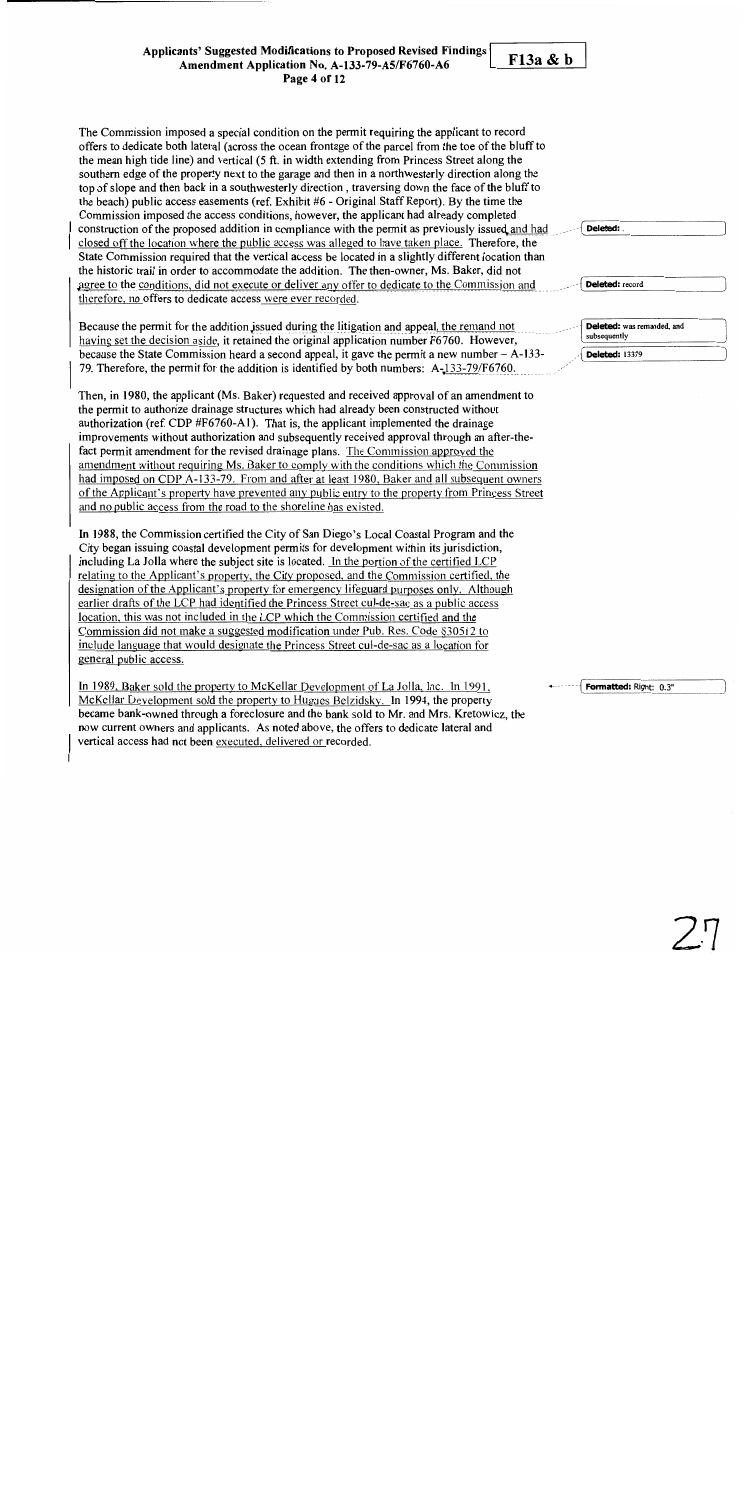In 1999, the City of San Diego approved a coastal development permit for construction of a pool with spa, a concrete deck, barbecue counter, retaining walls, drains and landscaping in the rear yard of the blufftop site that contains the existing single-family residence. The proposal also included removal of a number of existing unpermitted improvements (wooden timber stairs, retaining walls and palm trees) on the face of the coastal bluff. No changes to the existing single-family residential structure were proposed. The City's decision to approve the development was appealed by the Commission on June 25, 2001 (ref. Appeal #A-6-LJS-01-95). The basis of the appeal was that the proposed development was allegedly inconsistent with the certified LCP as it related to blufftop setbacks, geologic hazards, protection of public views and public access. In particular, a swimming pool was proposed projecting beyond the bluff edge of the subject site. The certified LCP requires such structures to be sited a minimum distance of 25 feet from the edge of the bluff. A second major issue raised with the project was that it was inconsistent with the conditions of approval of Coastal Development Permit #A-133-79/F6760, which required recordation of an offer for a public vertical access easement across the subject site. June 25, 2001 was the first time since 1979 that the Commission had made any written communication with any owner of the subject property that there were conditions imposed in 1979 which the property owner (Baker) had refused to fulfill.

The appeal was thus scheduled for Commission review. On August 6, 2001, the Commission found that a Substantial Issue existed with respect to the grounds on which the appeal was filed. The de novo review of the permit application was subsequently scheduled for the Commission's October, 2001 meeting and then again at its June, 2002 meeting. Both times the project was postponed by the applicants because the Commission insisted on reimposing the 1979 vertical access condition. Subsequently, on May 14, 2002, the project was withdrawn by the applicants, which resulted in no permit for the development at the City or the Coastal Commission. The City subsequently sued the applicants over the unpermitted development that was present on the site (excavation in the garage). At this time, the applicants worked with both the Coastal Commission's enforcement staff as well as the City's code enforcement staff to resolve the outstanding violations.

As part of the resolution of the outstanding violations on the subject site (and the related litigation that the City had instituted against the applicants), the applicants entered into a "Stipulated Judgment" with the City of San Diego, dated April 4, 2004, and, as agreed upon by the City and the applicants, the applicants then proceeded to seek an amendment to the previous Coastal Development Permit with the Coastal Commission, concurrent with the City's Site Development Permit, to address all the unpermitted development. As explained above, the State Commission revised CDP #F6760 to include the requirements for public access, although the structure approved in CDP F6760 had already been completed prior to the Commission action on September 20, 1979. As noted above, some of the development proposed by the applicants would block access to the area of the unfulfilled special condition requiring the owner to offer to dedicate a public access easement that was required in CDP A-133-79/F6760.

Then in 2004, the applicants requested an amendment to the State/Regional Commission permit to: (1) replace the requirement for recordation of an offer to dedicate a vertical public access

Deleted:

F13a & b

Deleted: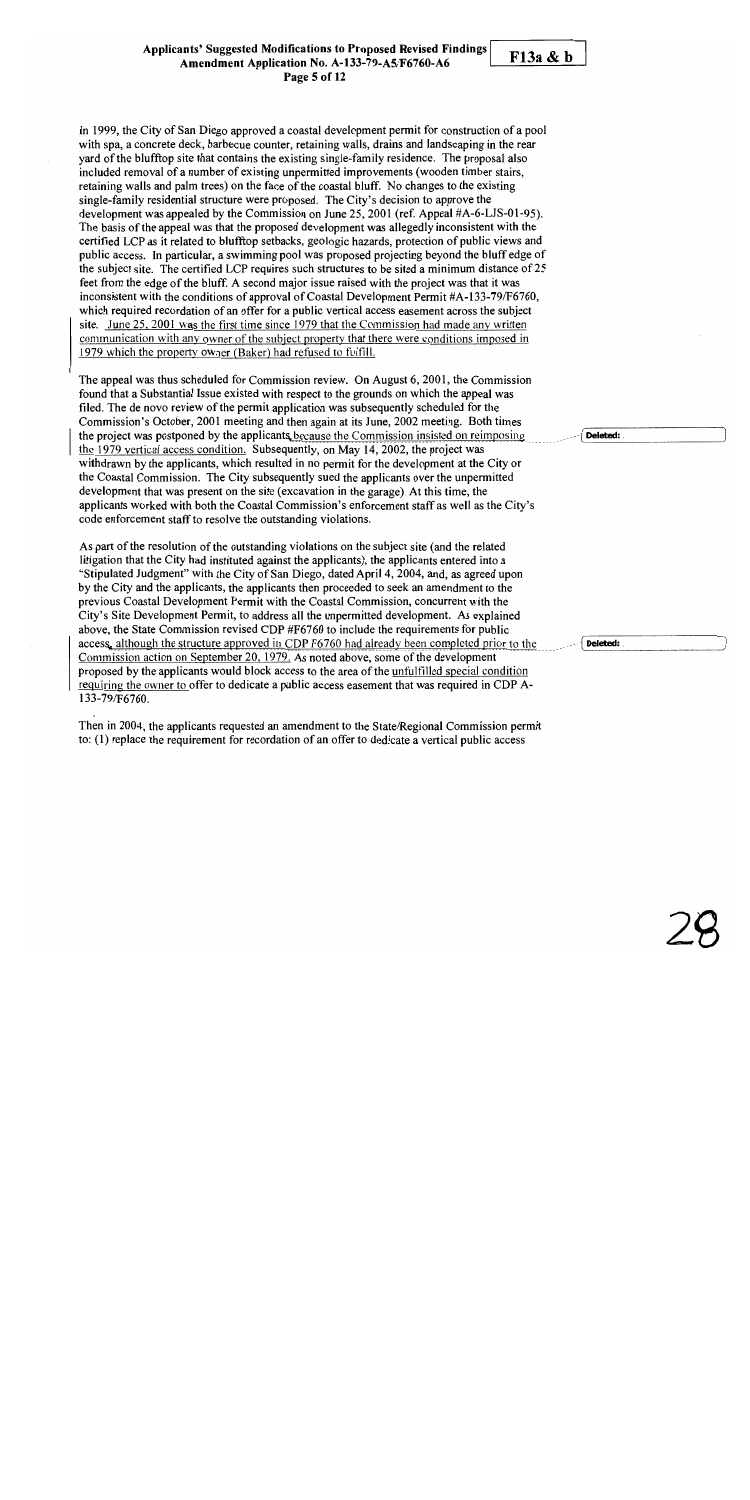#### **Applicants' Suggested Modifications to Proposed Revised Findings** Amendment Application No. A-133-79-A5/F6760-A6 Page 6 of 12

easement with a) an easement solely for emergency lifeguard access and, b) a contribution of \$10,000 to enhance coastal access or other coastal improvements in the La Jolla area; 2) afterthe-fact approval for the removal of unpermitted improvements on the subject site consisting of rear wood timber stairs, a portion of a retaining wall within the five foot coastal bluff setback, palm trees and the irrigation system; 3) construct an at-grade concrete patio, barbeque counter, area drains, staircase and landscaping; and 4) construct interior garage improvements to include excavation and removal of approx. 130 cy. of uncompacted fill material to allow an additional parking space and a car lift and storage (ref. CDP #A-133-79-A1/F6760-A2/Kretowicz). On June 14, 2005, the Commission denied the applicants' request to replace/modify the previously required vertical public access easement; however, it approved all other proposed improvements with a requirement that they be modified such that no improvements occur within the alignment of the required access easement.

On August 5, 2005, the applicants filed litigation against the Commission regarding its decision to deny the modification to the previously required public access easement (ref. SDSC Case No. GIC 851915). The Commission subsequently filed a Cross-Complaint, claiming, among other things, violations of the Coastal Act. Subsequently, in early 2007 a Settlement Agreement was entered into between the applicants and the Commission. In accordance with the Settlement Agreement the applicants submitted an amendment request to modify the terms of the access easement (such that it would not be available for public access until 2081), pay \$200,000 towards the reconstruction of a nearby failed public access stair and install a public viewing platform pursuant to the terms of the settlement agreement (ref. CDP #A133-79-A2/F6760-A3/Kretowicz).

At the June 14, 2007 hearing on this item, the Commission Staff recommended approval consistent with the Settlement Agreement approved by the Commission. However, at the conclusion of the public hearing, Commissioners raised objections to the conditions stipulated in the Settlement Agreement. After Commissioners made clear that the Commission would not approve the 2007 Staff Recommendation, the Commission suspended the public hearing to hold an executive session to discuss the matter. When the Commission reopened the hearing, the applicant was asked to immediately commit to a payment of \$1,700,000 and other conditions entirely inconsistent with the Settlement Agreement. Since the applicant was unwilling to agree to Commission demands, the Commission continued the hearing with the applicant's consent.

Subsequent to the June 14, 2007 hearing it remained clear that the Commission would not approve a permit consistent with the Settlement Agreement. The applicants with drew the application on November 20, 2007. On July 14, 2008, the applicants and the Commission entered into a second Settlement Agreement. The second Settlement Agreement provided that the applicants would pay \$3,300,000 toward the improvement of an existing access location in the same cove that access on the applicants' property would provide. On December 2, 2008, the applicants received approval from the City of San Diego for Neighborhood and Site Development Permits for the development and then, pursuant to the Settlement Agreement, submitted a new amendment application to the Commission (ref. A-133-79-A3/F6769-A4). However, no staff report was prepared within the 270 days provided by the Permit Streamlining Act deadlines. Therefore, this application was subsequently withdrawn.

**Deleted:** settlement

Deleted: reached

Deleted: However, at

Deleted: concerns with the applicants' request and

Deleted: postponed by the applicants

| Deleted: The                                                           |
|------------------------------------------------------------------------|
| <b>Deleted:</b> then negotiated an amended<br>settlement agreement and |
| <b>Deleted:</b> applied to the City for<br>approval                    |

Deleted: due to

F13a & b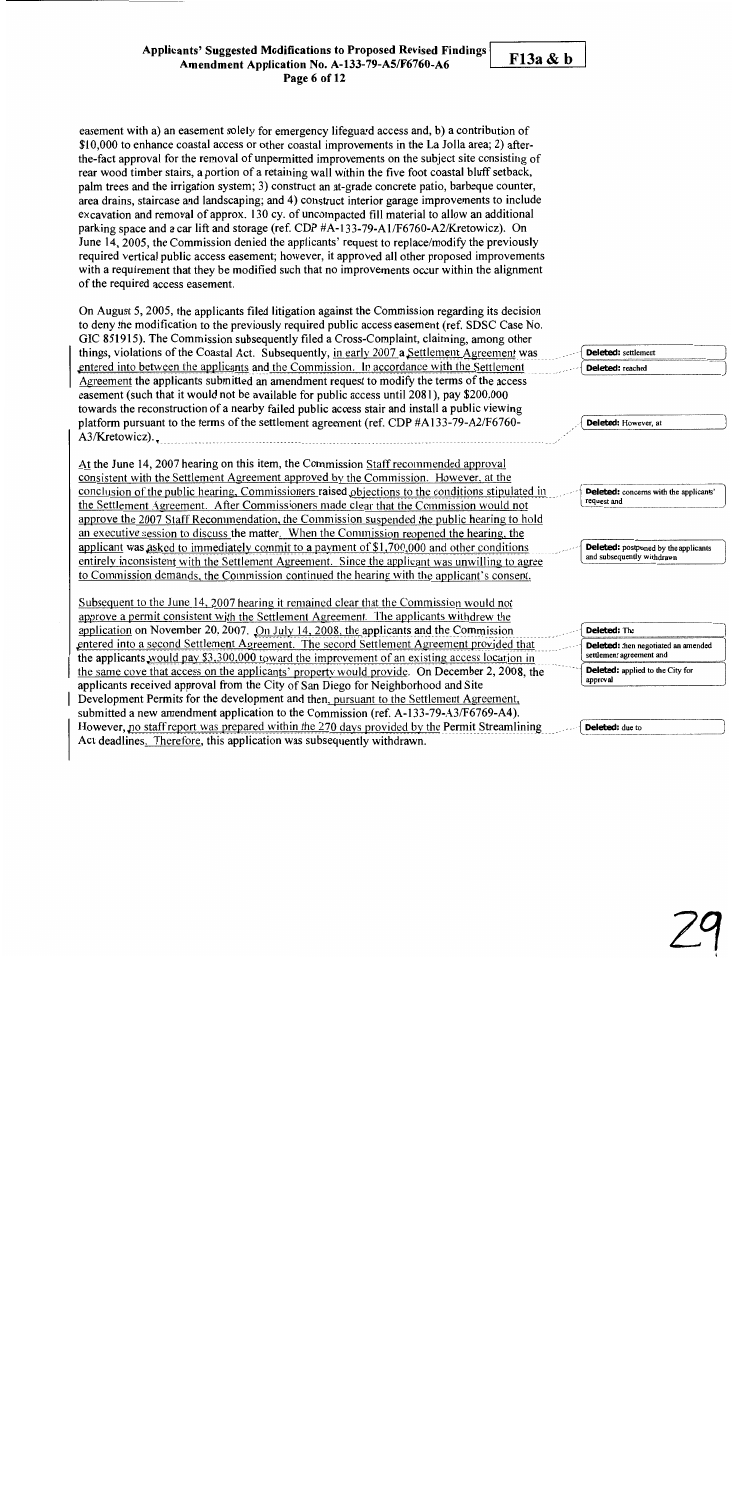#### **Applicants' Suggested Modifications to Proposed Revised Findings** Amendment Application No. A-133-79-A5/F6760-A6 Page 7 of 12

F13a & b

The applicants then submitted another amendment request on March 15, 2010 for the same project. A staff report was not prepared until the October 2010 Commission hearing (ref. A-133-79-A4/F6760A5). As provided by Commission Regulation §13073, the applicants requested the hearing postponed. However, since the staff report was not prepared until 7 months after the application was made, Permit Streamlining Act deadlines again obligated the applicant to withdraw the amendment request and then submit another request  $(A-133-79-AS/F6760-AS)$ .

This matter was scheduled for review by the Commission at the February 2011 Commission hearing in San Diego. However, at the applicants' request, the item was postponed. Since the last report was prepared and circulated for the October 2010 Commission hearing, Commission staff have received many calls and a number of letters from members of the public opposed to the proposed amendment (see Exhibit #10 attached). The concerns identified are many, but almost all request that the requirement to record the OTD on the subject site remain as it was originally required by the Commission in 1979.

The project was again scheduled for review by the Commission at its June 15, 2011 hearing. The Commission Staff recommended approval consistent with the second Settlement Agreement. After opening the hearing and discussing the project, Commissioners again expressed objection to the Staff Recommendation even though it incorporated the terms contained in the Settlement Agreement. At the conclusion of the hearing, the Commission continued the matter in order to have the applicants and staff try to work on an agreeable proposal to have the easement remain on the subject site, but have its opening deferred to a later date. Staff has met with the applicants and the subject amendment is the result of those discussions which no longer includes the request to pay \$3.3 Million to remove the easement. The Commission rejected the Staff Recommendation again and voted to require that the applicants immediate dedicate an easement for public access from the Princess Street cul-de-sac to the shoreline along the southerly boundary of the applicants' property.

3. Public Access. Because this site is between the sea and the first public road parallel to the sea, pursuant to California Public Resources Code section 30604(c), any development must comply with the public access and recreation policies of the Coastal Act. Several policies of the Coastal Act require that new development protect or enhance public access and recreational opportunities to and along the shoreline. These policies include:

#### Section 30210

In carrying out the requirements of Section 4 of Article X of the California Constitution, maximum access, which shall be conspicuously posted, and recreational opportunities shall be provided for all the people consistent with public safety needs and the need to protect public rights, rights of private property owners, and natural resource areas from overuse.

#### **Section 30211**

Development shall not interfere with the public's right of access to the sea where

| <b>Deleted:</b> and a                            |
|--------------------------------------------------|
| <b>Deleted:</b> for                              |
| <b>Deleted: At</b>                               |
| <b>Deleted:</b> applicants' request              |
| <b>Deleted:</b> matter was                       |
| <b>Deleted:</b> from the October 2010<br>hearing |
| <b>Deleted:</b> due to                           |
| Deleted:                                         |
| <b>Deleted:</b> again withdrew                   |
| <b>Deleted:</b> submitted                        |
| Deleted:                                         |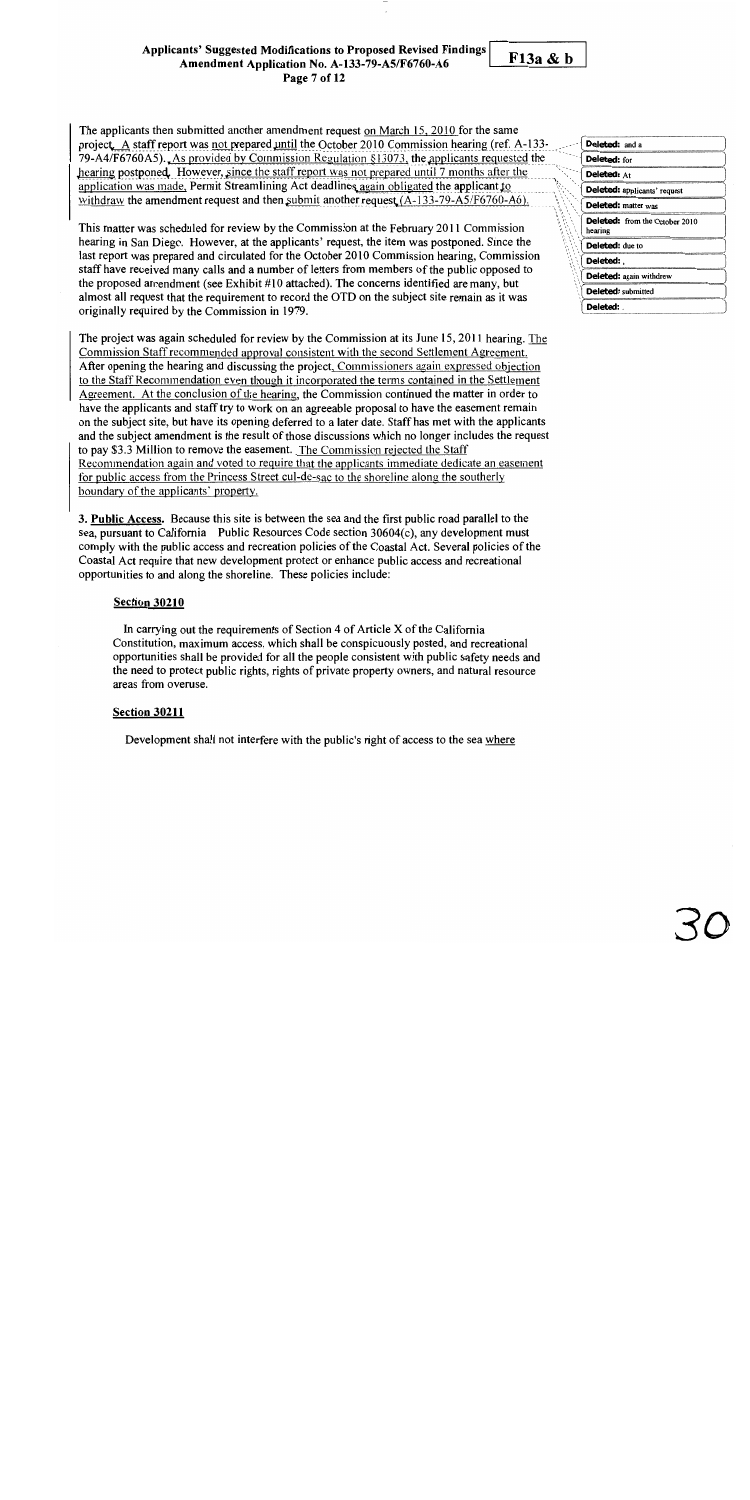#### **Applicants' Suggested Modifications to Proposed Revised Findings** Amendment Application No. A-133-79-A5/F6760-A6 Page 8 of 12

F13a & b

acquired through use or legislative authorization, including, but not limited to, the use of dry sand and rocky coastal beaches to the first line of terrestrial vegetation. [emphasis added]

#### **Section 30212**

(a) Public access from the nearest public roadway to the shoreline and along the coast shall be provided in new development projects except where:

(1) it is inconsistent with public safety, military security needs, or the protection of fragile coastal resources,

(2) adequate access exists nearby, or, ....

#### Section 30221

Oceanfront land suitable for recreational use shall be protected for recreational use and development unless present and foreseeable future demand for public or commercial recreational activities that could be accommodated on the property is already adequately provided for in the area.

#### **Section 30223**

 $\overline{\phantom{a}}$ 

Upland areas necessary to support coastal recreational uses shall be reserved for such uses, where feasible.

In addition, the certified La Jolla Community Plan and Local Coastal Program Land Use Plan (which was not adopted until 1988, 8 years after Baker closed the claimed access to the shoreline, states the following:

The City should ensure that new development does not restrict or prevent lateral vertical or visual access (as identified in Figure 9 and Appendix G) to the beach on property that lies between the shoreline and first public roadway, or to and from recreational areas and designated public open space easements. Further, in areas where physical vertical access to the shoreline does not exist within 500 feet of a private development project on the shoreline, consideration of a new accessway across private property should be analyzed. (p. 52)

Maintain, and where feasible, enhance and restore existing facilities including streets, public easements, stairways, pathways and parking areas to provide adequate public access to the shoreline. Detailed maps and specific subarea recommendations are provided in Appendix G. (p.57)

The project site is located between the ocean and the first public roadway (Princess Street/Spindrift Drive). The subject site is at the terminus of Princess Street in the La Jolla Formatted: Right: 0.5"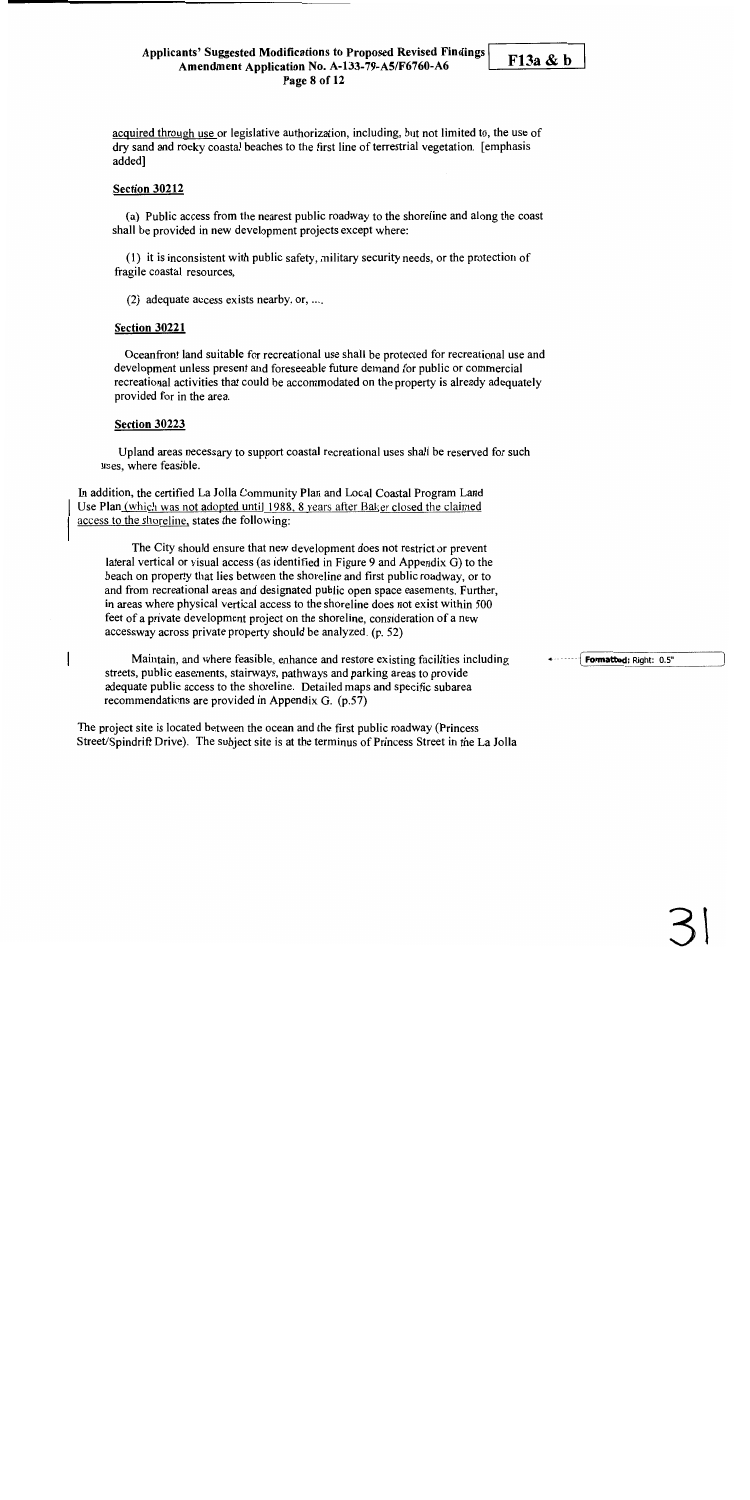#### Applicants' Suggested Modifications to Proposed Revised Findings Amendment Application No. A-133-79-A5/F6760-A6 Page 9 of 12

community of the City of San Diego. The site is a natural promontory overlooking the La Jolla Underwater Park and Ecological Reserve and is bounded on the north and west by the ocean. The beach below the subject site (and to the south) is a small rock/cobble beach bounded by steep bluffs that is only accessible from surrounding beaches, and then only at very low tides and only from the north (the nearest public access point is adjacent to the Marine Room, approximately  $\frac{1}{4}$  mile to the north). There is no formal access to this beach from the south due to the existence of steep coastal bluffs and rocky shorelines.

As described above in the "Detailed Project History" section, the Commission previously required execution, delivery and recordation of an offer to dedicate (OTD) a public vertical access easement from the street to the beach as mitigation for impacts of a substantial home addition on a trail on the site that the Commission found had historically been used by the public to access the beach in this location. The OTD has never been executed, delivered or recorded, in violation of the terms of the coastal development permit. The Commission took no action for 22 years to enforce the special condition and certified the LCP omitting the designation of Princess Street for public access to the shoreline. However, due to the inaccessibility of the beach below the subject site, the need to provide access to the beach at this location is just as important today as it was when the Commission originally required it in 1979. The public access requirement has ultimately resulted in litigation filed against the Commission by the property owner. As a means to resolve the litigation, the applicants have proposed two previous amendments in accordance with Settlement Agreements entered into by the Commission which were subsequently rejected by the Commission. Now the applicant has proposed the subject amendment in an effort to settle the differences between the Commission and the applicants.

The subject amendment is to revise the requirements pertaining to recordation of a vertical public access OTD such that the OTD be recorded, but that the access not be opened and made available to the public (except for emergency lifeguard access) until a later date. There are many other components to the proposed amendment, but no others that affect public access.

In the original appeal  $(HA-133-79)$ , the Commission found that there is evidence of historical public access on this site. The Commission found substantial evidence that the public had obtained rights of access through that use  $-$  i.e., that there has been such use as would support the conclusion that an area has been impliedly dedicated to public use. The Court in WT-LR, LLC v. California Coastal Commission (2007) 152 Cal App.<sup>4th</sup> 770, held that the Commission exceeded its jurisdiction in making determinations of property rights which were within the jurisdiction of the judiciary and in acting upon the Commission's own determinations to limit uses of property. The intent of the Commission's action on Appeal No. 133-79 was to preserve public access at this site. However, the Commission failed to carry out that intent by its inaction for 22 years and its certification of the LCP finding emergency lifeguard access only to be consistent with Chapter 3 of the Coastal Act. Despite the Commission's lack of diligence and contrary findings in the LCP, the Commission finds that it may still require the dedication of access to the shoreline.

Although the Commission cannot determine whether public prescriptive rights actually do exist, as that determination is made by a court of law, Section 30211 requires the Commission to

Deleted: the subject amendment

Deleted: While the

F13a & b

Deleted: The intent of the Commission's action on that appeal was to preserve public access at this site

Formatted: Superscript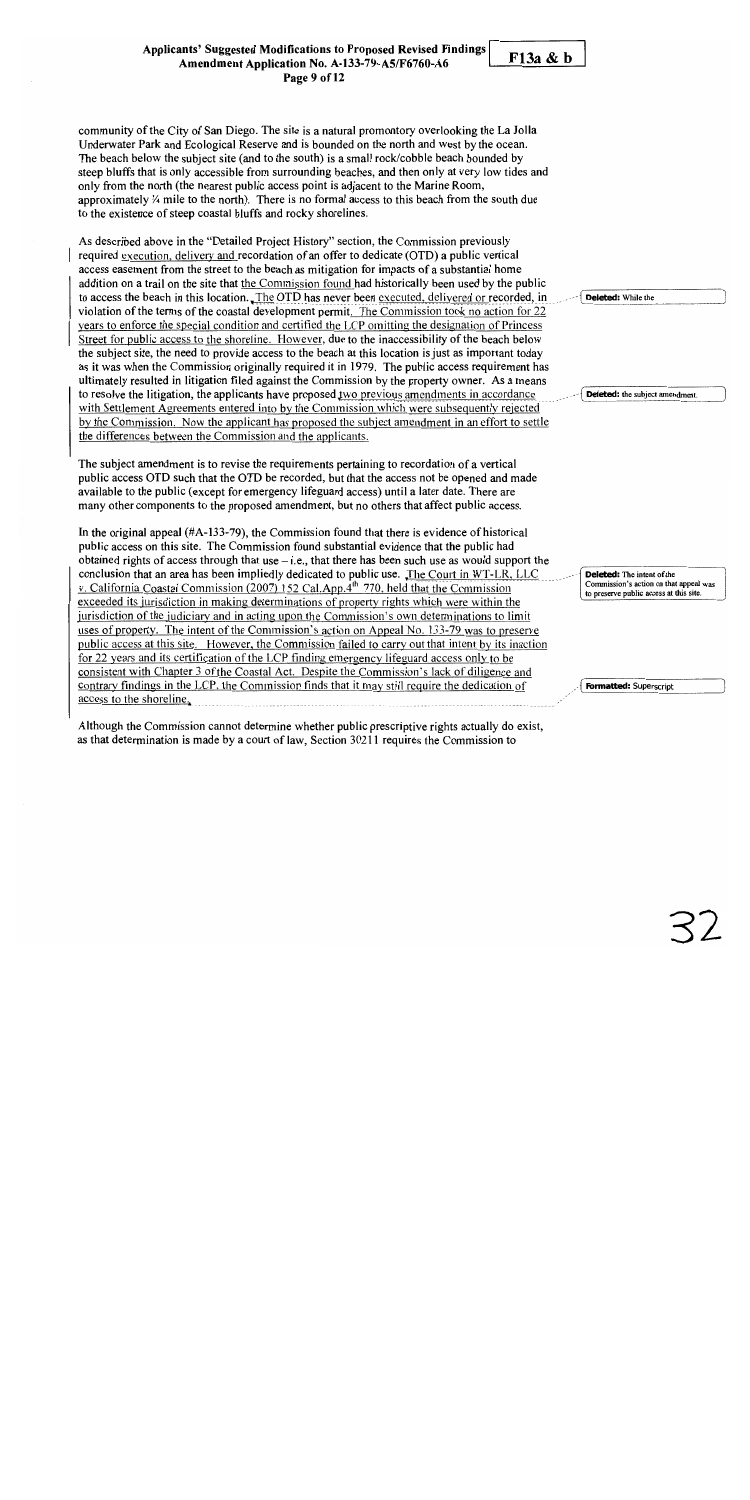#### Applicants' Suggested Modifications to Proposed Revised Findings Amendment Application No. A-133-79-A5/F6760-A6 Page 10 of 12

 $F13a \& b$ 

prevent development from interfering with the public's right of access to the sea where acquired through use. As a result, where there is substantial evidence that such rights may exist, the Commission must ensure that proposed development would not interfere with any prescriptive rights which may exist. The Commission is not required to have or seek a judicial determination of any such rights prior to limiting the use of property or exacting easement rights from the property owner without such judicial determination. The Commission concluded in 1979 that there is substantial evidence of such rights, and that the development approved under that permit did interfere with the exercise of those rights.

The Commission, in its review of the 1979 appeal, found that because access to the small pocket beach that exists below the subject property and to the south is only available at the lowest of tides due to the protrusion of several promontories, and because there are no other vertical access points to this beach, that adequate access does not exist nearby. The Commission further found that although the public had historically had access over the project site, construction of the residential addition precluded the public from using the historic access, thereby diminishing the public's right to access the beach and as such, an alternative access must be provided to offset the burden the development placed on the public's constitutional right of access and assure consistency with 30212 of the Coastal Act. Therefore, the Commission required the applicant (Baker) to execute, deliver and record an OTD easement for public vertical access to the beach. The Commission cannot explain why it took no action to enforce the condition which it imposed.

Although many years have passed since the original permit was approved and the property has changed hands several times, the essential facts remain the same--the site was previously used for public access to the beach and this access has been blocked for 32 years as a result of the addition to the home by the former owner of the property. Further, while the access easement will extend over a steep hillside area, the Coastal Commission's staff Coastal Engineer has reviewed the project site and a concept stairway plan and has determined that it would be feasible to construct improvements to facilitate access to the beach on the subject site if a 5 ft. wide access easement and a 5 ft. wide construction/maintenance area were provided.

The applicants have proposed at this time to record an OTD for public vertical access on the subject site consistent with the requirement of the original Commission decision on the appeal. However, the applicants are also proposing that the OTD not be opened or made available for use by the public until sometime in the future. Specifically, the applicants have proposed that once accepted, the easement could be opened upon either, (1) the sale of the property (not including transfer of title to their children); (2) if the applicants or their children no longer occupy the home as their primary residence; or  $(3)$  15 years following the death of both applicants. What this would mean is that the OTD would be recorded prior to issuance of the permit and could then be accepted by an appropriate agency/entity (subject to the approval of the Executive Director), but could not be opened to the public until an unknown date, which could be as late as 15 years following the death of both the applicants.

One of the applicants has suggested that he was not aware of the public access requirement when he purchased the home with his wife some years ago and therefore, should not be

Deleted: As such, the

Deleted: to

Deleted: was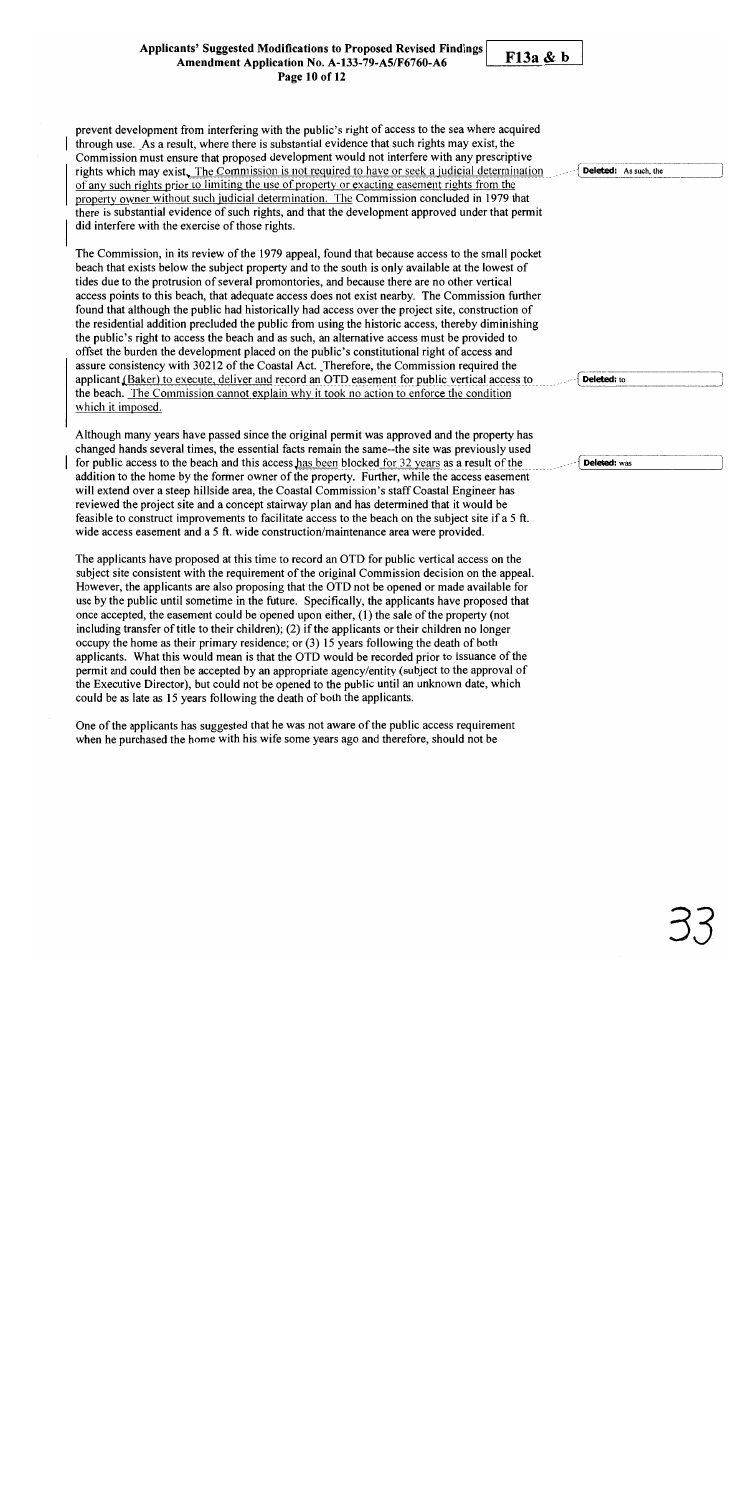#### **Applicants' Suggested Modifications to Proposed Revised Findings** Amendment Application No. A-133-79-A5/F6760-A6 Page 11 of 12

 $F13a & b$ 

responsible for the access now. While it is true that the OTD never existed and thus, would not show up on a title report. If, prior to purchasing the home, the applicant had checked with the Commission's San Diego District office, he could have been provided with permit files for the subject site and be made aware of the permit history and the requirements for public access on the site, although he would not have found an executed OTD. However, Civil Code §1107 provides that a purchaser for value cannot be bound by an unrecorded instrument (much less a non-existent instrument) of which he has no knowledge. No duty is imposed by California law to conduct any particular research beyond the public record and the observation of the property itself. By 1994, the public access path had been closed for 15 years, there was no observable evidence that it ever existed. Despite this, the Commission finds that the applicant should not be relieved of the public access requirement simply because he did not know of the Commission's September 20, 1979 action (there being no OTD to be found) prior to his purchase. Even though the research by which the applicant may have discovered the Commission's action is not required by law, the Commission finds that the applicant should have researched the Commission's files and should be bound by what he would have found there, even if he lacked actual knowledge of it.

Although the applicant claims that he reviewed the certified LCP prior to the purchase in 1994 and that the certified LCP denominated the location at the end of the Princess Street cul-de-sac for emergency lifeguard access only, the Commission finds that it was not reasonable for the applicants to have relied upon the content of the certified LCP to conclude that public access other than emergency lifeguard access was not required by the Coastal Act. The Commission now finds that the Commission's 1988 findings that the designation for emergency lifeguard access only was consistent with the Coastal Act policies for public access and recreation was inaccurate and misleading. Despite the inaccurate and misleading statement in the certified LCP, the Commission should not be bound by it, nor should the public (including the applicants) be allowed to rely upon it.

In this particular case, the Commission has found previously that there was historic public use of the site for beach access and as such, access across the site must be protected. While the applicants' proposal has merit and will assure public access is eventually provided, deferring such access for as long as 15 years from the death of both applicants is too long, especially given that access has not been available on the site since 1979 due to the Commission's failure to take any action to enforce the claims which the Commission has made about historic public access. The public has already waited over 30 years for the Commission to fulfill its function and require this access and to be asked to wait an additional time period is not acceptable. To continue to deny public access at this site is to deny the public a constitutional right as cited in Section 30210 of the Coastal Act. The Commission previously required a public access easement on this site and the Commission finds that requirement is still valid today and no statute of limitations applies to any action by the Commission or to any claim of a prescriptive right in the public. Therefore, Special Condition #2 is imposed Special Condition #2 reflects the change to the OTD from the applicants' proposal and the requirements that must be included in the OTD. The condition details when the easement will be opened, its general alignment and the type(s) of improvements that could occur within the easement to facilitate public

| <b>Deleted:</b> was                                                                                                                       |
|-------------------------------------------------------------------------------------------------------------------------------------------|
| <b>Deleted:</b> recorded                                                                                                                  |
| <b>Deleted:</b> , the applicant is a<br>sophisticated developer and knows about<br>the requirements to obtain permits for<br>development. |
| Deleted: he                                                                                                                               |
| Deleted:                                                                                                                                  |
| <b>Deleted:</b> apparently this was not done<br>and to now suggest                                                                        |
| <b>Deleted:</b> this                                                                                                                      |
| <b>Deleted:</b> chose to not do research                                                                                                  |

Deleted: a valid argument

Deleted:

Deleted:

Deleted: is proposed to

Formatted: No underline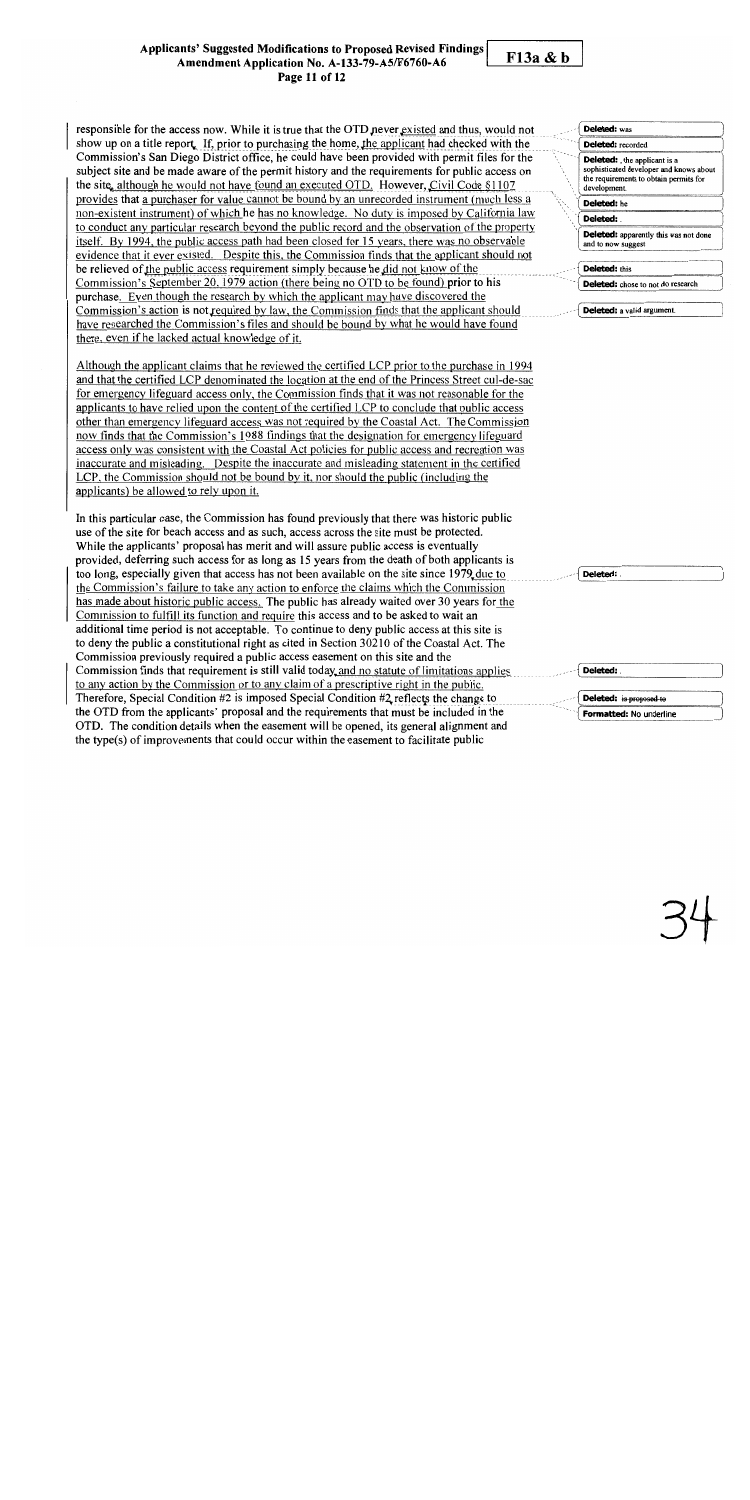$F13a \& b$ 

access. Specifically, Special Condition #2 requires that prior to issuance of the permit, the OTD be recorded and that upon its acceptance by a suitable entity, it be opened to the public.

The applicants are also proposing to immediately grant an easement to the City of San Diego for emergency lifeguard access across the site and down to the beach. This was the only form of access identified in the certified LCP for this location. While this measure is good and does help somewhat with public access, this was previously required by the Commission with the original permit. However, it too, was never recorded and remains a violation, although the applicant has always maintained a willingness to comply with this condition. Thus, the applicants' proposal to grant emergency lifeguard access will help facilitate public access such that lifeguards would be able to use the site for rescues should they be necessary, as current access to the beach in this location is very limited. Special Condition #1 reflects the applicants proposal and details the requirement for the emergency lifeguard access.

In summary, the applicants have proposed this amendment to change the previously required public access provisions on a blufftop property in La Jolla where the Commission has previously found that historic public access exists and that public access should be provided. However, the Commission finds that despite its own failure to act to protect the access for 32 years, deferring the opening of this important public access even one more year is not consistent with the public access requirements of the Coastal Commission. Therefore, the Commission has required through Special Condition #2 that the public vertical access OTD be recorded prior to issuance of the permit and then opened to the public once it is accepted and access improvements have been constructed. Only as conditioned can the Commission finds that public access will be protected, consistent with the above cited provisions of the Coastal Act.

Deleted: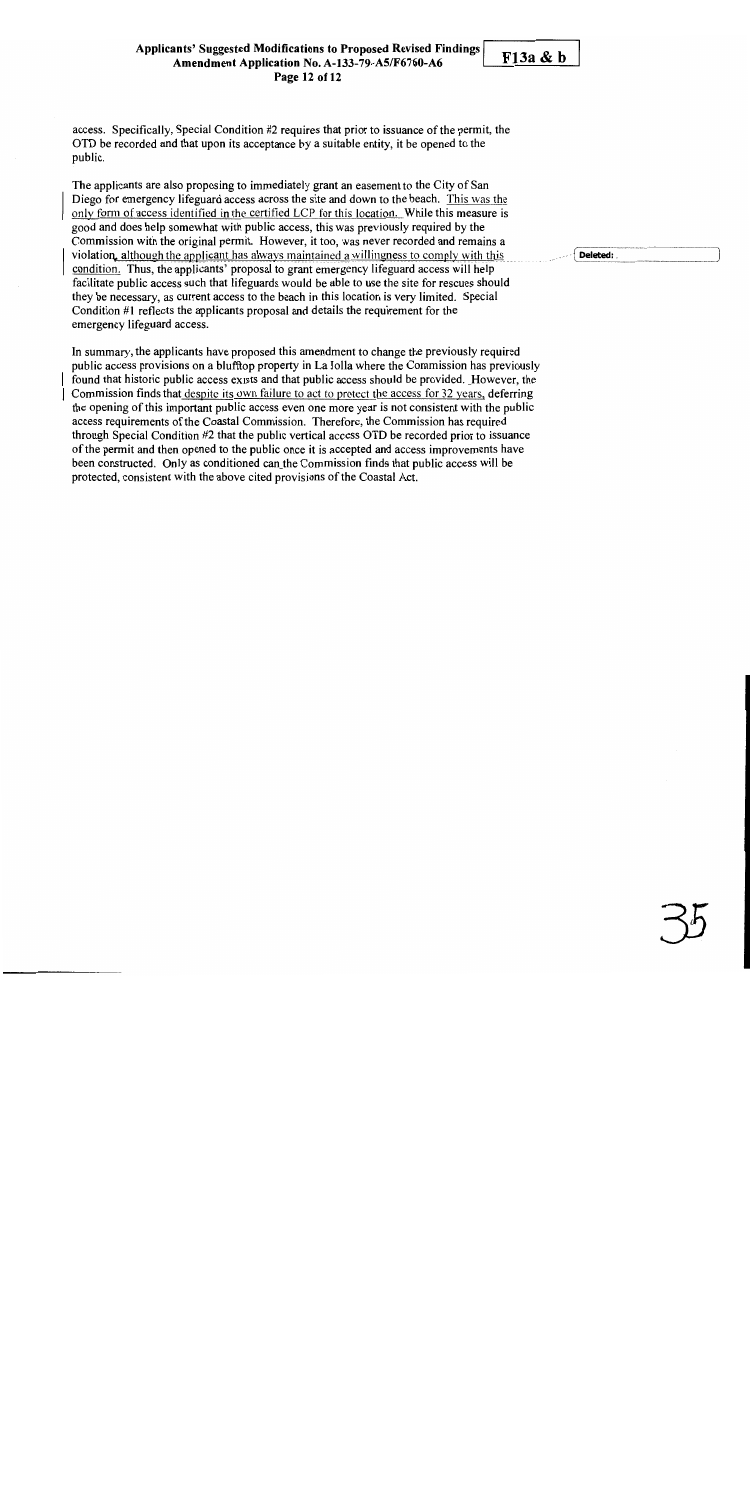

 $\ddot{\phantom{a}}$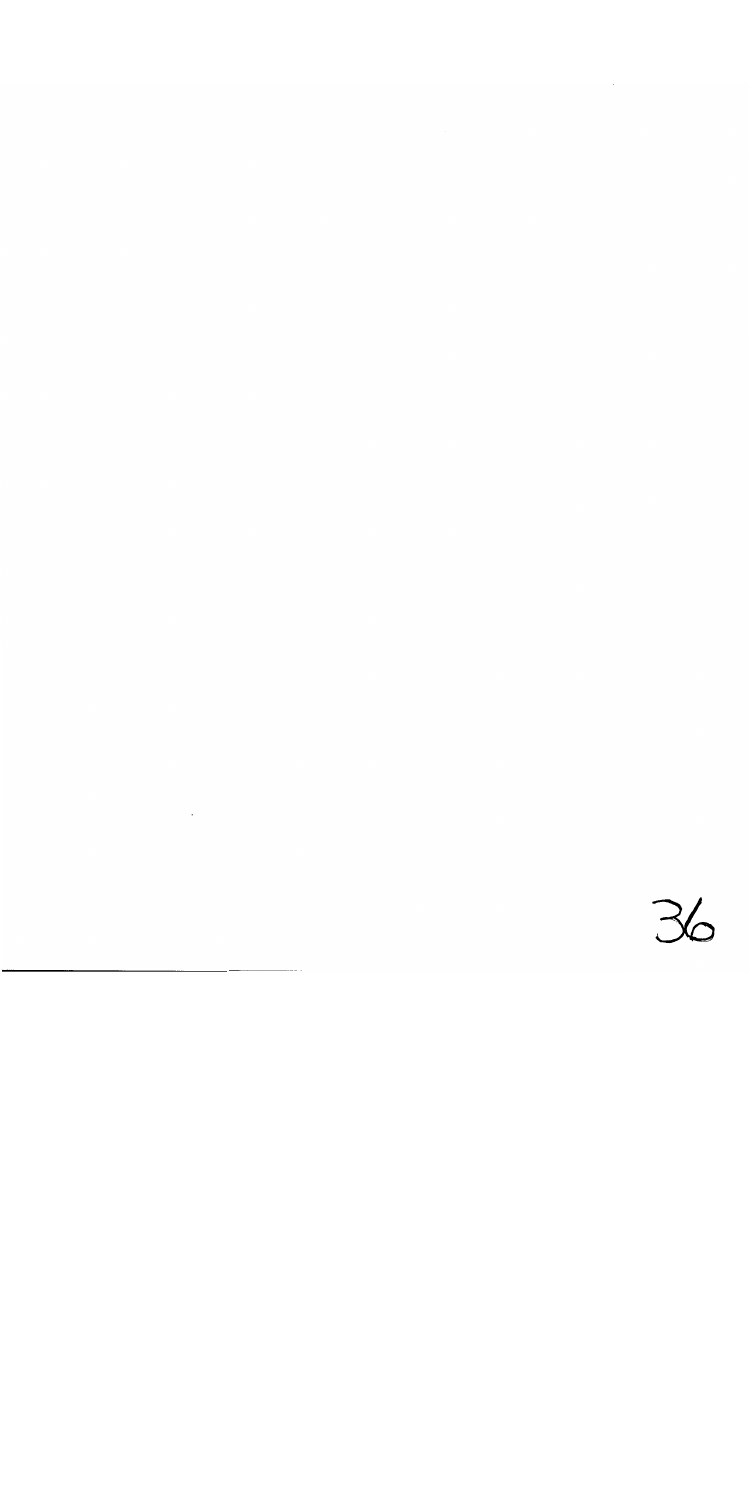

### **COUNCILMEMBER SHERRI S. LIGHTNER**

**FIRST DISTRICT CITY OF SAN DIEGO** 

October 25, 2011

Mr. Lee McEachern California Coastal Commission San Diego Area 7575 Metropolitan Drive, Suite 103 San Diego, CA 92108-4421

Re: Application No. A-133-79-A4/F6760-A6 Applicants: Ure and Diane Kretowicz

Dear Mr. McEachern:

Thank you for the opportunity to comment on the application for a Coastal Development Permit for improvements that have already been completed to the Kretowicz residence at 7957 Princess Street, La Jolla.

I support the Coastal Commission's previous action on this permit at the July 14, 2011 hearing. Numerous La Jolla constituents and community groups, including the La Jolla Shores Association, La Jolla Parks and Beaches Committee, and La Jolla Community Planning Association, all support a dedicated vertical public access at this location. We appreciate the Commission's strong stand to preserve this important historic coastal access point.

I urge the Commission to support the staff's recommendation and deny the applicant's request to modify the requirements for the offer to dedicate the vertical public access easement.

Thank you very much for your consideration. Please do not hesitate to contact my office at sherrilightner@sandiego.gov or (619) 236-6611 if I may provide any additional information.

Sincerely,

*Signature on file*  $\mathbf{c}$ 

Sherri S. Lightner Councilmember, City of San Diego, District One

Tony Crisafi, Chair, La Jolla Community Planning Association  $cc$ : Audrey Keane, Chair, La Jolla Shores Association Patrick Ahern, Chair, La Jolla Parks and Beaches Committee

etter m support of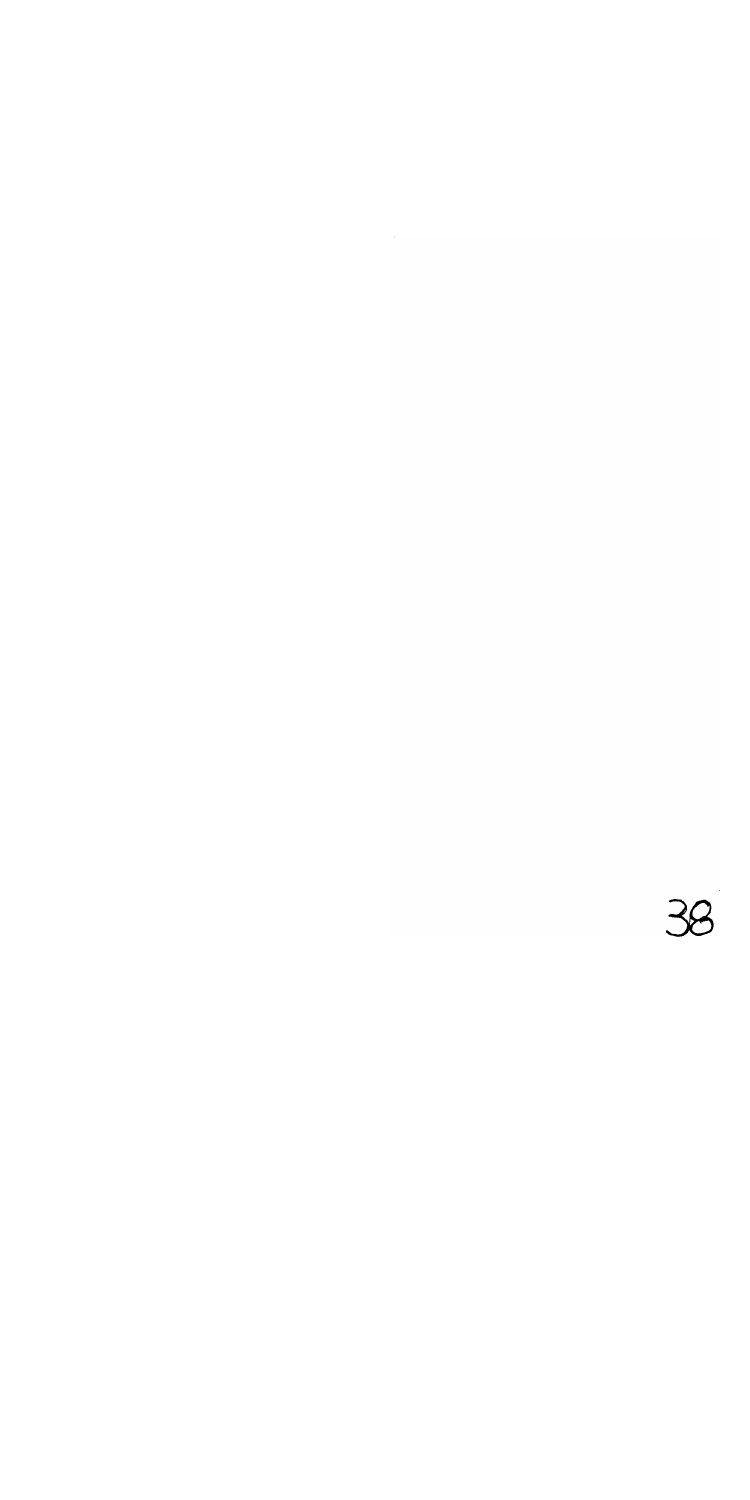

32:1



CALIFORNIA<br>STAL COMMISSION COAST DISTRICT SAN DIEGO

2485 Hidden Valley Road La Jolla, CA 92037-4021 October 26, 2011

**California Coastal Commission** San Diego Coast District 7575 Metropolitan Drive #103 San Diego, CA 92108-4421

Subj: Princess Street Hearing on November 4 (A-133-79-A5/F6760-A6.0)

To the California Coastal Commission:

Received your letter dated October 14. Request the entire agenda put forth by Ure and Dianne Kretowicz be denied. All actions stated by the requestor in this letter are illegal. Further, they smack of the wealthy thinking they are above the law. Do not reinforce that the wealthy can live by beyond the rules.

Our beach access is sacred. If one family can deny access to a public easement, why not the next?

City building codes are legally binding. Permits are required. Clearly this process is to benefit all citizens! Everyone must legally comply to keep the rich from simply doing as they please.

Do not reinforce this behavior. Please deny approval of A-133-79-A5/F6760-A6.0. Is that not your job?

Respectfully,

Signature on file  $\frac{1}{2}$  $\mathbf{C}$  $0 - 0$ Tamara Rible La Jolla Homeowner

Letters of Comment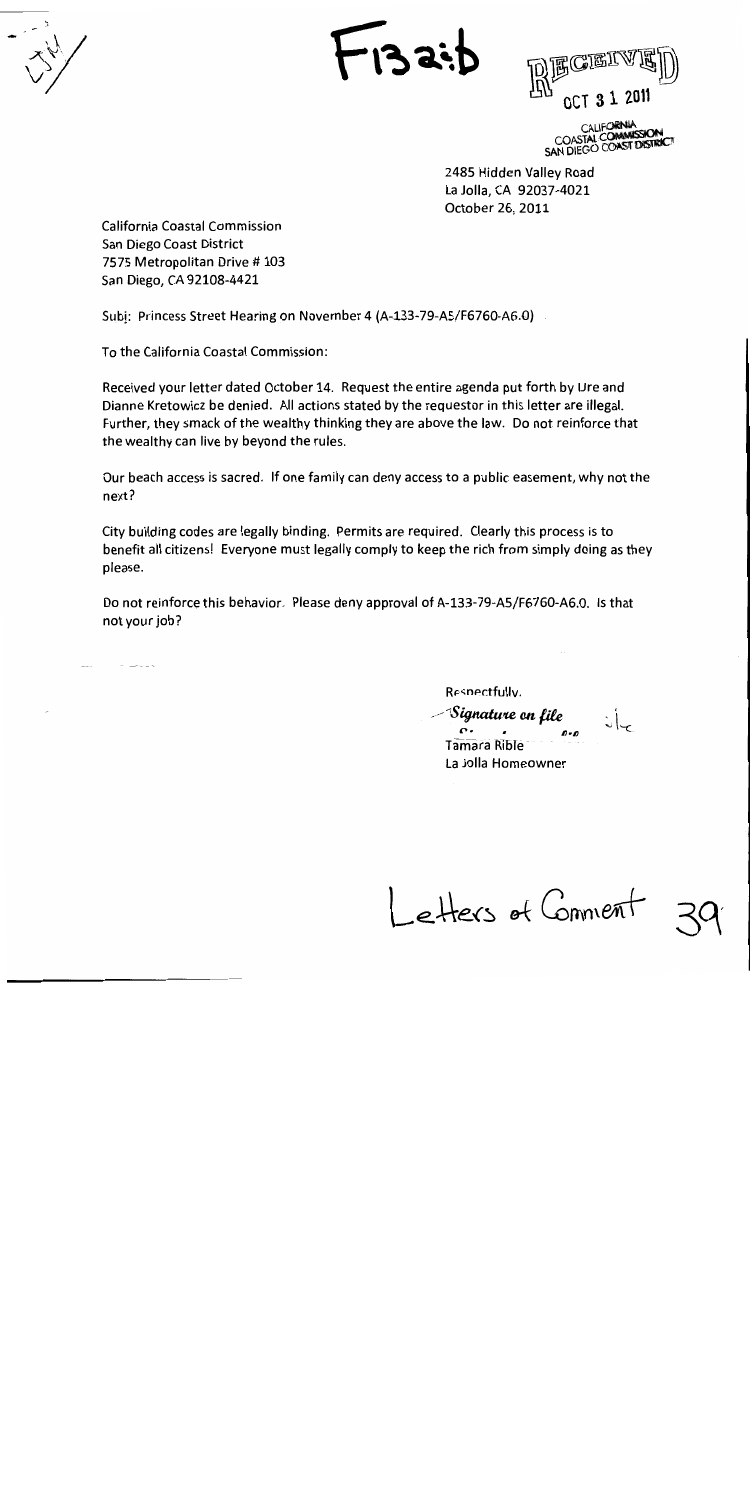2475 Hidden Valley Road La Jolla, CA 92037-4021 October 27, 2011

ECEIW R OCT 3 1 2011

California Coastal Commission San Diego Coast District 7575 Metropolitan Drive, Suite 103 San Diego, CA

CALIFORNIA<br>COASTAL COMMISSION **SAN DIEGO COAST DISTRIC** 

RE: Permit #A-133-79-A5/F6760-A6. (Applicant Ure and Dianne Kretowicz)

To Whom It May Concern:

I will not be able to attend the referenced hearing as I am recovering from knee-replacement surgery. Thus, my letter for the record.

*First*, I am livid that private property owners feel that they are entitled to usurp and close off a public easement for their personal gain. This sets a terrible precedent. I grew up in La Jolla and as a youth often used this access to explore the rocky beach below the location of the Princess Street home. This is outrageous. Further, the Kretowicas don't care if access is provided once they sell their home or they are dead. How generous of them to concede on this point. Does that not speak for itself?

## ENOUGH! DENY! REOPEN THIS PUBLIC BEACH ACCESS!

Second, why are these "entitled" citizens allowed to build without a permit and not be held accountable? Is this the action of a poor, uneducated, and ignorant person, or is this the action of a wealthy person who feels wealth equals entitlement? Why are they allowed to be above the law?

Do I understand this correctly? Without a permit, Mr. and Mrs. Kretowicz did as they pleased by:

- 1. closing a legal public-beach access for personal gain,
- 2. making significant unpermitted improvements to their property.
- 3. feeling they are not subject to building codes or the permit process established by law.
- 4. and, asking for these illegal actions to remain permanent as long as they or their descendants live in the home.

With all due respect, I will be at a complete loss to understand how you can possibly even consider approval for any of this. Is it not the mission of the California Coastal Commission to protect our coast and ensure public access without doing harm?

Respectfully.

Signature on file

 $\sim$  $\text{D}$ arra Paurson<sup>--</sup> La Jolla resident since 1949

 $\sim$ 

 $cc$ : Oceanside City Council Chambers 300 North Coast Highway Oceanside, CA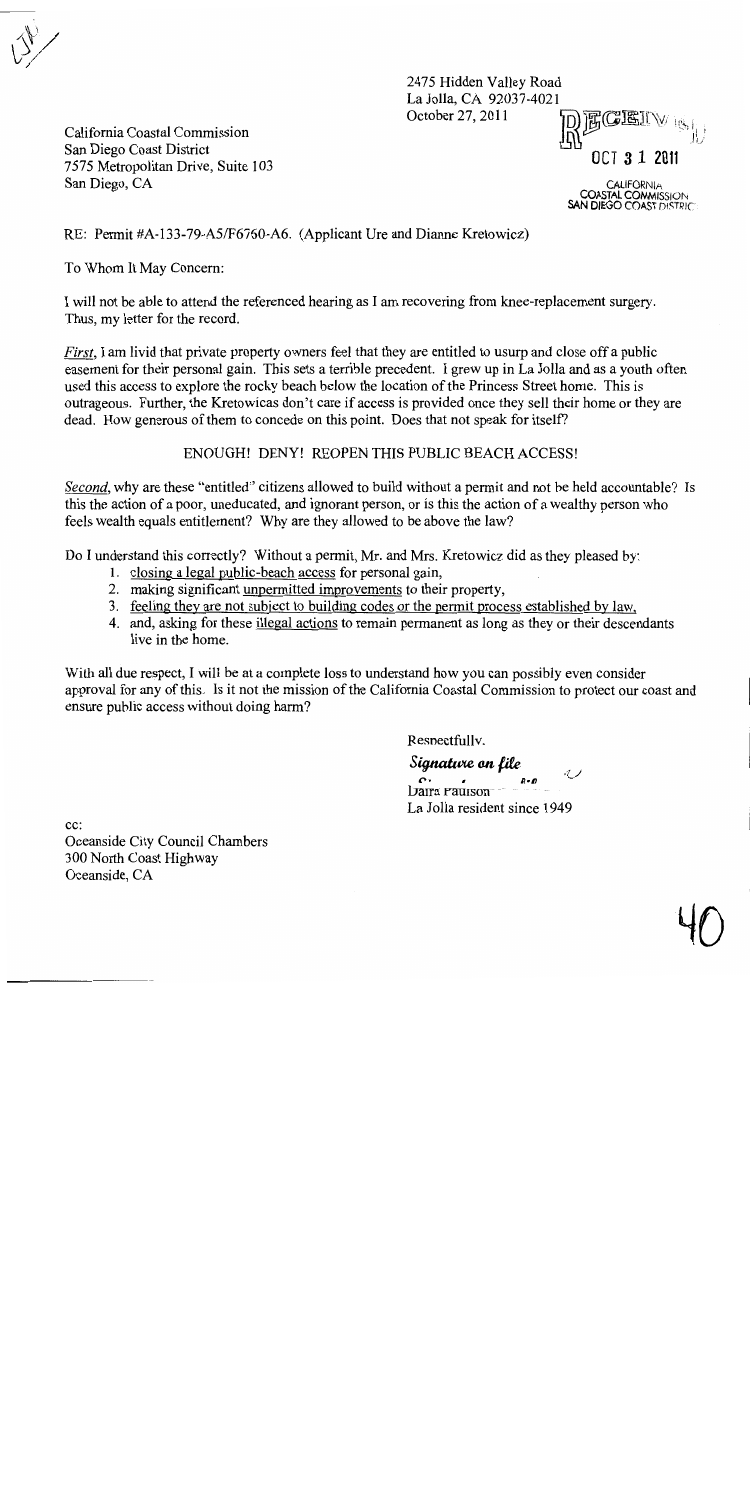

## JOEL FISLER M.D.



CALIFORNIA<br>COASTAL COMMISSION<br>SAN DIEGO COAST DISTRICT

October 27, 2011

Mr. Lee McEacher California Coastal Commission San Diego Area 7575 Metropolitan Drive, Suite 103 San Diego, CA 92108-4421

Dear Mr McEacher:

This is to state that we, as well as our neighborhood, oppose Mr. Kretowicz's request for an allowance which would allow him to continue his use of public property until his demise.. The Commission's last decision on this property is the appropriate solution. Please deny his request. Thank you.

Sincerely

Signature on file  $\mathbf{a}$ Toel Fisler <u>ri 1. pil</u>

1531 COAST WALK, LA JOLLA, CA. 92037 PHONE (858)454-2209 \* FAX (858)454-6999 **EMAIL**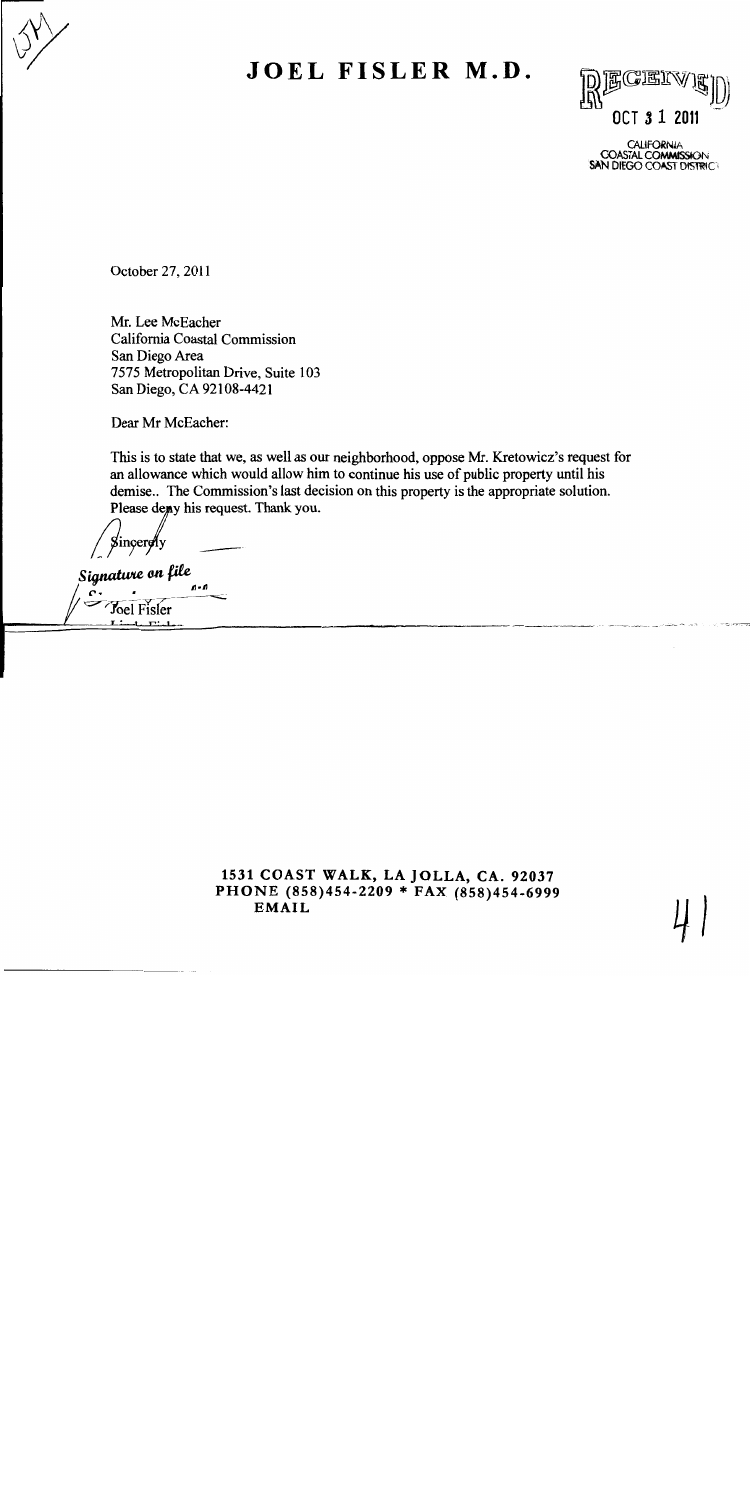## Lee McEachern

From: Anthony Ciani [aciani@cianiarchitecture.com] Tuesday, November 01, 2011 2:27 PM Sent: To: Lee McEachern Subject: Kretowicz - RevisedFindings

November 1, 2011

TO: CALIFORNIA COASTAL COMMISSION, HEARING DATE: 11/2-4/2011 ITEMS 13a&b

RE: KRETOWICZ CDP AMENDMENT A-133-79-A5/F6760-A6 REVISED FINDINGS

Dear Commissioners:

I am writing to support the California Coastal Commission's decisions to protect the public rights of access and coastal resources at the subject site. Since September 20, 1979, the Commission has conducted lengthy deliberations, and based upon the huge body of evidence in the record, it has voted 3 more times, in 2005, 2007 and 2011 -- to require an Offer to Dedicate an easement to protect those rights and resources.

Therefore, I request that you adopt Revised Findings conforming to your most recent decision on July 14, 2011.

Yours Truly,

Anthony Ciani 340 Dunemere Drive La Jolla, CA 92037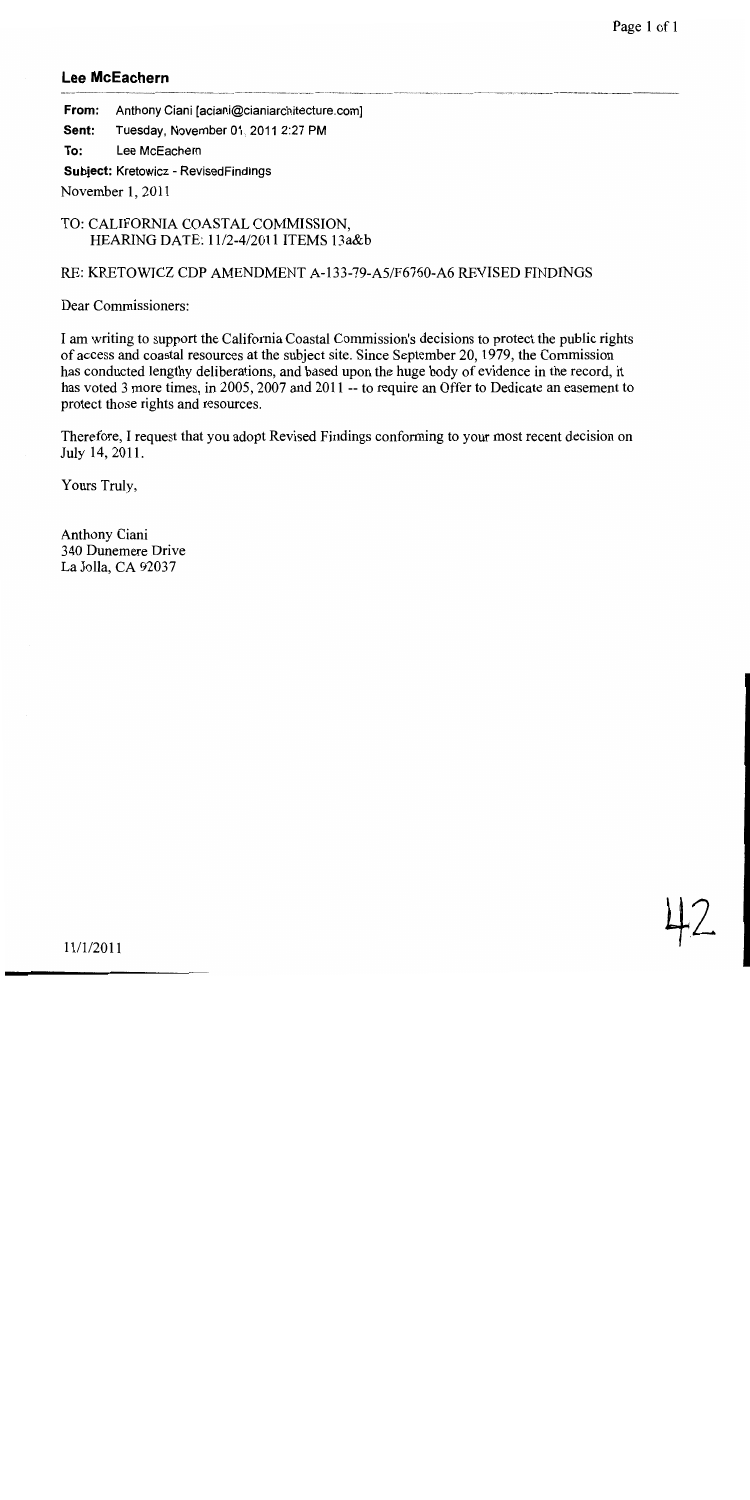#### <span id="page-24-0"></span>**CALIFORNIA COASTAL COMMISSION SAN DIEGO AREA**

**7575 METROPOLITAN DRIVE, SUITE 103 SAN DIEGO, CA 92108-4421 (619) 767-2370**

**F13a &b** 

 $\mathcal{L}$   $\mathcal{L}$   $\mathcal{L}$   $\mathcal{L}$   $\mathcal{L}$   $\mathcal{L}$   $\mathcal{L}$   $\mathcal{L}$   $\mathcal{L}$   $\mathcal{L}$   $\mathcal{L}$   $\mathcal{L}$   $\mathcal{L}$   $\mathcal{L}$   $\mathcal{L}$   $\mathcal{L}$   $\mathcal{L}$   $\mathcal{L}$   $\mathcal{L}$   $\mathcal{L}$   $\mathcal{L}$   $\mathcal{L}$   $\mathcal{L}$   $\mathcal{L}$   $\mathcal{$  Staff Report: 10/13/11 Hearing Date: 11/2-4/11

#### **REVISED FINDINGS**

**Application No.:** A-133-79-A5/F6760-A6

**Applicant**: Ure & Diane Kretowicz Agent: Sherman Stacey

#### **Original Project**

**Description**: Construction of a 3,693 sq. ft. first floor addition to an existing 2,970 sq. ft. two-story, single-family residence on a 1.3 acre blufftop site.

#### **Proposed**

- **Amendment**: Modify the requirements pertaining to an offer to dedicate a vertical public access easement as follows: 1) Record an OTD for public vertical access on the subject site consistent with the requirement of the original Commission decision on the appeal, but the OTD will not be opened or made available for use by the public until sometime in the future. Specifically, the applicants are proposing that once accepted, the easement could not be opened until the first of the following occurs: (1) the sale of the property (not including transfer of title to their children); (2) neither permittee nor their children occupies the home as their primary residence; or, (3) 15 years following the death of both permitees. What this would mean is that the OTD would be recorded prior to issuance of the permit and could then be accepted by an appropriate agency/entity (subject to the approval of the Executive Director), but could not be opened to the public until an unknown date, not to exceed 15 years from the death of the current owners. In addition the applicants are proposing after-the-fact approval for improvements, modification and additions to the existing residence resulting in a 7,388 sq. ft. two-level home and installation of a spa/water feature in the southwestern rear yard area.
- **Site:** 7957 Princess Street, La Jolla, San Diego, San Diego County. APN 350-151-01 & -02

#### **STAFF NOTES:**

 $\overline{a}$ 

Staff recommends the Commission adopt the following revised findings in support of the Commission's action on July 14, 2011. In its action, the Commission approved the permit and required the applicant to record the vertical public access easement prior to issuance of the permit amendment, but did not approve the applicant's request to defer

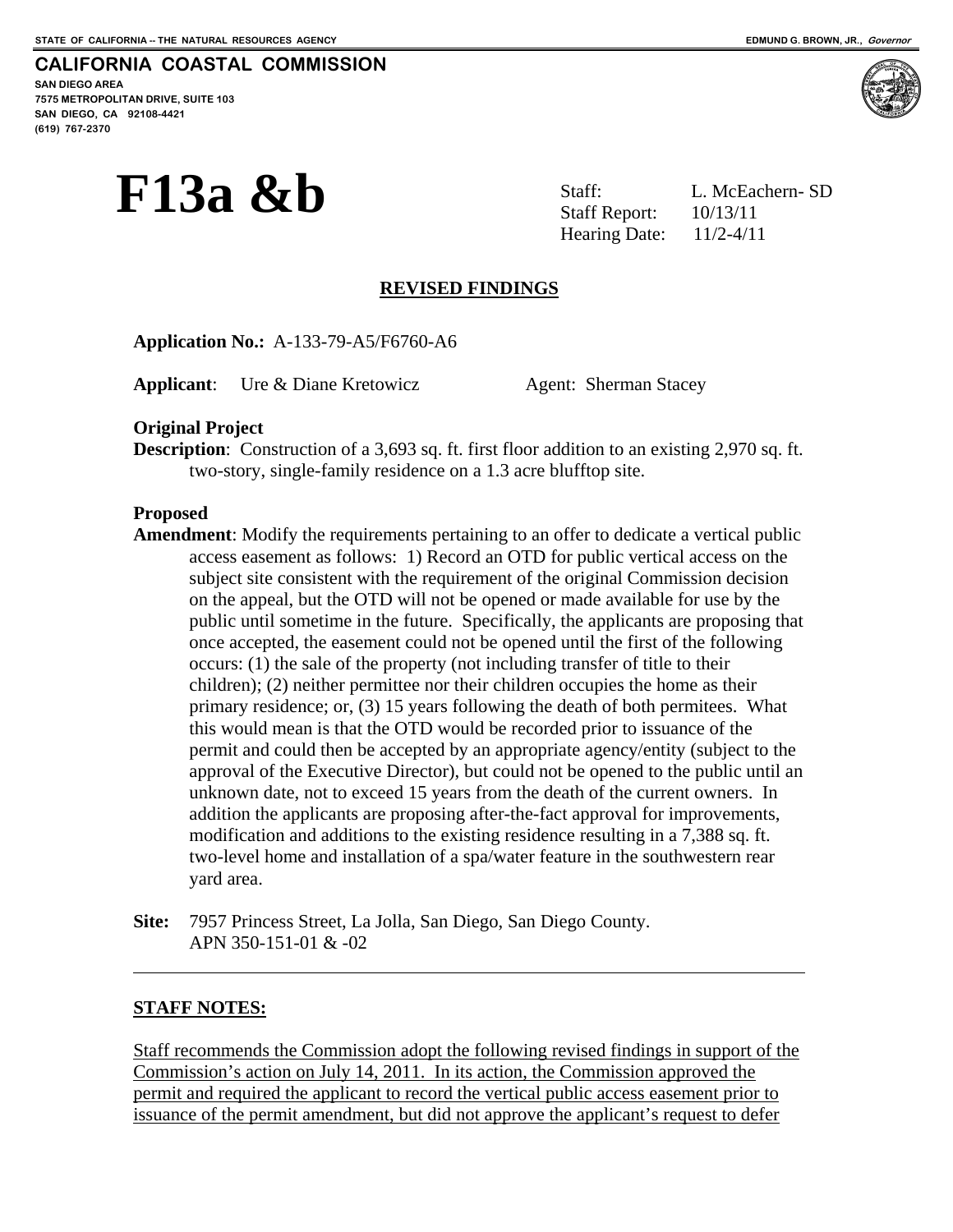the opening of the easement. Instead, the Commission required that the easement be opened to the public as soon as the easement is accepted and access improvements are constructed. Emergency lifeguard access will be made available immediately. The motion begins on Page 3. Findings to support the recommendation can be found starting on Page 13.

Date of Commission Action: July 14, 2011.

Commissioners on Prevailing Side: Blank, Bloom, Bochco, Brennan, Kinsey, McClure, Mitchell, Sanchez, Stone, Zimmer and Chairperson Shallenberger.

## **History**

The Regional Coastal Commission's original approval of the application (F6760) for an addition to a single-family residence was appealed to the State Coastal Commission in 1978. The Commission found that the appeal raised no substantial issue. However, a lawsuit was filed against the Commission for, among other things, not having made adequate findings regarding public access pursuant to Section 30604 of the Act. The court ordered that the matter be remanded back to the Regional Commission for a specific finding on only the issue of public access and recreation. The court allowed the development to go forward in the interim because the petitioners failed to post the necessary bond for a stay. The Regional Commission adopted findings regarding public access but did not impose any requirement for provision of public access at the site. This decision was then again appealed to the State Commission (A-133-79) who found that the appeal raised a substantial issue. On de novo, the State Commission approved the project with an additional condition that required the applicant to record an offer to dedicate a vertical public access easement (5 ft. in width extending from Princess Street along the southern edge of the property next to the garage and then in a northwesterly direction along the top of the slope and then back in a southwesterly direction, traversing down the face of the bluff to the beach), as well as a lateral public access easement. The Commission found that without this condition, the addition would interfere with existing public access. The State Commission found that because the residential addition displaced a blufftop viewpoint and trail to the beach on the site, public access should be required elsewhere on the site. Thus, the State Commission required that the applicant record an offer-to-dedicate (OTD) easement for public access extending from Princess Street to the mean high tide line. However, as noted above, the court had allowed the applicant to continue with the development under the original permit because the petitioners failed to post the necessary bond for a stay while the Commission reviewed the proposal again on remand, and thus, the requirement for recordation of the OTD occurred after the development was already complete. The applicant never recorded the offer required by the State Commission and the property was subsequently sold. To date, the offer has not been recorded. For a more detailed history, see the Detailed Project History section of this report, beginning on Page 14.

#### **Summary of Staff's Preliminary Recommendation:**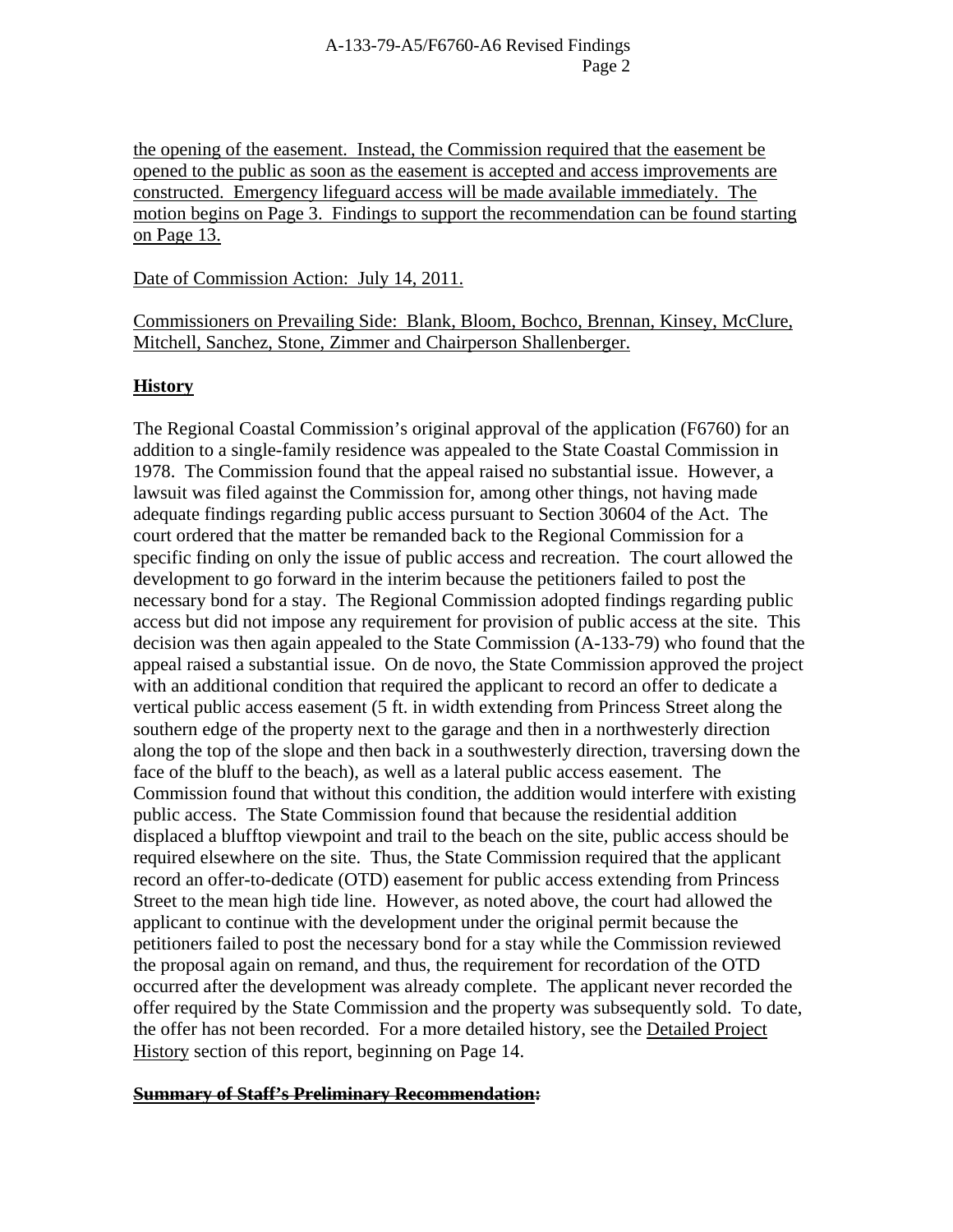#### A-133-79-A5/F6760-A6 Revised Findings Page 3

Staff recommends that the Commission approve the proposed amendment subject to special conditions. Relative to public access, there is evidence of historic public access on the site and the Commission has previously found that public access should be provided on the subject site. However, given the unusual circumstances surrounding development on the site and property ownership, Staff recommends that the Commission accept the applicants' request to defer the opening until the property is sold or upon the non occupancy or death of both the current applicants. However, staff recommends the Commission not accept such a deferment for 15 years after the death of the applicants, as proposed by the applicants. A deadline of 15 years after the death of the applicants is too long, especially given that public access has not been available on the subject site since 1979, and could result in opening of the accessway being delayed for many years into the future. Special Condition #1 details the revised OTD provisions.

The applicants are also seeking approval for a number of improvements to the blufftop home that have been completed without benefit of a CDP, including an addition to the home and decks. The City has reviewed and approved these improvements through both Neighborhood and Site Development permits. Staff has found that most of the proposed after-the-fact improvements are acceptable and consistent with the certified LCP. However, the project includes the construction of a new spa that partially extends over the canyon edge. Spas are specifically prohibited in steep hillside areas under the provisions of the certified LCP. However, the applicants have provided technical reports that suggest that the upper limits of the coastal canyon on the site are comprised of fill, and therefore are not natural. Given that the Steep Hillside provisions of the certified LCP only protect steep slopes with a **natural** gradient that exceeds 25%, if the upper limits of the slope are determined not to be a natural gradient, the steep hillside provisions would not apply in this area. Because we have only conceptual plans at this time, staff is recommending that final plans be submitted which document that the spa is sited outside of the natural steep hillside area. In addition, staff recommends that all "prior to issuance" special conditions be satisfied within 60 days of Commission action and that the removal of all improvements required to be removed occur with 90 days of issuance of the permit amendment. With the proposed conditions, the project is consistent with the certified LCP and public access provisions of the Coastal Act. Therefore, staff recommends the Commission approve the amendment request, subject to the special conditions detailed herein.

**Standard of Review:** The City of San Diego certified Local Coastal Program (LCP) and the public access and recreation policies of the Coastal Act.

## **I. PRELIMINARY STAFF RECOMMENDATION:**

 $\overline{a}$ 

The staff recommends that the Commission adopt the following resolution.

I. **MOTION:** *I move that the Commission adopt the revised findings in support of the Commission's action on July 14, 2011 concerning*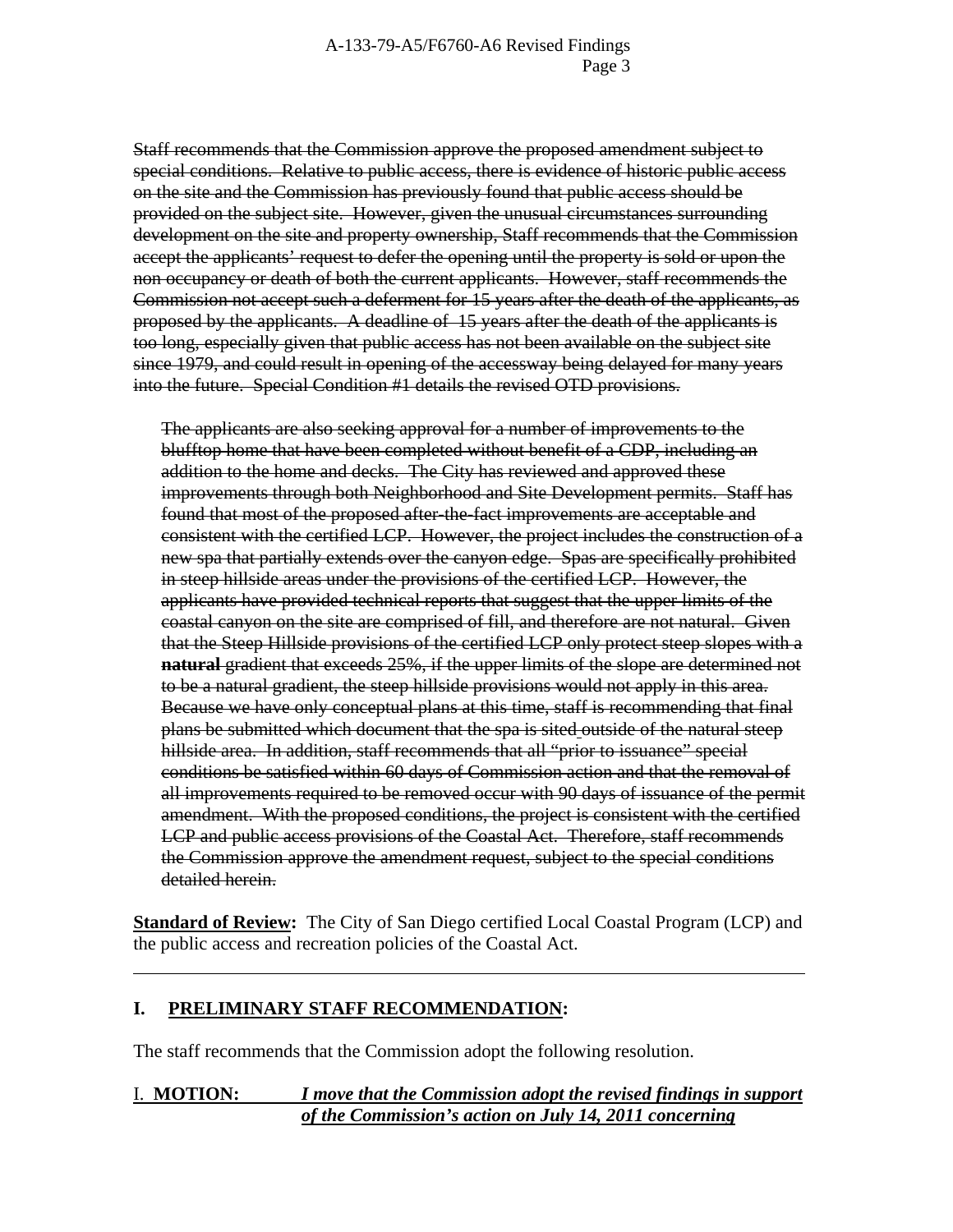## *approval of Coastal Development Permit Amendment No. A-133-79-A5/F6760-A6*

## **STAFF RECOMMENDATION OF APPROVAL:**

Staff recommends a **YES** vote on the motion. Passage of this motion will result in the adoption of revised findings as set forth in this staff report. The motion requires a majority vote of the members from the prevailing side present at the revised findings hearing, with at least three of the prevailing members voting. Only those Commissioners on the prevailing side of the Commission's action are eligible to vote on the revised findings. The Commissioners eligible to vote are:

Commissioners Blank, Bloom, Bochco, Brennan, Kinsey, McClure, Mitchell, Sanchez, Stone, Zimmer and Chairperson Shallenberger.

## **RESOLUTION TO ADOPT REVISED FINDINGS:**

The Commission hereby adopts the findings set forth below for *Coastal Development Permit Amendment No. A-133-79-A5/F6760-A6* on the ground that the findings support the Commission's decision made on July 14, 2011 and accurately reflect the reasons for it.

## **MOTION:** *I move that the Commission approve the proposed amendment to Coastal Development Permit No. A-133-79/F6760 pursuant to the staff recommendation.*

## **STAFF RECOMMENDATION OF APPROVAL:**

Staff recommends a **YES** vote. Passage of this motion will result in approval of the amendment as conditioned and adoption of the following resolution and findings. The motion passes only by affirmative vote of a majority of the Commissioners present.

## **RESOLUTION TO APPROVE A PERMIT AMENDMENT:**

The Commission hereby approves the coastal development permit amendment on the ground that the development, as amended and subject to conditions, will be in conformity with the provisions of the certified Local Coastal Program and the public access and recreation policies of the Coastal Act. Approval of the permit amendment complies with the California Environmental Quality Act because either 1) feasible mitigation measures and/or alternatives have been incorporated to substantially lessen any significant adverse effects of the amended development on the environment, or 2) there are no feasible mitigation measures or alternatives that would substantially lessen any significant adverse impacts of the amended development on the environment.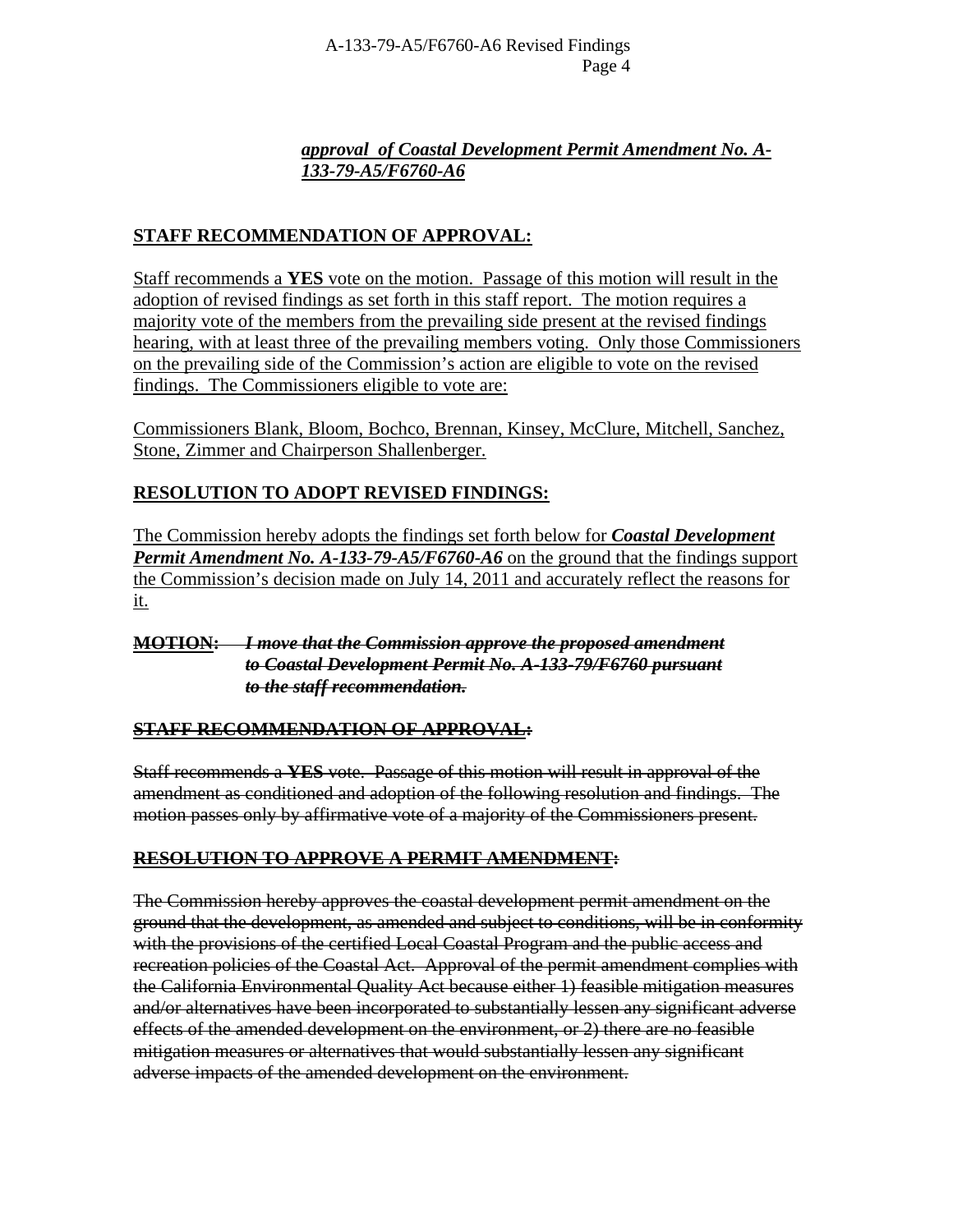#### **II. Special Conditions.**

The permit amendment is subject to the following conditions:

## **1. Lifeguard Emergency Vertical Access**.

## A. **PRIOR TO ISSUANCE OF THE COASTAL DEVELOPMENT PERMIT**

**AMENDMENT**, the applicants shall execute and record a document, in a form and content acceptable to the Executive Director, which grants to the City of San Diego an easement for emergency lifeguard access to the shoreline. The area of dedication shall be consistent with the final plans approved by the Executive Director pursuant to Special Condition #4a, which generally consists of a corridor 5 feet wide along the southern boundary of the property which shall extend from the Princess Street Right-of-Way to the mean high tide line, except that between the street and the along the house up to the western limit of the house, the vertical public easement shall extend 4 feet from the southern edge of the house to the southern boundary of the property (ref. revised Exhibit #12). The grant of easement shall require the permittee to provide the grantee with a key to the gate or other means to allow access by the lifeguards. The grant of easement shall include a formal legal description of the entire project site and a metes and bounds legal description and corresponding graphic depiction prepared by licensed surveyor of the easement area. The document shall be recorded free of prior liens and any other encumbrances which the Executive Director determines may affect the interest being conveyed and shall run with the land on behalf of the City of San Diego and the people of the State of California, binding all successors and assigns.

B. This emergency access easement shall remain valid until the first of the following occurs: 1) fee title of the property is transferred from the current fee title holder to any other person(s) or entity(ies), except to the applicants' children (Ravean Kretowicz and Alexandra Kretowicz); 2) neither permittee (Ure Kretowicz and Dianne Kretowicz) nor either of their children (Ravean Kretowicz and Alexandra Kretowicz) occupies the home as their primary residence; or upon the death of both permittees (Ure Kretowicz and Dianne Kretowicz). The offer to dedicate a public vertical access easement required in Special Condition #2 shall be recorded prior to the recordation of the offer to dedicate the emergency lifeguard access required by this condition.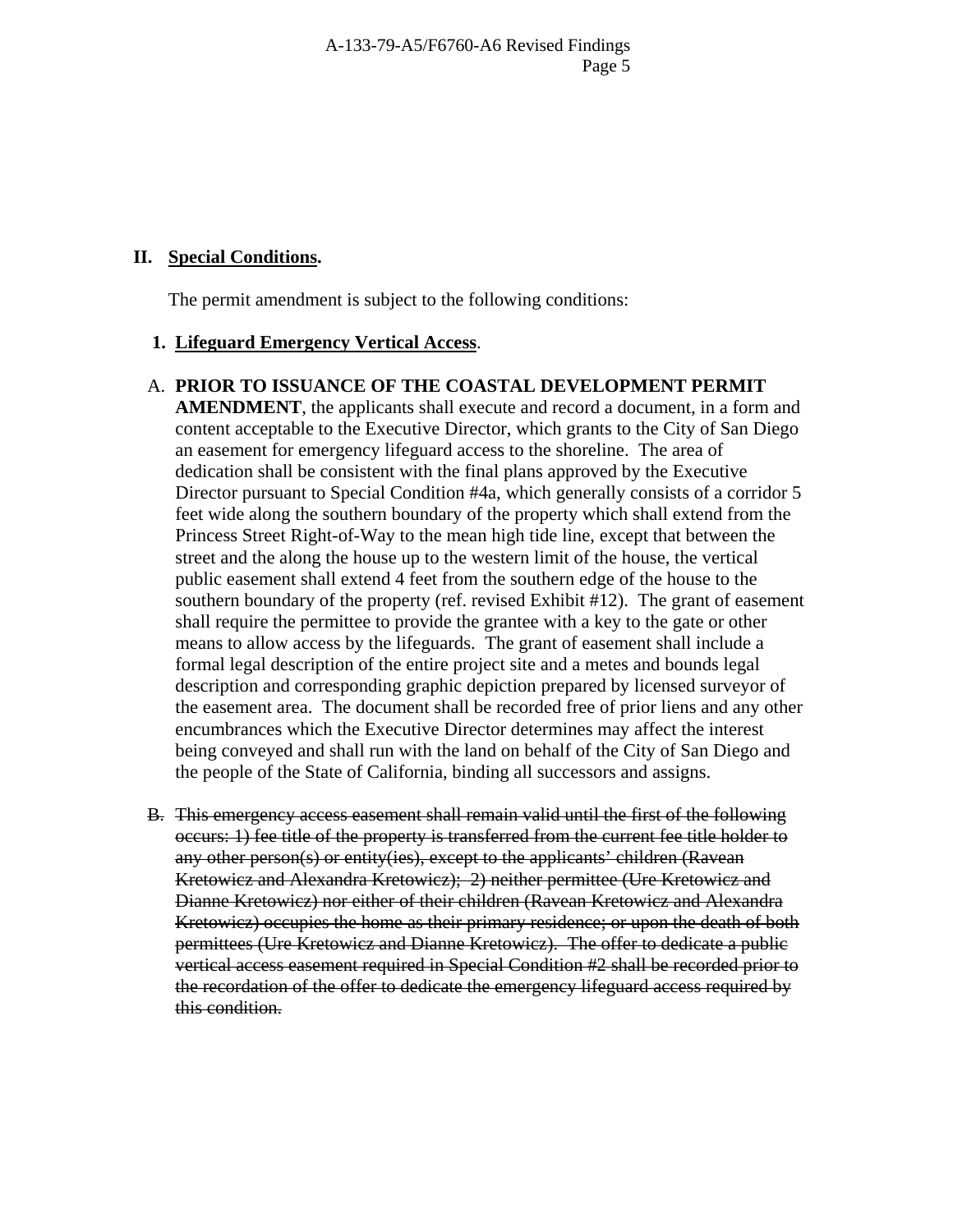**The following shall replace Special Condition #1B of CDP #A-133-79/F6760 and is added as new Special Condition #2:** 

- **2. Public Vertical Access**.
- A. **PRIOR TO ISSUANCE OF THE COASTAL DEVELOPMENT PERMIT AMENDMENT**, the applicant shall execute and record a document, in a form and content acceptable to the Executive Director, irrevocably offering to dedicate to a public agency or private association approved by the Executive Director an easement for public pedestrian access to the shoreline. The document shall provide that the offer of dedication shall not be used or construed to allow anyone to interfere with any rights of public access acquired through use which may exist on the property.
- B. The document shall provide that upon acceptance of the offer, the easement shall not be opened and available for public use until the first of the following occurs: 1) fee title of the property is transferred from the current fee title holder to any other person(s) or entity(ies) except to the applicants' children (Ravean Kretowicz and Alexandra Kretowicz); 2) neither permittee (Ure Kretowicz and Dianne Kretowicz) nor either of their children (Ravean Kretowicz and Alexandra Kretowicz) occupies the home as their primary residence; or 3) upon the death of both permittees (Ure Kretowicz and Dianne Kretowicz).
- B. C. The entire easement area (described in Special Condition 2(ED)) shall be available for a footpath, stairway, or any combination of footpath and stairway, and an additional 5 feet of easement area shall be available for construction and maintenance activities related to a footpath and/or stairway and for open fencing and landscape screening as described in Special Condition 2(DC). Once a footpath has been delineated and/or a stairway built, public access shall not occur outside the alignment of the footpath or stairway except as necessary for repair and maintenance, or as necessary to relocate the accessway due to erosion or other geologic factors affecting the safety of public access.
- C. D. After acceptance of the easement and when available for public use, the grantee shall have the right to build a public access stairway down the bluff leading to the ocean pursuant to all required government approvals, and shall replace or modify the gate and fence across the entrance to the easement to allow for public use in an architectural style and materials consistent with the home at the time. Upon completion of construction of access improvements and prior to opening the accessway to the public, the grantee shall install open fencing and landscape screening consistent with the City of San Diego's standards and the existing landscaping and architecture of the residence along the boundary of the vertical public access area (within the construction easement area) to separate the easement area from the residential portion of the property, provided that such open fencing does not block or impede the public views from or the public's use of the vertical public access easement. The vertical public access easement shall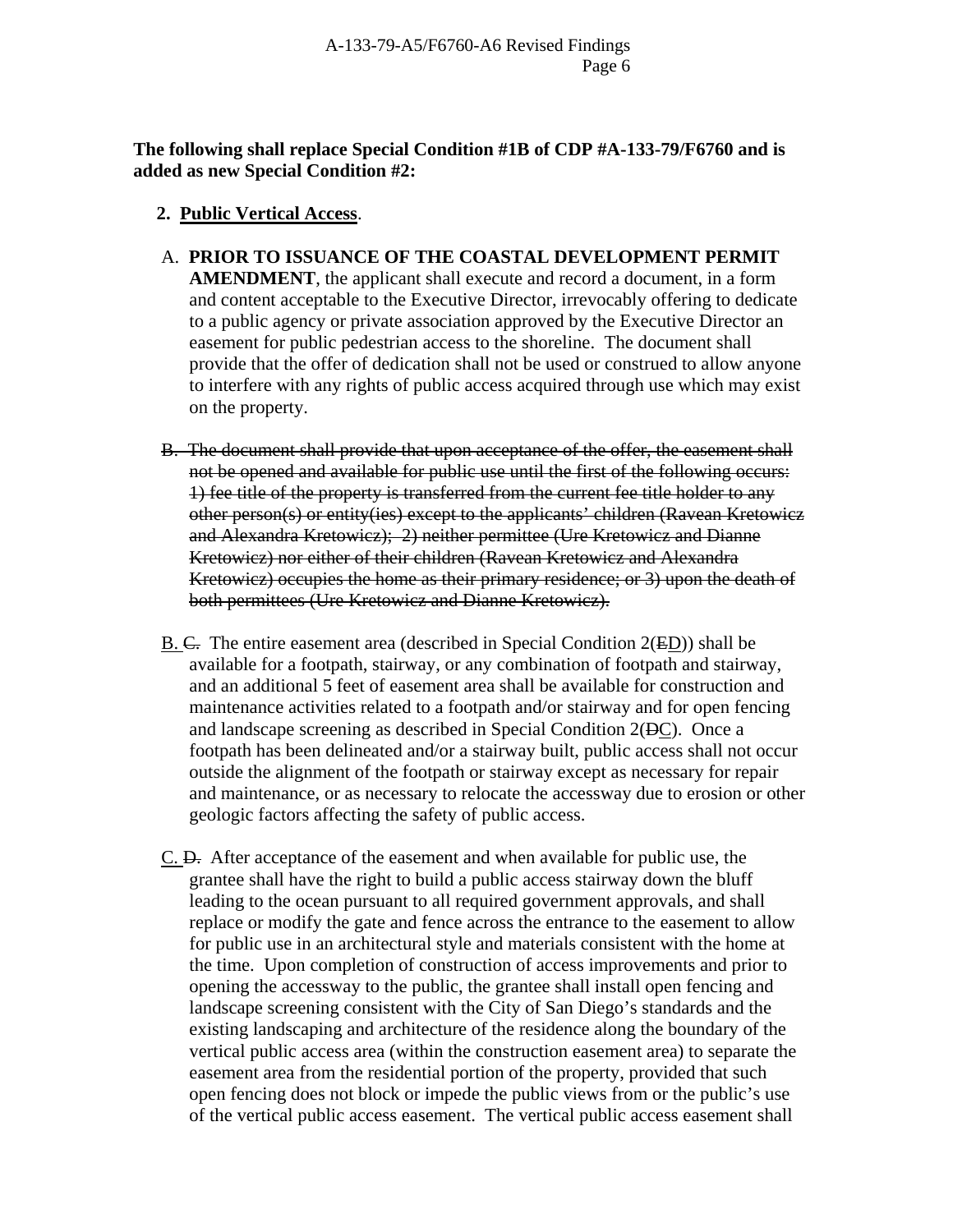be open daily, from one half hour before sunrise to one half hour after sunset. The grantee accepting the easement shall assume responsibility for maintenance of the easement and liability for public use of the easement.

- D. E The area of dedication shall be consistent with the final plans approved by the Executive Director pursuant to Special Condition #4a, and shall generally consist of: (1) an area 4 ft. wide measured from the southern edge of the house between Princess Street Right of Way and the western limit of the house; (2) two approximately 5 ft. wide easement areas. (a) a corridor 5 feet wide generally along the southern boundary of the property, extending from the western limit of the house to the coastal canyon floor, and (b) a 5 foot wide construction/maintenance easement that shall be provided adjacent to the access easement in order to facilitate construction of and any necessary maintenance for the accessway and to provide an area in which the grantee may establish fencing and landscape screening, as provided in Special Condition 2(CB) and 2(DC); and, (3) a 10 foot wide area within which a 5 foot wide accessway shall be established following the canyon floor's natural topography first northwest then southwest to the lateral access easement at the toe of the bluff, required by Special Condition #3. After construction of the accessway, the grantee may use the area of the construction/maintenance easement to perform maintenance on the accessway upon providing 3 business days written notice to the property owner prior to performing any such maintenance. A map identifying these areas is shown on revised Exhibit #12.
- E. F. The recorded document shall include a legal description of both the entire project site and a metes and bounds legal description and corresponding graphic depiction prepared by licensed surveyor of the easement area (including the 5 foot wide construction easement area). The document shall be recorded free of prior liens and any other encumbrances which the Executive Director determines may affect the interest being conveyed. The offer shall run with the land in favor of the People of the State of California, binding all successors and assignees and shall be irrevocable for a period of 21 years, such period running from date of recordation. This easement shall not be removed or changed without a Coastal Commission approved amendment to this coastal development permit unless the Executive Director determines that no amendment is legally required.

**The following shall replace Special Condition #1A of CDP #A-133-79 and is added as new Special Condition #3:** 

 **3. Public Lateral Access**. **PRIOR TO ISSUANCE OF THE COASTAL DEVELOPMENT PERMIT AMENDMENT**, the applicants shall execute and record a document, in a form and content acceptable to the Executive Director, irrevocably offering to dedicate to a public agency or private association approved by the Executive Director an easement for lateral public access and passive recreational use along the shoreline. The document shall provide that the offer of dedication shall not be used or construed to allow anyone to interfere with any rights of public access acquired through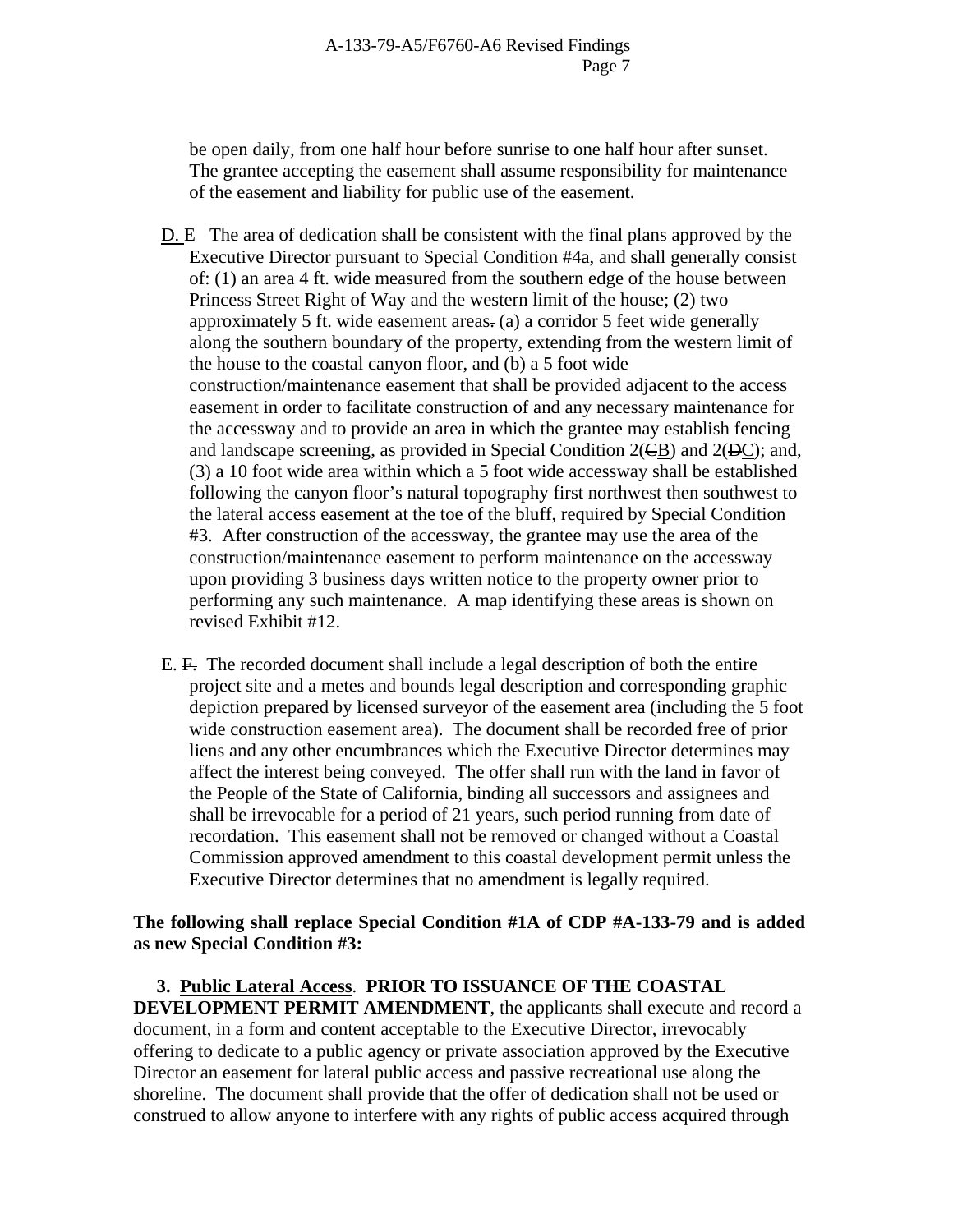use which may exist on the property. The area of dedication shall consist of the entire width of the property from the mean high tide line to the toe of the bluff. The recorded document shall include a legal description of the entire project site and a meets and bounds legal description and cooresponding graphic depiction prepared by a licensed surveyor of the area of dedication. The document shall be recorded free of prior liens and any other encumbrances which the Executive Director determines may affect the interest being conveyed. The offer shall run with the land in favor of the People of the State of California, binding all successors and assignees, and shall be irrevocable for a period of 21 years, such period running from the date of recording.

 **4. Revised Final Plans. WITHIN 60 DAYS OF COMMISSION APPROVAL OF THIS COASTAL DEVELOPMENT PERMT AMENDMENT**, or within such additional time as the Executive Director may grant for good cause, the applicants shall submit to the Executive Director for review and written approval, final plans for the proposed development, including a site plan that has been approved by the City of San Diego. Said plans shall be in substantial conformance with the plans prepared by Marengo Morton Architects, dated 3/15/10, except the plans shall be revised as follows:

a. The location of the offer to dedicate a vertical public access easement, as described in greater detail in Special Condition #2, shall be clearly delineated on the site plan. The easement shall be 10 ft. in width, with approximately 5 ft. depicted as an access easement and an additional 5 ft. wide construction/maintenance easement. The easement area shall commence at the street along the southern side yard in the area where there are steps. Beyond the existing steps/stairway, the access easement shall extend in a westerly direction along the southern property boundary until approximately the 25 ft. MSL elevation contour (Coastal Canyon floor) where it shall then extend in a northwesterly direction for approximately 45 ft. flowing the canyon floor's natural topography,, then southwesterly traversing down the face of the bluff to the beach (ref. revised Exhibit #12).

b. The proposed spa/water feature located in the rear yard shall not extend into the LCP identified steep hillside area (as depicted on Exhibit #2). The location of the steep hillside area identified on Exhibit #2 may be revised, subject to review and approval of the Executive Director, based on further review of existing or additional geotechnical information documenting the extent of fill on the hillside area. In addition, the spa cannot be sited any closer than 25 ft. from the edge of the coastal bluff. A spa protection plan, prepared by a licensed professional, must also be prepared to mitigate for potential geologic instability caused by leakage of the proposed spa. The protection plan must include, at a minimum, the following measures: 1) installation of a spa leak detection system such as, but not limited to, leak detection system/moisture sensor with alarm and/or a separate water meter for the spa which is separate from the water meter for the house to allow for the monitoring of water usage for the spa; 2) use of materials and spa design features, such as, but not limited to, double linings, plastic linings or specially treated cement, to be used to waterproof the undersides of the spa to prevent leakage, along with information regarding the past and/or anticipated success of these materials in preventing leakage;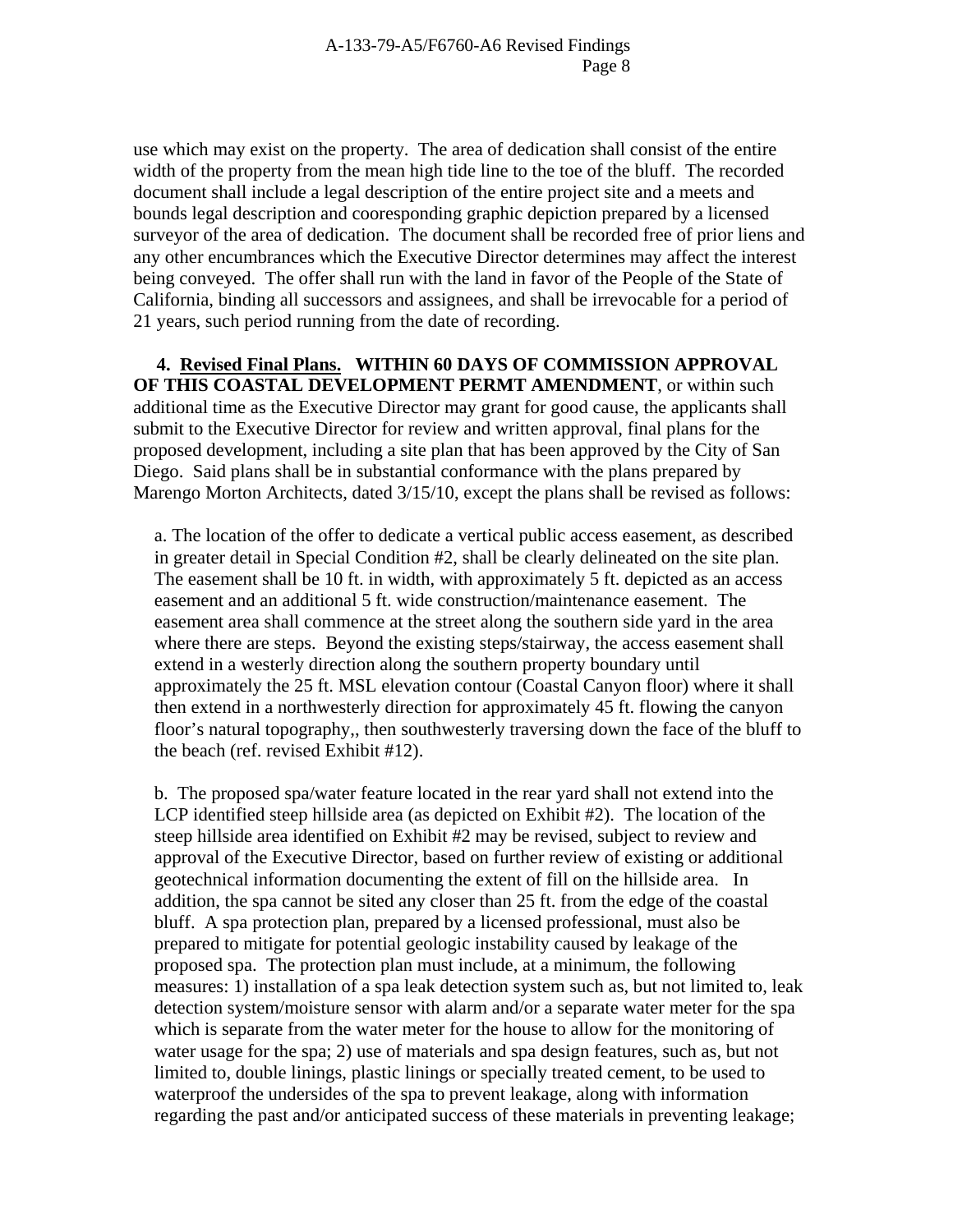and, where feasible 3) installation of a sub drain or other equivalent drainage system under the spa that conveys any water leakage to an appropriate drainage outlet. The design and improvement of the spa shall comply with the final spa plan approved by the Executive Director.

c. The proposed fencing/gate in the south yard area shall be revised such that it does not extend beyond the southern property boundary onto the adjacent property, shall be no higher than 92 inches tall, shall not obstruct public views toward the ocean and shall have at least the upper 75 percent of its surface area open to light.

d. All existing and proposed accessory improvements shall be identified. All accessory improvements (including, but not limited to, patios, decks, walkways, and open shade structures) proposed within the rear yard (seaward of the residence adjacent to the coastal bluff) area must be "at-grade" and located no closer than 5 ft. from the top edge of the existing bluff. Accessory improvements in the rear yard west of the home and adjacent to the coastal canyon area shall also be identified and shall be consistent with the accessory improvements shown on the plan approved pursuant to Special Condition #4b.

e. The following shall be added as a note on the project plans:

"Other than those improvements approved herein, no development within 25 ft. of the identified bluff edge shall be allowed except for at-grade accessory improvements that are at least 5 ft. from the identified bluff edge."

The applicants shall undertake the development in accordance with the approved plans. Any proposed changes to the approved plans shall be reported to the Executive Director. No changes to the plans shall occur without a Coastal Commission approved amendment to this coastal development permit unless the Executive Director determines that no amendment is legally required.

 **5. Revised Landscape/Yard Area Plans. WITHIN 60 DAYS OF COMMISSION APPROVAL OF THIS COASTAL DEVELOPMENT PERMIT AMENDMENT**, or within such additional time as the Executive Director may grant for good cause, the applicants shall submit to the Executive Director for review and written approval, revised landscaping plans approved by the City of San Diego. The plans shall be in substantial conformance with the plans as submitted by Marengo Morton Architects dated 3/15/10, except for the revisions cited below. The plans shall be revised to keep the side yard (south of the residence) clear to enhance public views toward the ocean. Specifically, the plans shall be revised to incorporate the following:

a. A view corridor a minimum of 4 ft. wide shall be preserved along the southern side yard. All new landscape materials within the southern yard area (adjacent to the home) shall be species with a growth potential not expected to exceed a height of three feet above the elevation of the adjacent street as depicted on the plans by Marengo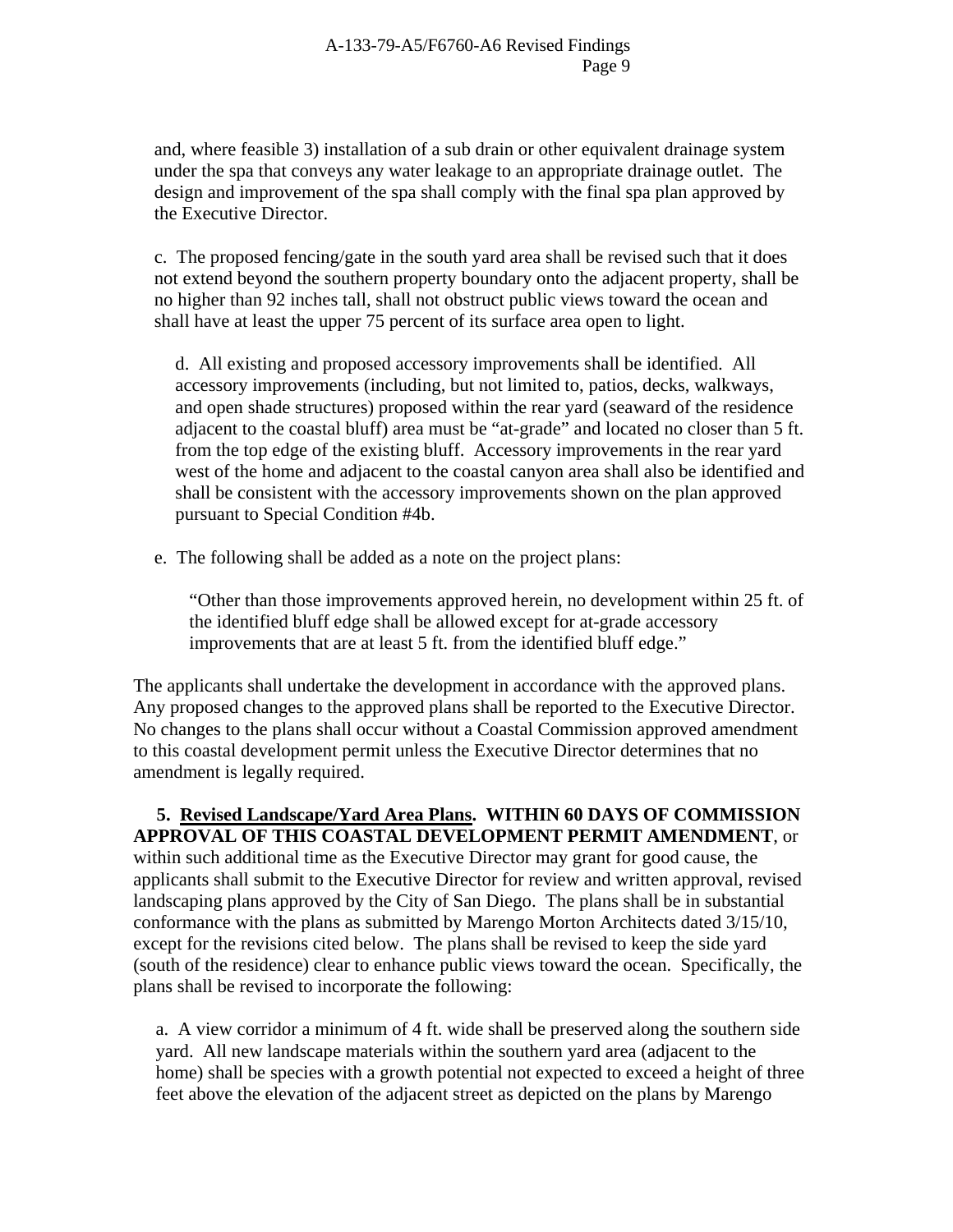Morton Architects dated 6/13/11. In addition, all landscaping in the southern yard area shall be maintained at a height that preserves views toward the ocean.

b. The landscape palette for all proposed new plants shall emphasize the use of drought-tolerant native species, but use of drought-tolerant, non-invasive ornamental species and lawn area, is allowed as a small component. No plant species listed as problematic and/or invasive by the California Native Plant Society**,** the California Invasive Plant Council, or as may be identified from time to time by the State of California shall be employed or allowed to naturalize or persist on the site. No plant species listed as 'noxious weed' by the State of California or the U.S. Federal Government shall be utilized.

c. No permanent irrigation shall be permitted on the site closer than 25 ft. from the bluff edge (except for the planter area adjacent to the north side of the home).

d. A written commitment by the applicants that all required plants on this site shall be maintained in good growing condition and whenever necessary, shall be replaced with new plant materials to ensure compliance with the approved landscape requirements shall be included.

e. Rodenticides containing any anticoagulant compounds (including, but not limited to, Warfarin, Brodifacoum, Bromadiolone or Diphacinone) shall not be used.

f. Five years from the date of issuance of the coastal development permit, the applicants shall submit for review and written approval of the Executive Director, a landscape monitoring report, prepared by a licensed Landscape Architect or qualified Resource Specialist, that certifies the on-site landscaping is in conformance with the landscape plan approved pursuant to this Special Condition. The monitoring report shall include photographic documentation of plant species and plant coverage.

If the landscape monitoring report indicates the landscaping is not in conformance with or has failed to meet the performance standards specified in the landscaping plan approved pursuant to this permit, the applicants, or successors in interest, shall submit a revised or supplemental landscape plan for the review and written approval of the Executive Director. The revised landscaping plan must be prepared by a licensed Landscape Architect or Resource Specialist and shall specify measures to remediate those portions of the original plan that have failed or are not in conformance with the original approved plan.

The applicants shall undertake the development in accordance with the approved landscape and fence plans. Any proposed changes to the approved plans shall be reported to the Executive Director. No changes to the plans shall occur without a Commission-approved amendment to the permit unless the Executive Director determines that no such amendment is legally required.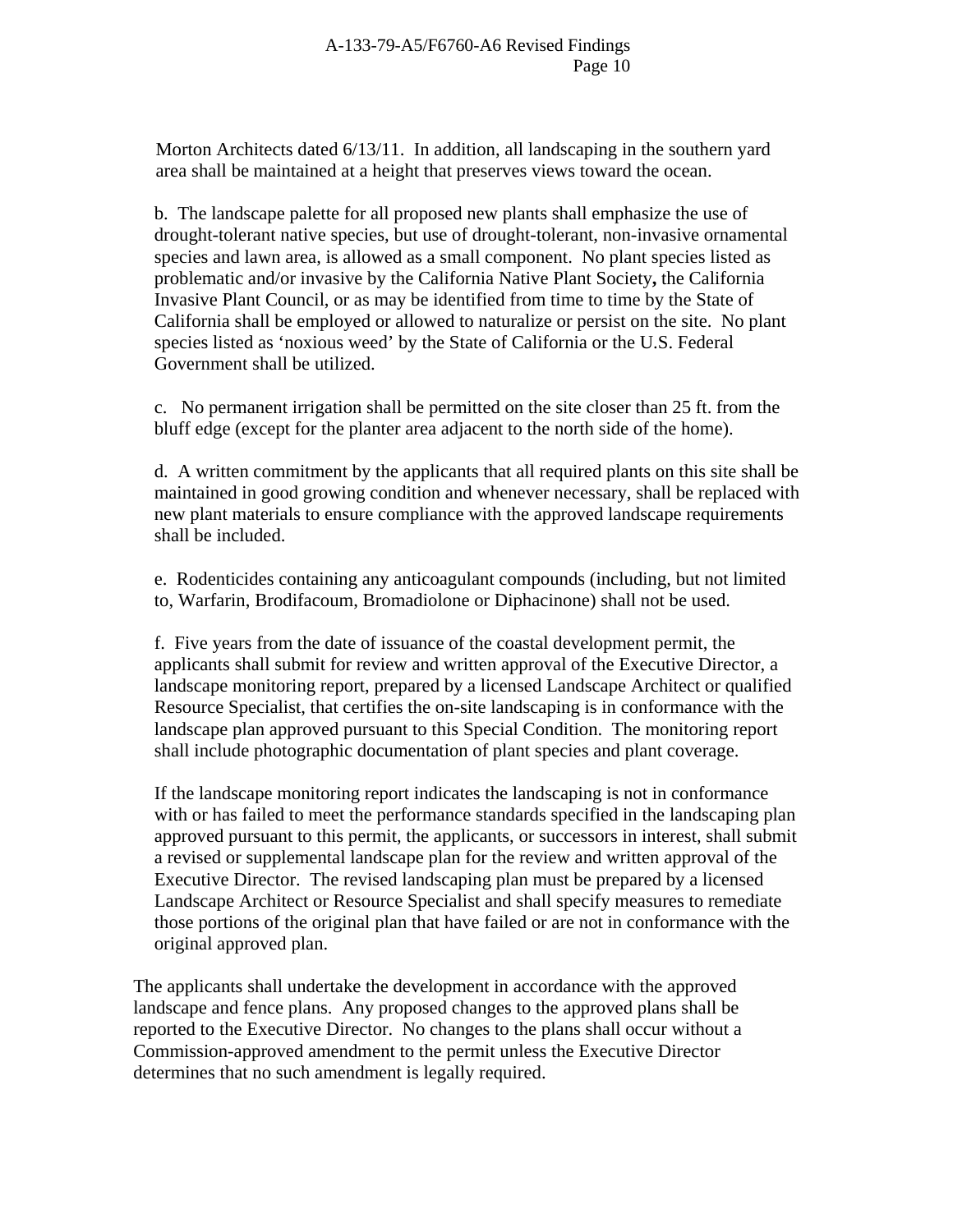#### **6. No Future Bluff or Shoreline Protective Device.**

- A(1) By acceptance of this permit, the applicant agrees, on behalf of itself and all successors and assigns, that no bluff or shoreline protective device(s) shall ever be constructed to protect the development approved pursuant to Coastal Development Permit No. A-133-79-A5/F6760-A6, in the event that the development is threatened with damage or destruction from waves, erosion, storm conditions, bluff retreat, landslides, or other natural hazards in the future. By acceptance of this Permit, the applicant hereby waives, on behalf of itself and all successors and assigns, any rights to construct such devices that may exist under Public Resources Code Section 30235.
- A(2)By acceptance of this Permit, the applicant further agrees, on behalf of itself and all successors and assigns, that the landowner shall remove the development authorized by this Permit, if any government agency has ordered that the structures are not to be occupied due to any of the hazards identified above. In the event that portions of the development fall to the beach before they are removed, the landowner shall remove all recoverable debris associated with the development from the beach and ocean and lawfully dispose of the material in an approved disposal site. Such removal shall require a coastal development permit.

 **7. Assumption of Risk, Waiver of Liability and Indemnity.** By acceptance of this permit amendment, the applicants acknowledge and agree (i) that the site may be subject to hazards from waves, storm waves, bluff retreat and erosion; (ii) to assume the risks to the applicants and the property that is the subject of this permit amendment of injury and damage from such hazards in connection with this permitted development; (iii) to unconditionally waive any claim of damage or liability against the Commission, its officers, agents, and employees for injury or damage from such hazards; and (iv) to indemnify and hold harmless the Commission, its officers, agents, and employees with respect to the Commission's approval of the project against any and all liability, claims, demands, damages, costs (including costs and fees incurred in defense of such claims), expenses, and amounts paid in settlement arising from any injury or damage due to such hazards.

 **8. Deed Restriction. WITHIN 60 DAYS OF COMMISSION APPROVAL OF THIS COASTAL DEVELOPMENT PERMIT AMENDMENT**, the applicants shall submit to the Executive Director for review and approval documentation demonstrating that the applicants have executed and recorded against the parcel(s) governed by this permit a deed restriction, in a form and content acceptable to the Executive Director: (1) indicating that, pursuant to this permit, the California Coastal Commission has authorized development on the subject property, subject to terms and conditions that restrict the use and enjoyment of that property; and (2) imposing the Special Conditions of this permit as covenants, conditions and restrictions on the use and enjoyment of the Property. The deed restriction shall include a legal description of the entire parcel or parcels governed by this permit. The deed restriction shall also indicate that, in the event of an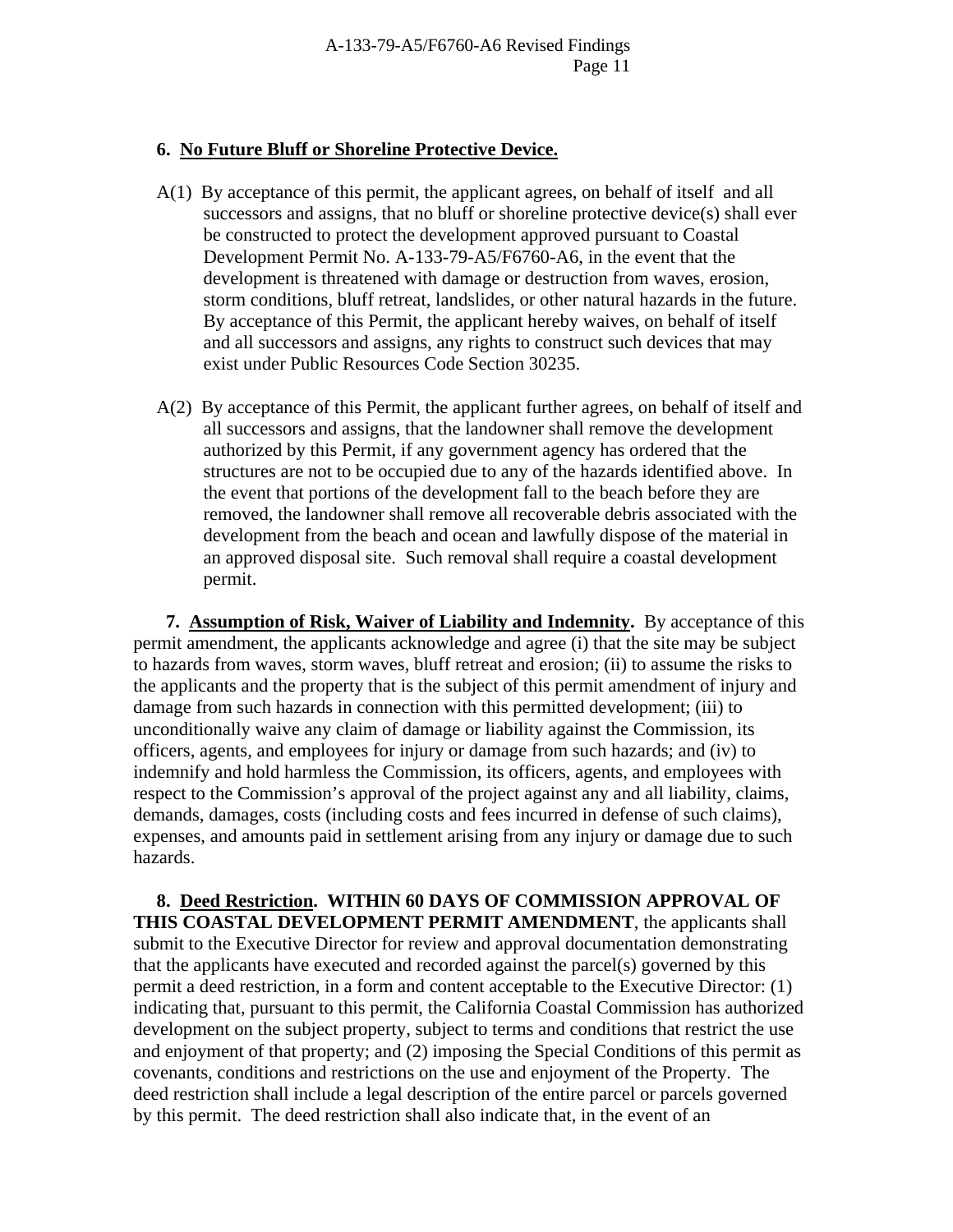extinguishment or termination of the deed restriction for any reason, the terms and conditions of this permit shall continue to restrict the use and enjoyment of the subject property so long as either this permit or the development it authorizes, or any part, modification, or amendment thereof, remains in existence on or with respect to the subject property.

 **9. Future Development.** This permit is only for the development described in coastal development permit No. A-133-79/F6760, as amended. Pursuant to Title 14 California Code of Regulations Section 13250(b)(6), the exemptions otherwise provided in Public Resources Code Section 30610(a) shall not apply. Accordingly, any future improvements to the proposed single family residence, including, but not limited, to repair and maintenance identified as requiring a permit in Public Resources Code section 30610(d) and Title 14 California Code of Regulations section 13252(a)-(b), shall require an amendment to permit No. A-133-79/F6760, as amended, from the California Coastal Commission.

 **10. Open Space Restriction.** No development (except for removal of flood lights, capping or removal of irrigation, replacement of dead vegetation to prevent erosion, construction of public access improvements (including open privacy fencing and landscape screening), as defined in section 30106 of the Coastal Act shall occur on that portion of the bluff face seaward of the bluff edge and the steep hillside area in the southwestern portion of the site (as depicted on the plan approved pursuant to Special Condition #4b documenting the location of the steep hillside area. This prohibition on development shall apply to the bluff face as the location of the bluff edge changes over time, due to erosion or other disturbances. The current location of the bluff face and steep hillside area shall be described and depicted in an Exhibit attached to the Notice of Intent to Issue Permit (NOI) that the Executive Director issues for this permit.

## **WITHIN 30 DAYS OF COMMISSION APPROVAL OF THIS COASTAL DEVELOPMENT PERMIT AMENDMENT AND PRIOR TO ISSUANCE BY THE EXECUTIVE DIRECTOR OF THE NOI FOR THIS PERMIT**

**AMENDMENT**, the applicants shall submit for the review and approval of the Executive Director, and upon such approval, for attachment as an Exhibit to the NOI, a meets and bounds legal description and cooresponding graphic depiction by a licensed surveyor of the easement area of the current location of the portion of the subject property affected by this condition, as generally described above and shown on Exhibit #9 attached to this staff report.

 **11. Prior Conditions of Approval**. The conditions of this amendment shall supersede and replace all others prior special conditions of Coastal Development Permit No. A-133-79/F6760, as amended.

 **12. Condition Compliance**. Within the specified times required in each condition or within such additional time as the Executive Director may grant for good cause, the applicants shall satisfy all requirements specified in the conditions hereto that the applicants are required to satisfy prior to issuance of this permit. Failure to comply with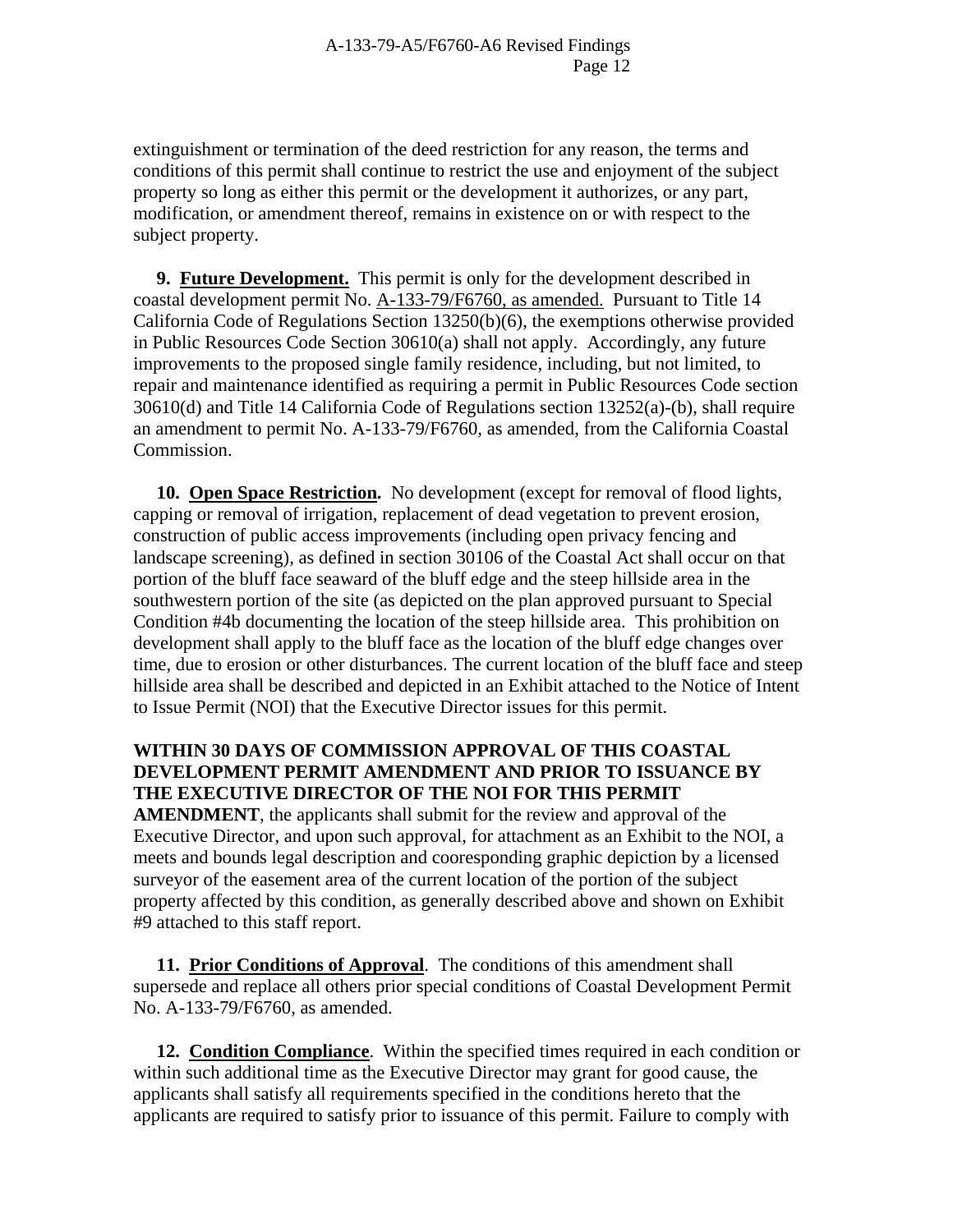this requirement may result in the institution of enforcement action under the provisions of Chapter 9 of the Coastal Act.

## **13. Implementation of Removal of Improvements. WITHIN 90 DAYS OF EXECUTIVE DIRECTOR APPROVAL OF REVISED PLANS REQUIRED IN SPECIAL CONDITION NOS. 4 AND 5 OF AMENDED COASTAL DEVELOPMENT PERMIT NO. A-133-79-A5/F6760-A6,** or within such additional time as the Executive Director may grant for good cause, the applicants shall remove and/or modify the existing wall and gate located at the south side yard setback area and replace the wall and gate consistent with the plans approved pursuant to Special Condition #4 of this permit amendment. The applicants shall also remove the floodlights on the bluff face and cap or remove all irrigation on the site within 25 ft. of the bluff edge (except for the planter area adjacent to the northern portion of the home). Failure to comply with this requirement may result in the institution of enforcement action under the provisions of Chapter 9 of the Coastal Act.

 **14. Memorandum of Agreement**. **PRIOR TO ISSUANCE OF THE COASTAL DEVELOPMENT PERMIT AMENDMENT**, the property owner(s) shall enter into a Memorandum of Agreement (MOA) with the Commission, agreeing to provide notice to the District Manager of the Commission's San Diego District Office if any of the following occur:

- fee title of the property is transferred from the current fee title holder to any other person(s) or entity(ies) except to the applicants' children (Ravean Kretowicz and Alexandra Kretowicz).
- neither permittee (Ure Kretowicz and Dianne Kretowicz) nor either of their children (Ravean Kretowicz and Alexandra Kretowicz) occupies the home as their primary residence.
- upon the death of both permittees (Ure Kretowicz and Dianne Kretowicz).

The applicant shall record the MOA as a deed restriction on the parcel(s) governed by this permit. The deed restriction shall be in a form and content acceptable to the Executive Director. The document shall be recorded free of prior liens and other encumbrances.

## **III. Findings and Declarations.**

The Commission finds and declares as follows:

 **1. Amendment Description**. The proposed project represents an amendment to a coastal development permit approved by the Commission for the construction of a 3,693 sq. ft. addition to an existing 2,970 sq. ft. single-family residence in 1979. The proposal is to revise the terms of the requirement to record an offer to dedicate vertical public access easement and approval of various other improvements, both new and after-thefact. Specifically, the amendment request includes: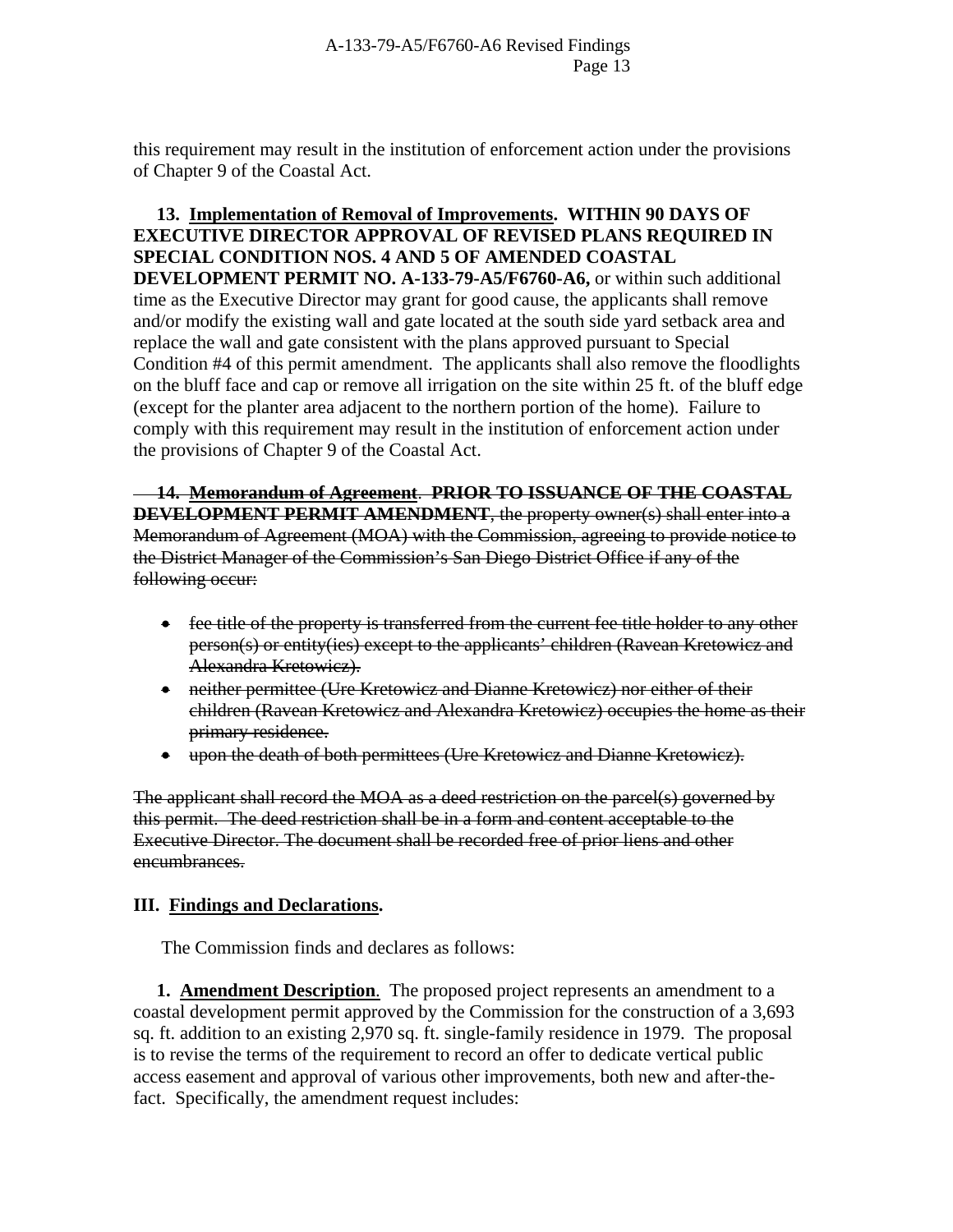(1) The applicants propose to revise the terms of the existing requirement for recordation of an offer to dedicate vertical public access easement as follows:

- (a) Vertical Public Access: The applicant will record an irrevocable offer to dedicate to a public agency or private association approved by the Executive Director, an easement for public pedestrian access to the shoreline which shall be 4-5 ft. wide and run within a 10 ft. area generally along the southern property boundary as depicted generally on Exhibit #12. However, the easement will not be opened and made available to the public until the first of the following occurs: 1) the applicants sell the property to a third party; 2) neither applicants nor their children occupies the home as their primary residence; or 3) 15 years following the death of both the applicants.
- (b) Emergency Lifeguard Access. Upon issuance of the permit amendment, the applicants propose to grant to the City of San Diego an easement for emergency lifeguard access to the beach which shall be 4-5 ft. wide and run along the southern property boundary.

#### **The following components have already been constructed and are proposed to remain and be approved after-the-fact:**

- (2) Construct concrete stairways along the south and eastern property boundaries.
- (3) Construct wall and fence across south side yard area (to be lifeguard emergency access).
- (4) Install decorative paving in City Right-of-Way leading up the house.
- (5) Construct new planter walls, entry trellis and 4 ft. high planter in public Right-of-Way.
- (6) Construct new fountain adjacent to eastern exterior stairway.
- (7) Replace second-story deck and add partial roof.
- (8) Construct new second-story cantilevered balcony.
- (9) Construct a 28 ft. long, 6 ft. high masonry wall in public right-of-way.
- (10) Extend height of existing retaining wall from 3 ft. 6-inches to 7 ft. 6-inches.
- (11) Construct modifications to non-conforming accessory structure (Casita) located partially within public right-of-way to include 52 sq. ft. bathroom addition, new doors, windows and expansion of existing walls.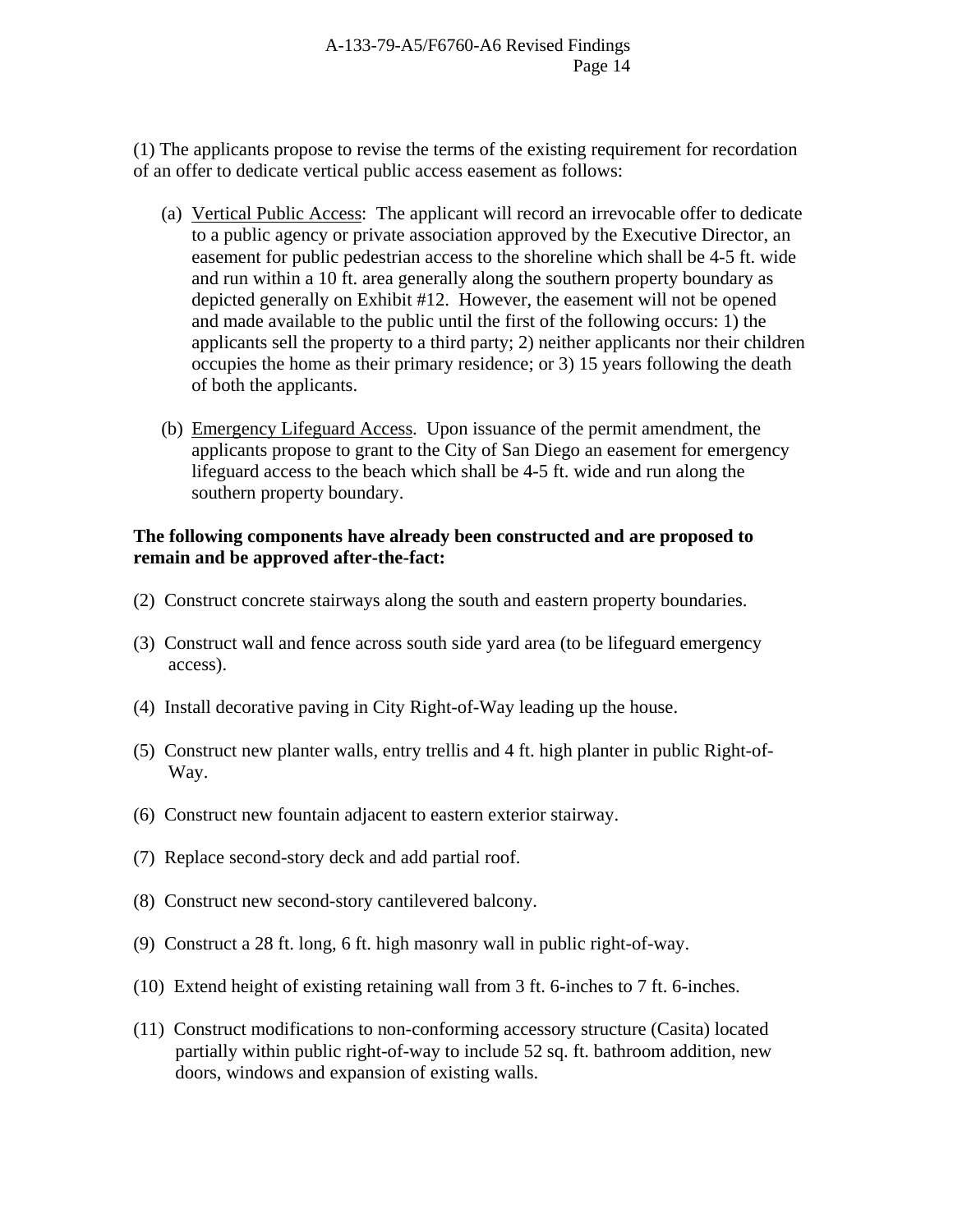- (12) Add approximately 844 sq. ft. to existing home (bedrooms, music and exercise room) by converting unimproved area beneath main home to living area, portions of which are located within 25 ft. of the bluff edge.
- (13) Remove wooden timber stairs and portion of retaining wall on bluff face.

#### **The following components are new**:

- (14) Interior garage improvements to include excavation and removal of approx. 130 cy. of uncompacted fill material to allow an additional parking space, a car lift and storage.
- (15) Remove floodlights from bluff face.
- (16) Remove or cap irrigation on bluff face.
- (17) Construct new trellis over second story deck
- (18) Install a new jacuzzi spa/water feature in rear yard adjacent to the coastal canyon.
- (19) Install a photovoltaic system on the roof.

The 1.31 acre site is situated atop a 55-ft. high coastal bluff located off a cul-de-sac at the northern terminus of Princess Street in the La Jolla community of the City of San Diego. The existing residence is situated on the flatter portion of the site, directly adjacent to Princess Street, with the site sloping steeply down from the home to the north and west. There is no existing shoreline or bluff protection on the subject site. Surrounding development includes single family homes to the east and south and the Pacific Ocean to the north and west.

The City of San Diego has a certified LCP, and the subject site is within the City's permit jurisdiction. However, since the subject application represents an amendment to a Commission-approved coastal development permit and requires modification of prior conditions of approval, the Commission has jurisdiction over this application. Nevertheless, the standard of review is the certified LCP (the La Jolla Land Use Plan and the City's Land Development Code) and, because the subject site is between the sea and the first public road, the public access and recreation policies of the Coastal Act.

 **2. Detailed Project History.** The home on the site was originally constructed around 1915. Over the years, the home was added to and remodeled several times. In June of 1977, the Regional Commission denied an application (#F5265) by Ms. Baker for a substantial addition (3,300 sq. ft.) to the existing home on the site, finding that the development would have a significant adverse impact on scenic resources in the area as it would significantly encroach onto the visually prominent bluff seaward of the existing home.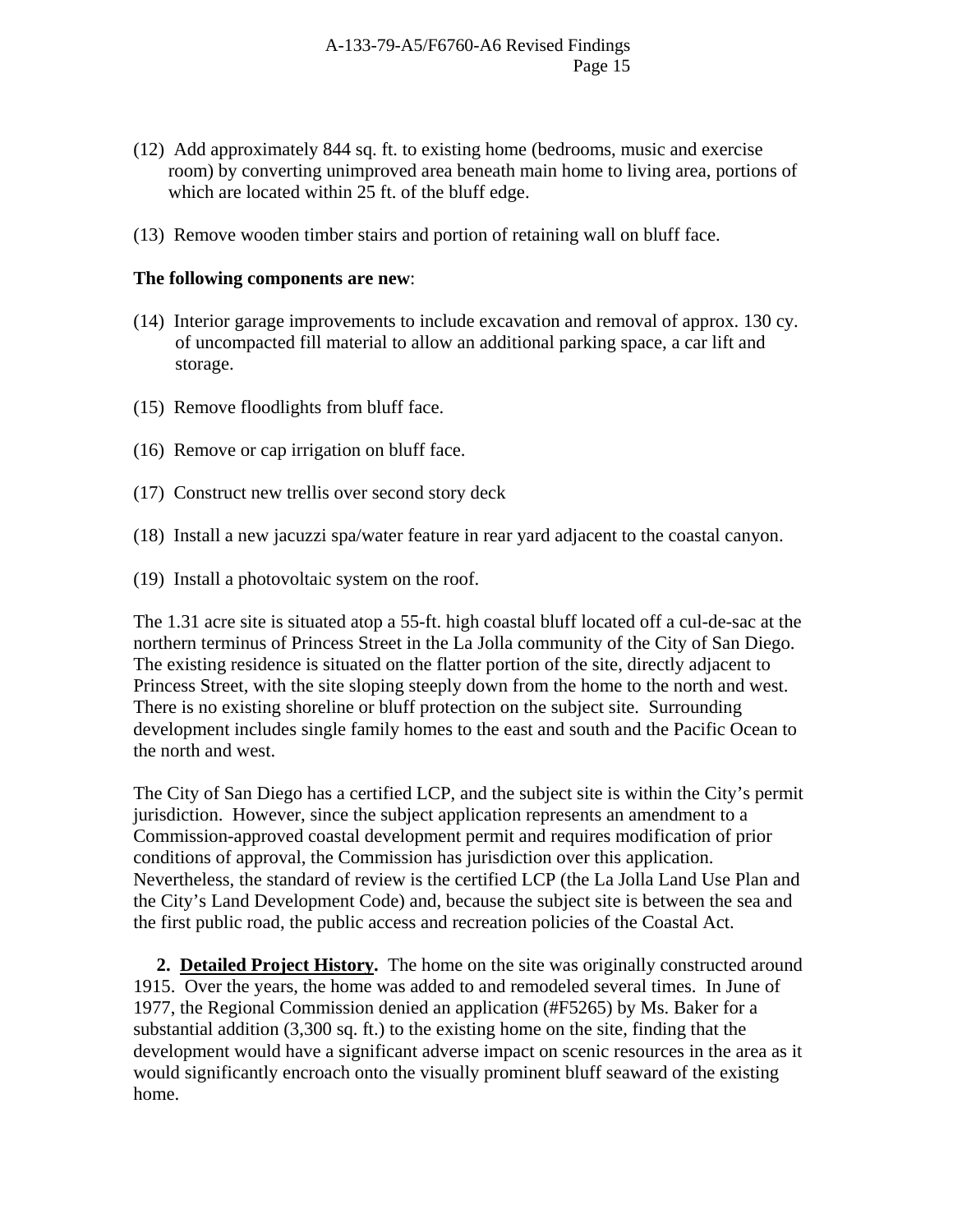In June of 1978, the Regional Commission approved Ms. Baker's CDP #F6760 for construction of a 3,693 sq. ft. addition to the existing 2,970 sq. ft. single-family residence, finding that the project did not project further seaward than the existing line of development, thereby reducing its impact on visual resources (there is a discrepancy with the square footages called out in this permit and the subsequent actions. After review of the final plans approved for the original project, the actual size of the addition and of the existing home is greater). The permit was approved with special conditions requiring that the development comply with the recommendations of the geology report, that the southwest corner of the proposed addition (15 ft. x 15 ft.) be cantilevered to "ensure the integrity of the slope", and that the final drainage plans be submitted. The decision on this matter was subsequently appealed to the State Commission (A-221-78), but the State Commission found that the appeal raised no substantial issues on July 18, 1978. The grounds for the appeal were that inadequate public access findings were made.

A lawsuit was then filed against the Commission for, among other things, not having made adequate findings regarding public access and recreation as required by Section 30604 of the Coastal Act for development located between the first public road and the sea. The court subsequently found that the development was located between the first public road and the sea and that the finding on public access and recreation was not sufficiently specific to comply with the requirements of Section 30604(c) of the Act. The court ordered that the matter be remanded back to the Regional Commission for a specific finding on only the issue of public access and recreation. In addition, the court allowed the development to go forward in the interim because the petitioners failed to post the necessary bond for a stay. The Regional Commission subsequently adopted more specific findings regarding public access and recreation but did not impose any special requirements for the provision of public access at the site. This decision was then also appealed to the State Commission (A-133-79).

On September 20, 1979, the State Commission found that additional public access provisions should be required. Specifically, the Commission found:

…access to this pocket beach is only available at low tide due to the promontories which impede access to the beach from the nearest accessway to the shoreline which is located ¼ mile up coast. The Commission concludes, therefore, that adequate access does not exist nearby. Although the public has historically had access over the project site, construction of the project has preceded the use of this accessway, thereby diminishing the public's right of access to the state owned tidelands. An alternative accessway must, therefore, be provided to offset the burdens this development has placed on the public's constitutional right of access and to assure the conformity of the project with the provisions of Section 30212 of the Act.

The Commission imposed a special condition on the permit requiring the applicant to record offers to dedicate both lateral (across the ocean frontage of the parcel from the toe of the bluff to the mean high tide line) and vertical (5 ft. in width extending from Princess Street along the southern edge of the property next to the garage and then in a northwesterly direction along the top of slope and then back in a southwesterly direction ,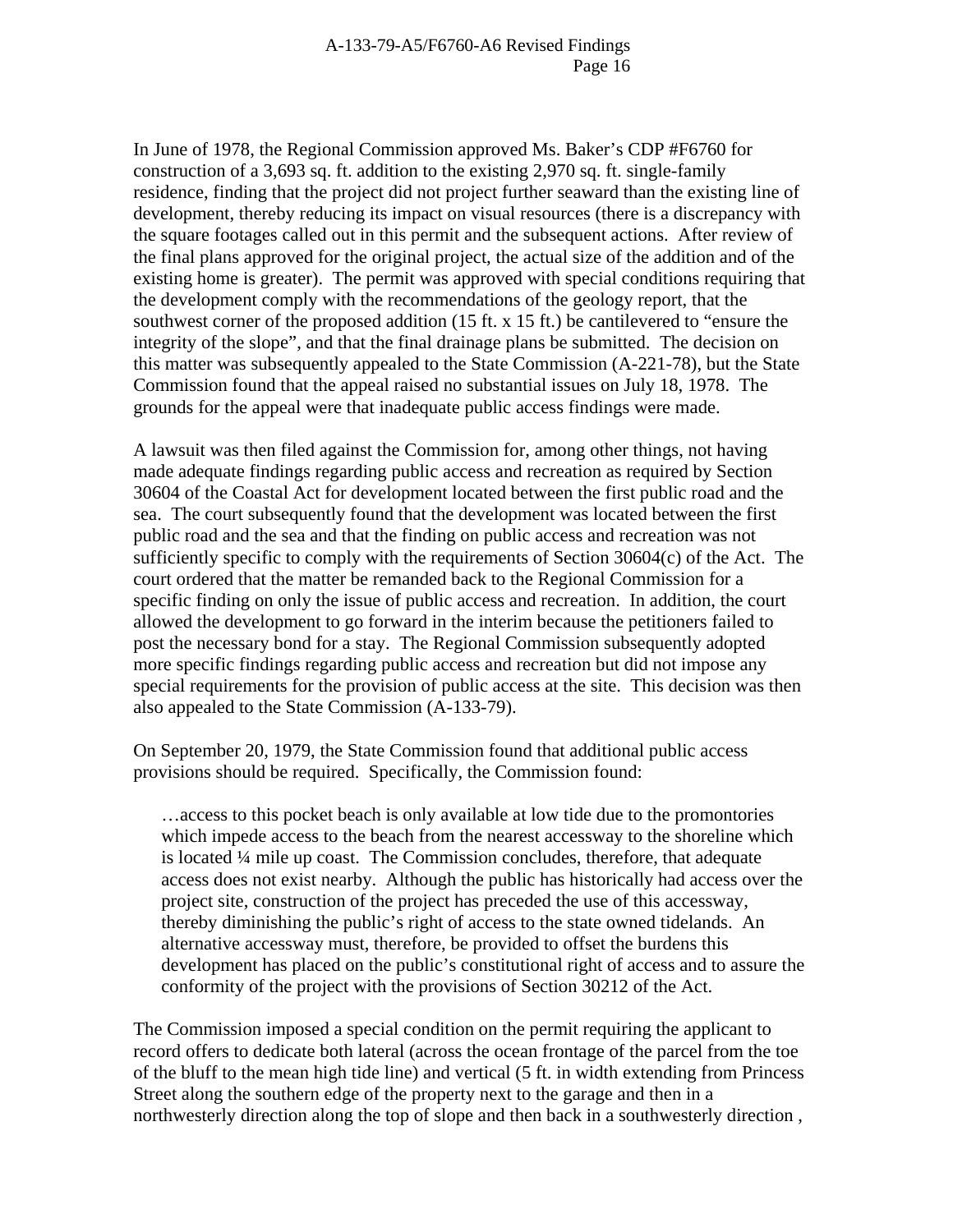traversing down the face of the bluff to the beach) public access easements (ref. Exhibit #6 - Original Staff Report). By the time the Commission imposed the access conditions, however, the applicant had already completed construction of the proposed addition in compliance with the permit as previously issued. Therefore, the State Commission required that the vertical access be located in a slightly different location than the historic trail in order to accommodate the addition. The then-owner, Ms. Baker, did not record the offers to dedicate access.

Because the permit for the addition was remanded, and subsequently issued during the litigation and appeal, it retained the original application number F6760. However, because the State Commission heard a second appeal, it gave the permit a new number – A-133-79. Therefore, the permit for the addition is identified by both numbers: A-133- 79/F6760.

Then, in 1980, the applicant (Ms. Baker) requested and received approval of an amendment to the permit to authorize drainage structures which had already been constructed without authorization (ref. CDP #F6760-A1). That is, the applicant implemented the drainage improvements without authorization and subsequently received approval through an after-the-fact permit amendment for the revised drainage plans.

In 1988, the Commission certified the City of San Diego's Local Coastal Program and the City began issuing coastal development permits for development within its jurisdiction, including La Jolla where the subject site is located.

In 1994, the property became bank-owned through a foreclosure and the bank sold to Mr. and Mrs. Kretowicz, the now current owners and applicants. As noted above, the offers to dedicate lateral and vertical access had not been recorded.

In 1999, the City of San Diego approved a coastal development permit for construction of a pool with spa, a concrete deck, barbecue counter, retaining walls, drains and landscaping in the rear yard of the blufftop site that contains the existing single-family residence. The proposal also included removal of a number of existing unpermitted improvements (wooden timber stairs, retaining walls and palm trees) on the face of the coastal bluff. No changes to the existing single-family residential structure were proposed. The City's decision to approve the development was appealed by the Commission on June 25, 2001 (ref. Appeal #A-6-LJS-01-95). The basis of the appeal was that the proposed development was allegedly inconsistent with the certified LCP as it related to blufftop setbacks, geologic hazards, protection of public views and public access. In particular, a swimming pool was proposed projecting beyond the bluff edge of the subject site. The certified LCP requires such structures to be sited a minimum distance of 25 feet from the edge of the bluff. A second major issue raised with the project was that it was inconsistent with the conditions of approval of Coastal Development Permit #A-133-79/F6760, which required recordation of an offer for a public vertical access easement across the subject site.

The appeal was thus scheduled for Commission review. On August 6, 2001, the Commission found that a Substantial Issue existed with respect to the grounds on which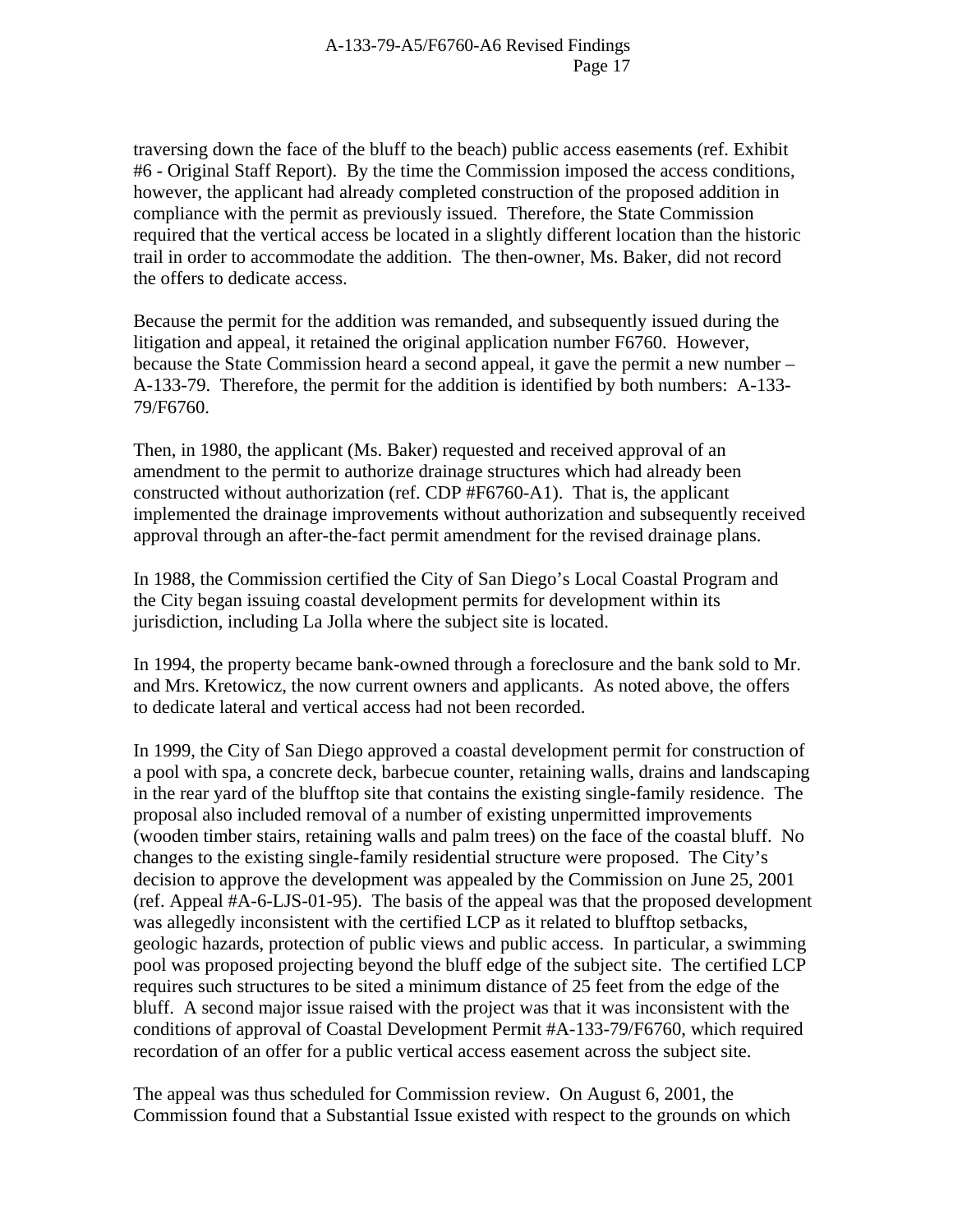the appeal was filed. The de novo review of the permit application was subsequently scheduled for the Commission's October, 2001 meeting and then again at its June, 2002 meeting. Both times the project was postponed by the applicants. Subsequently, on May 14, 2002, the project was withdrawn by the applicants, which resulted in no permit for the development at the City or the Coastal Commission. The City subsequently sued the applicants over the unpermitted development that was present on the site (excavation in the garage). At this time, the applicants worked with both the Coastal Commission's enforcement staff as well as the City's code enforcement staff to resolve the outstanding violations.

As part of the resolution of the outstanding violations on the subject site (and the related litigation that the City had instituted against the applicants), the applicants entered into a "Stipulated Judgment" with the City of San Diego, dated April 4, 2004, and, as agreed upon by the City and the applicants, the applicants then proceeded to seek an amendment to the previous Coastal Development Permit with the Coastal Commission, concurrent with the City's Site Development Permit, to address all the unpermitted development. As explained above, the State Commission revised CDP #F6760 to include the requirements for public access. As noted above, some of the development proposed by the applicants would block access to the area of the offer to dedicate a public access easement that was required in CDP A-133-79/F6760.

Then in 2004, the applicants requested an amendment to the State/Regional Commission permit to: (1) replace the requirement for recordation of an offer to dedicate a vertical public access easement with a) an easement solely for emergency lifeguard access and, b) a contribution of \$10,000 to enhance coastal access or other coastal improvements in the La Jolla area; 2) after-the-fact approval for the removal of unpermitted improvements on the subject site consisting of rear wood timber stairs, a portion of a retaining wall within the five foot coastal bluff setback, palm trees and the irrigation system; 3) construct an atgrade concrete patio, barbeque counter, area drains, staircase and landscaping; and 4) construct interior garage improvements to include excavation and removal of approx. 130 cy. of uncompacted fill material to allow an additional parking space and a car lift and storage (ref. CDP #A-133-79-A1/F6760-A2/Kretowicz). On June 14, 2005, the Commission denied the applicants' request to replace/modify the previously required vertical public access easement; however, it approved all other proposed improvements with a requirement that they be modified such that no improvements occur within the alignment of the required access easement.

On August 5, 2005, the applicants filed litigation against the Commission regarding its decision to deny the modification to the previously required public access easement (ref. SDSC Case No. GIC 851915). The Commission subsequently filed a Cross-Complaint, claiming, among other things, violations of the Coastal Act. Subsequently, a settlement was reached and the applicants submitted an amendment request to modify the terms of the access easement (such that it would not be available for public access until 2081), pay \$200,000 towards the reconstruction of a nearby failed public access stair and install a public viewing platform pursuant to the terms of the settlement agreement (ref. CDP #A-133-79-A2/F6760-A3/Kretowicz). However, at the June 14, 2007 hearing on this item,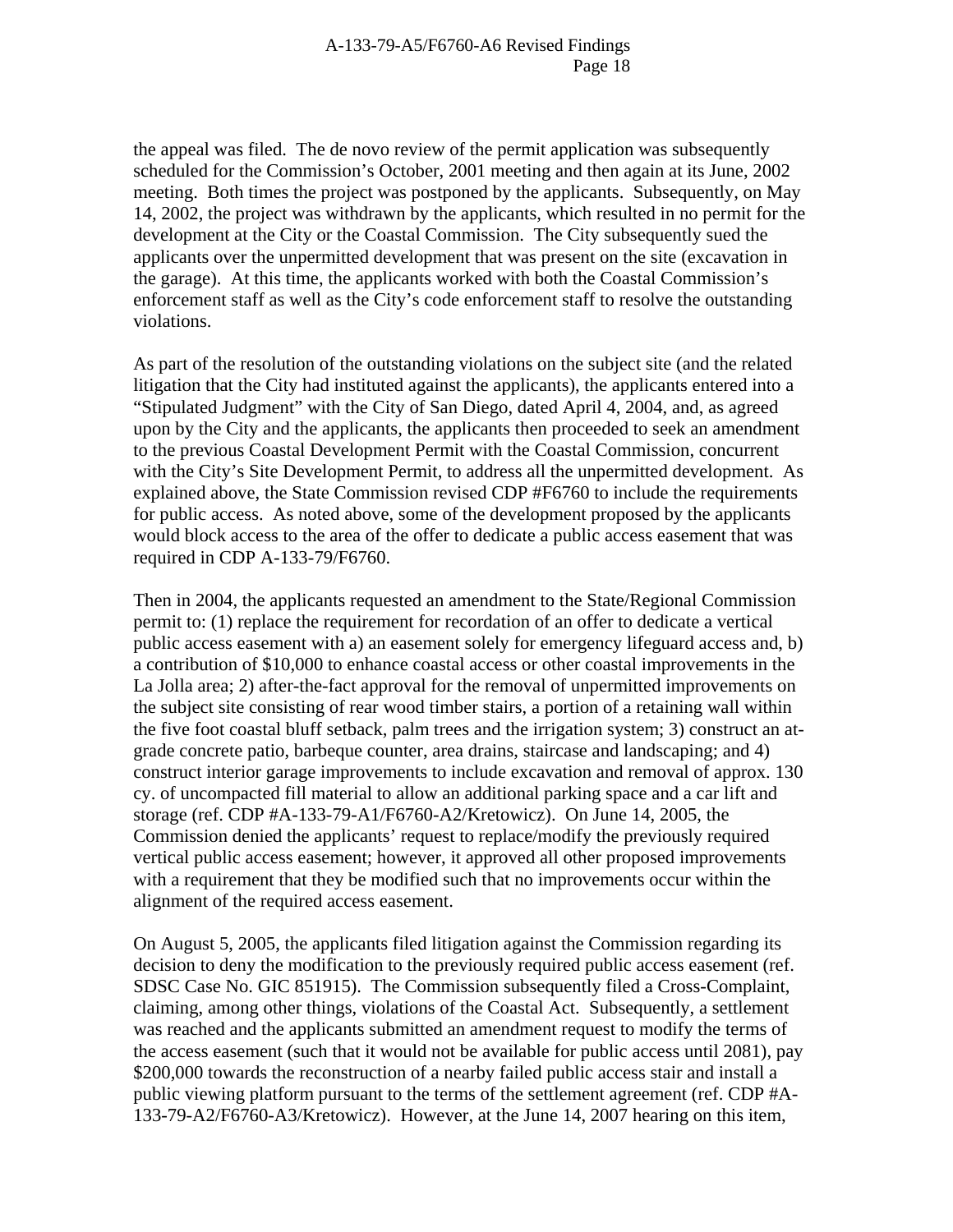the Commission raised concerns with the applicants' request and the matter was postponed by the applicants and subsequently withdrawn on November 20, 2007. The applicants and the Commission then negotiated an amended settlement agreement and the applicants applied to the City for approval. On December 2, 2008, the applicants received approval from the City of San Diego for Neighborhood and Site Development Permits for the development and then submitted a new amendment application to the Commission (ref. A-133-79-A3/F6769-A4). However, due to Permit Streamlining Act deadlines, this application was subsequently withdrawn.

The applicants then submitted another amendment request for the same project and a staff report was prepared for the October 2010 Commission hearing (ref. A-133-79-A4/F6760- A5). At the applicants' request the matter was postponed from the October 2010 hearing. However, due to Permit Streamlining Act deadlines, the applicant again withdrew the amendment request and then submitted another request.

This matter was scheduled for review by the Commission at the February 2011 Commission hearing in San Diego. However, at the applicants' request, the item was postponed. Since the last report was prepared and circulated for the October 2010 Commission hearing, Commission staff have received many calls and a number of letters from members of the public opposed to the proposed amendment (see Exhibit #10 attached). The concerns identified are many, but almost all request that the requirement to record the OTD on the subject site remain as it was originally required by the Commission in 1979.

The project was again scheduled for review by the Commission at its June 15, 2011 hearing. After opening the hearing and discussing the project, the Commission continued the matter in order to have the applicants and staff try to work on an agreeable proposal to have the easement remain on the subject site, but have its opening deferred to a later date. Staff has met with the applicants and the subject amendment is the result of those discussions which no longer includes the request to pay \$3.3 Million to remove the easement.

 **3. Public Access.** Because this site is between the sea and the first public road parallel to the sea, pursuant to California Public Resources Code section 30604(c), any development must comply with the public access and recreation policies of the Coastal Act. Several policies of the Coastal Act require that new development protect or enhance public access and recreational opportunities to and along the shoreline. These policies include:

#### **Section 30210**

 In carrying out the requirements of Section 4 of Article X of the California Constitution, maximum access, which shall be conspicuously posted, and recreational opportunities shall be provided for all the people consistent with public safety needs and the need to protect public rights, rights of private property owners, and natural resource areas from overuse.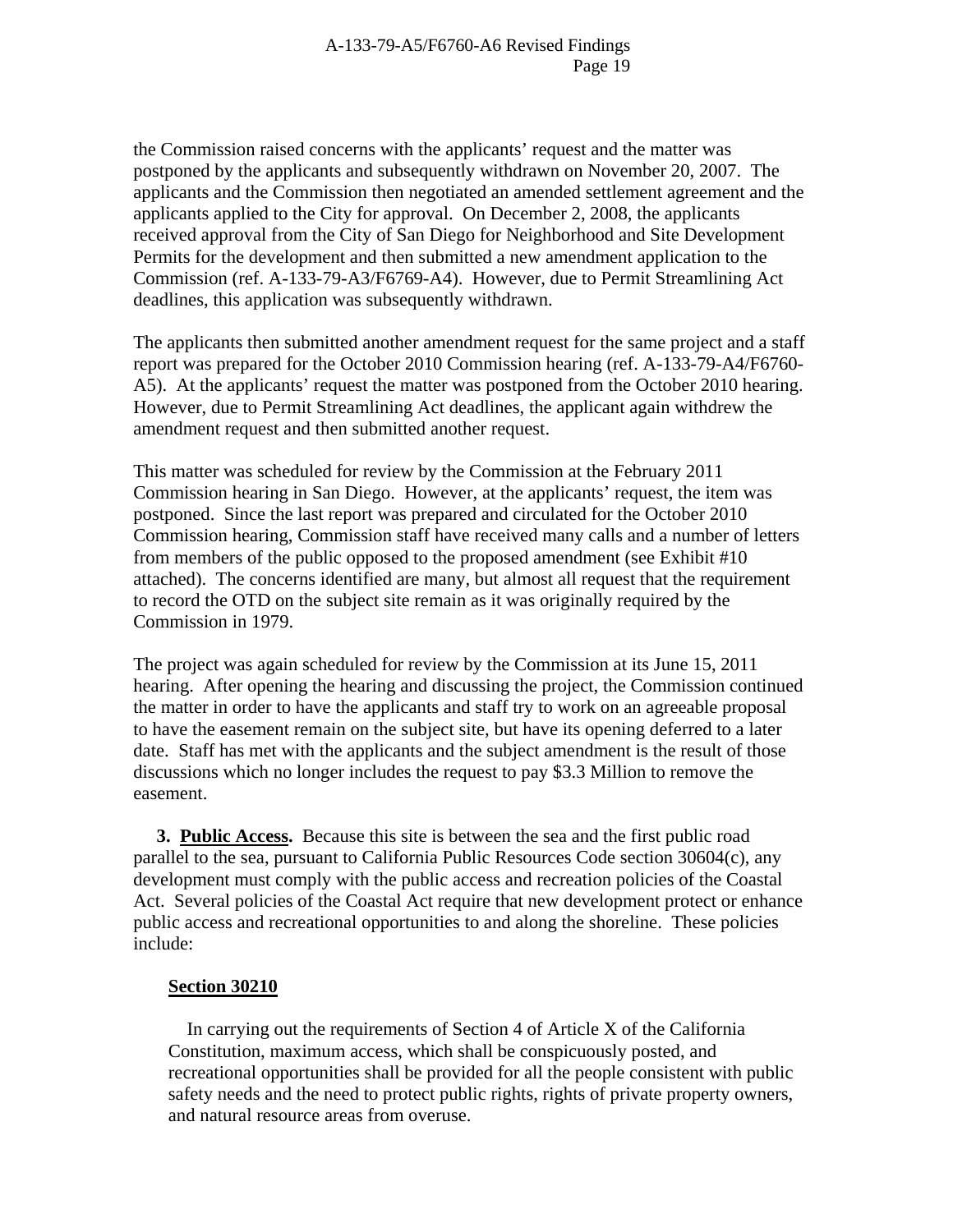#### **Section 30211**

 Development shall not interfere with the public's right of access to the sea where acquired through use or legislative authorization, including, but not limited to, the use of dry sand and rocky coastal beaches to the first line of terrestrial vegetation. [emphasis added]

#### **Section 30212**

 (a) Public access from the nearest public roadway to the shoreline and along the coast shall be provided in new development projects except where:

 (1) it is inconsistent with public safety, military security needs, or the protection of fragile coastal resources,

(2) adequate access exists nearby, or, ....

#### **Section 30221**

 Oceanfront land suitable for recreational use shall be protected for recreational use and development unless present and foreseeable future demand for public or commercial recreational activities that could be accommodated on the property is already adequately provided for in the area.

#### **Section 30223**

 Upland areas necessary to support coastal recreational uses shall be reserved for such uses, where feasible.

In addition, the certified La Jolla Community Plan and Local Coastal Program Land Use Plan states the following:

 The City should ensure that new development does not restrict or prevent lateral vertical or visual access (as identified in Figure 9 and Appendix G) to the beach on property that lies between the shoreline and first public roadway, or to and from recreational areas and designated public open space easements. Further, in areas where physical vertical access to the shoreline does not exist within 500 feet of a private development project on the shoreline, consideration of a new accessway across private property should be analyzed. (p. 52)

 Maintain, and where feasible, enhance and restore existing facilities including streets, public easements, stairways, pathways and parking areas to provide adequate public access to the shoreline. Detailed maps and specific subarea recommendations are provided in Appendix G. (p.57)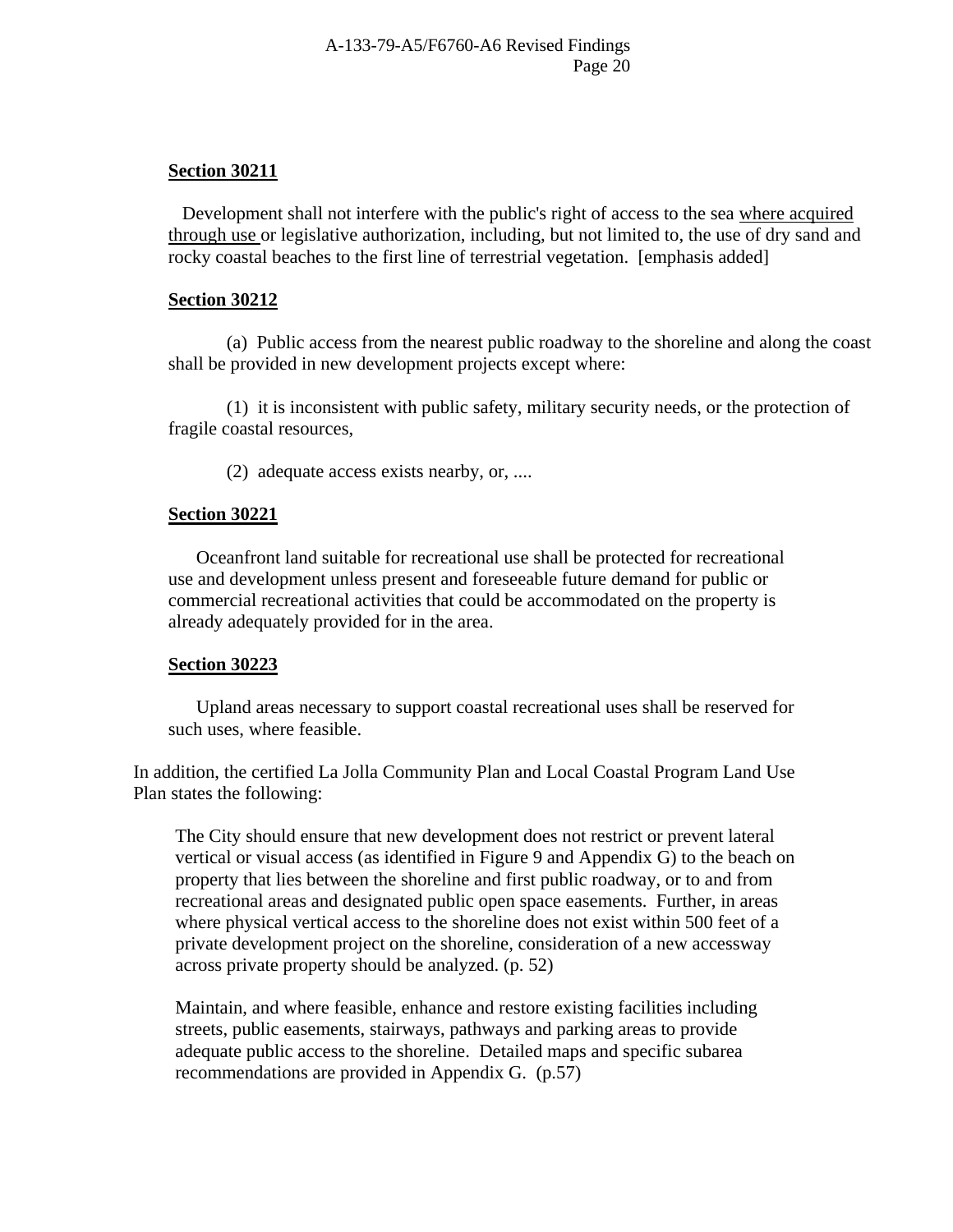The project site is located between the ocean and the first public roadway (Princess Street/Spindrift Drive). The subject site is at the terminus of Princess Street in the La Jolla community of the City of San Diego. The site is a natural promontory overlooking the La Jolla Underwater Park and Ecological Reserve and is bounded on the north and west by the ocean. The beach below the subject site (and to the south) is a small rock/cobble beach bounded by steep bluffs that is only accessible from surrounding beaches, and then only at very low tides and only from the north (the nearest public access point is adjacent to the Marine Room, approximately ¼ mile to the north). There is no formal access to this beach from the south due to the existence of steep coastal bluffs and rocky shorelines.

As described above in the "Detailed Project History" section, the Commission previously required recordation of an offer to dedicate (OTD) a public vertical access easement from the street to the beach as mitigation for impacts of a substantial home addition on a trail on the site that had historically been used by the public to access the beach in this location. While the OTD has never been recorded, in violation of the terms of the coastal development permit, due to the inaccessibility of the beach below the subject site, the need to provide access to the beach at this location is just as important today as it was when the Commission originally required it in 1979. The public access requirement has ultimately resulted in litigation filed against the Commission by the property owner. As a means to resolve the litigation, the applicants have proposed the subject amendment.

The subject amendment is to revise the requirements pertaining to recordation of a vertical public access OTD such that the OTD be recorded, but that the access not be opened and made available to the public (except for emergency lifeguard access) until a later date. There are many other components to the proposed amendment, but no others that affect public access.

In the original appeal (#A-133-79), the Commission found that there is evidence of historical public access on this site. The Commission found substantial evidence that the public had obtained rights of access through that use – i.e., that there has been such use as would support the conclusion that an area has been impliedly dedicated to public use. The intent of the Commission's action on that appeal was to preserve public access at this site.

Although the Commission cannot determine whether public prescriptive rights actually do exist, as that determination is made by a court of law, Section 30211 requires the Commission to prevent development from interfering with the public's right of access to the sea where acquired through use. As a result, where there is substantial evidence that such rights may exist, the Commission must ensure that proposed development would not interfere with any prescriptive rights which may exist. As such, the Commission concluded in 1979 that there is substantial evidence of such rights, and that the development approved under that permit did interfere with the exercise of those rights.

The Commission, in its review of the 1979 appeal, found that because access to the small pocket beach that exists below the subject property and to the south is only available at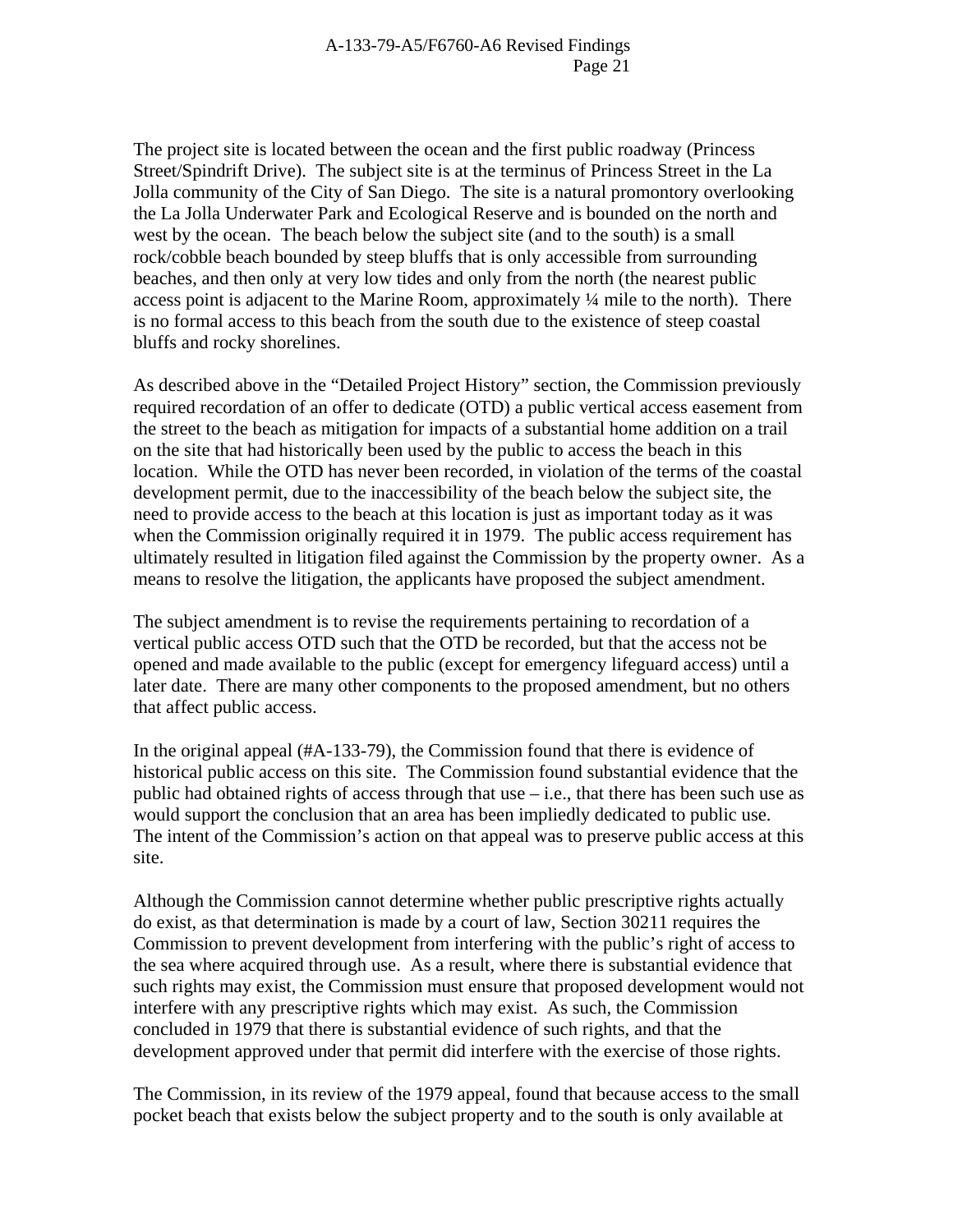the lowest of tides due to the protrusion of several promontories, and because there are no other vertical access points to this beach, that adequate access does not exist nearby. The Commission further found that although the public had historically had access over the project site, construction of the residential addition precluded the public from using the historic access, thereby diminishing the public's right to access the beach and as such, an alternative access must be provided to offset the burden the development placed on the public's constitutional right of access and assure consistency with 30212 of the Coastal Act. Therefore, the Commission required the applicant to record an OTD easement for public vertical access to the beach.

Although many years have passed since the original permit was approved and the property has changed hands several times, the essential facts remain the same--the site was previously used for public access to the beach and this access was blocked as a result of the addition to the home by the former owner of the property. Further, while the access easement will extend over a steep hillside area, the Coastal Commission's staff Coastal Engineer has reviewed the project site and a concept stairway plan and has determined that it would be feasible to construct improvements to facilitate access to the beach on the subject site if a 5 ft. wide access easement and a 5 ft. wide construction/maintenance area were provided.

The applicants have proposed at this time to record an OTD for public vertical access on the subject site consistent with the requirement of the original Commission decision on the appeal. However, the applicants are also proposing that the OTD not be opened or made available for use by the public until sometime in the future. Specifically, the applicants have proposed that once accepted, the easement could be opened upon either, (1) the sale of the property (not including transfer of title to their children); (2) if the applicants or their children no longer occupy the home as their primary residence; or (3) 15 years following the death of both applicants. What this would mean is that the OTD would be recorded prior to issuance of the permit and could then be accepted by an appropriate agency/entity (subject to the approval of the Executive Director), but could not be opened to the public until an unknown date, which could be as late as 15 years following the death of both the applicants.

One of the applicants has suggested that he was not aware of the public access requirement when he purchased the home with his wife some years ago and therefore, should not be responsible for the access now. While it is true that the OTD was never recorded and thus, would not show up on a title report, the applicant is a sophisticated developer and knows about the requirements to obtain permits for development. If, prior to purchasing the home, he had checked with the Commission's San Diego District office, he could have been provided with permit files for the subject site and be made aware of the permit history and the requirements for public access on the site. However, apparently this was not done and to now suggest that he be relieved of this requirement simply because he chose to not do research prior to his purchase is not a valid argument.

In this particular case, the Commission has found previously that there was historic public use of the site for beach access and as such, access across the site must be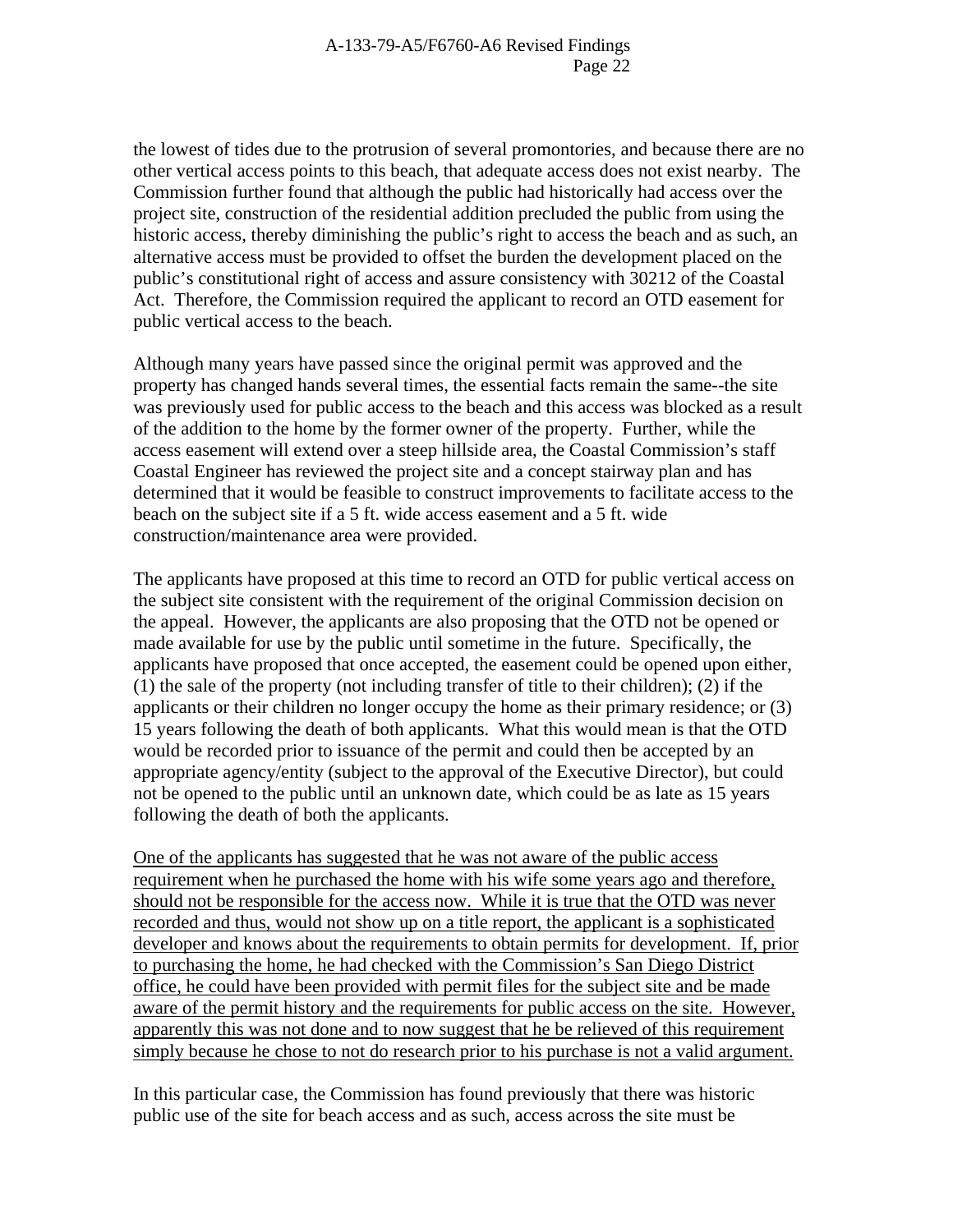protected. While the applicants' proposal has merit and will assure public access is eventually provided, deferring such access for as long as 15 years from the death of both applicants is too long, especially given that access has not been available on the site since 1979. The public has already waited over 30 years for this access and to be asked to wait an additional time period is not acceptable. To continue to deny public access at this site is to deny the public a constitutional right as cited in Section 30210 of the Coastal Act. The Commission previously required a public access easement on this site and the Commission finds that requirement is still valid today. Therefore, Special Condition #2 is imposed. However, given the unusual circumstances associated with the subject site and the fact that the current property owner was not the owner when the original access easement was required (but is several times removed), the Commission finds that it can accept the applicants' request only if the provision to wait up to 15 years from the death of both applicants is deleted. Without this provision, the access could be opened and made available to the public upon the earlier of the transfer of the property, or upon non occupancy by the permittees or their children, or the death of the current property owners. Special Condition #2 is proposed to reflects the change to the OTD from the applicants' proposal and the requirements that must be included in the OTD. The condition details when the easement will be opened, its general alignment and the type(s) of improvements that could occur within the easement to facilitate public access. Specifically, Special Condition #2 requires that prior to issuance of the permit, the OTD be recorded and that upon its acceptance by a suitable entity, it be opened to the public. Special Condition #14 addresses how the Commission office is to be notified when one of the triggers is met in the future to allow the access to be open. This condition requires a Memorandum of Agreement (MOA) between the applicants and the Commission be drafted and recorded. The MOA requires that the property owner(s) notify the local Commission office when there is a transfer of the property, non-occupancy by a family member and/or upon the death of either of the applicants.

The applicants are also proposing to immediately grant an easement to the City of San Diego for emergency lifeguard access across the site and down to the beach. While this measure is good and does help somewhat with public access, this was previously required by the Commission with the original permit. However, it too, was never recorded and remains a violation. Thus, the applicants' proposal to grant emergency lifeguard access will help facilitate public access such that lifeguards would be able to use the site for rescues should they be necessary, as current access to the beach in this location is very limited. Special Condition #1 reflects the applicants proposal and details the requirement for the emergency lifeguard access.

In summary, the applicants have proposed this amendment will result in to changes to the previously required public access provisions on a blufftop property in La Jolla where the Commission has previously found that historic public access exists and that public access should be provided. However, the Commission finds that deferring the opening of this important public access even one more year is not consistent with the public access requirements of the Coastal Commission. Therefore, the Commission has required through Special Condition #2 that the public vertical access OTD be recorded prior to issuance of the permit and then opened to the public once it is accepted and access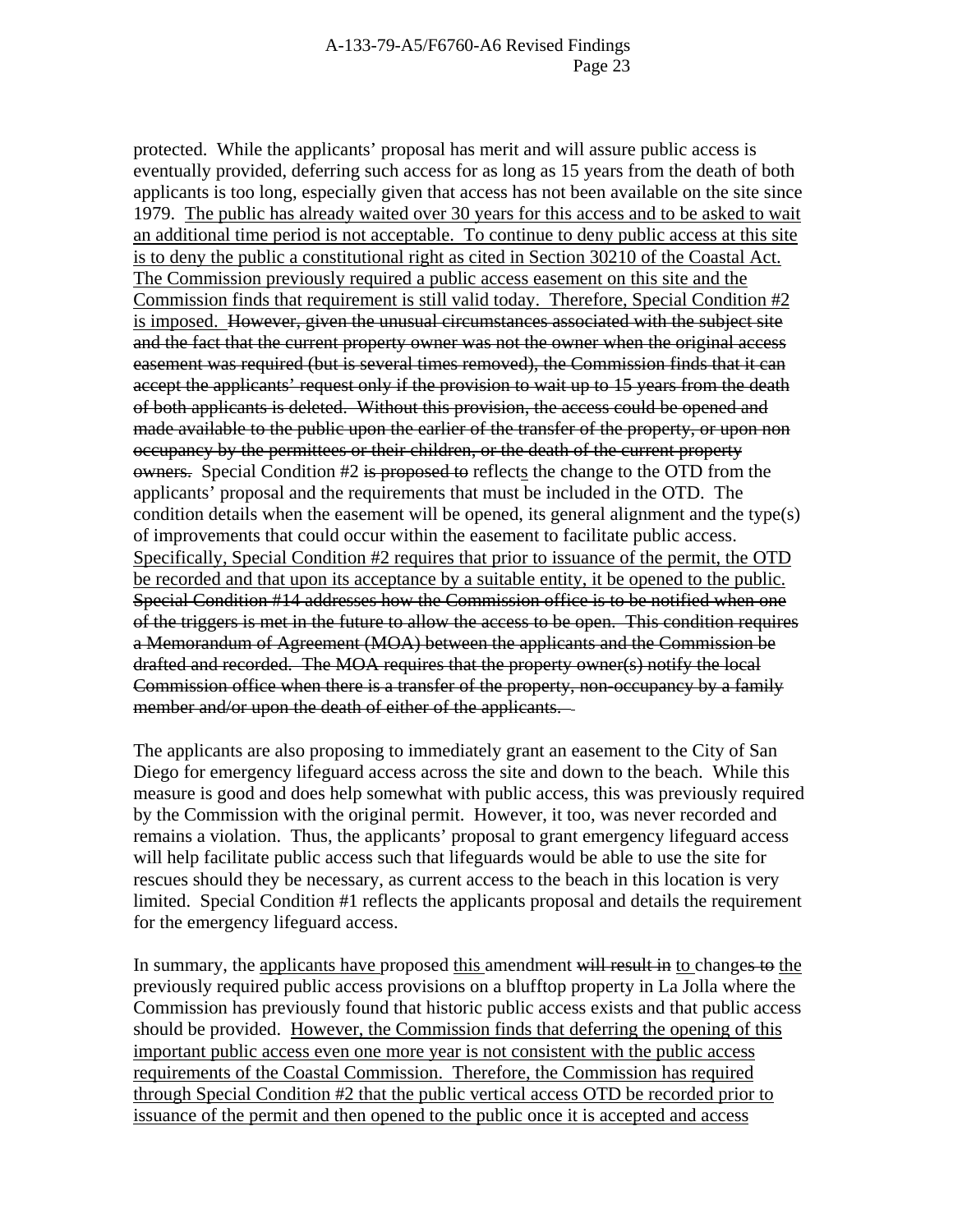improvements have been constructed. While the proposal will not get the access easement opened immediately, once accepted, it will be opened and made available to the public once the property is sold or the applicants move or die. Again, while this is not ideal, in this particular case, given the unusual circumstances regarding the history of the site, Only as conditioned can the Commission finds that public access will be protected, consistent with the above cited provisions of the Coastal Act.

 **4. Blufftop Setbacks/Geologic Safety.** The subject site is located on a blufftop lot located at the north end of the cul-de-sac of Princess Street where it meets Spindrift Drive in La Jolla. The proposed project includes various accessory improvements close to the bluff edge as well as additions to the home within 40 ft. of the bluff edge and some closer than 25 ft. from the bluff edge. The bluffs are steep and exist on both the north and west sides of the subject site. The existing residence is located on the flat part of the site close to the street frontage. From the street frontage, access to the rear yard is gained from the south side of the residence where there is a gate. Beyond the gate, there is a concrete walkway and steps which lead down in elevation to the back yard. As one turns the corner of the house in the back yard, there is a small flat lawn area immediately adjacent to the house. Grass and other vegetation then cascades down the north-facing bluff face of the subject site. Also in the rear yard, on the north side of the residence, there is an improved at-grade concrete patio and a deck at the upper story of the residence. The shoreline below the site is a rocky shoreline and there is no existing improved physical access to this area due to the steepness of the bluffs. There are no existing seawalls or bluff retaining walls on the subject site and none are proposed with the subject amendment request.

The proposed development raises several concerns related to the shoreline hazards provisions of the certified LCP as they relate to blufftop setbacks. Pursuant to the City's certified LCP, all proposed development on a coastal bluff must observe a required setback of 40 feet from the bluff edge, unless a site-specific geology report is completed which makes findings that a lesser setback can be permitted. Specifically, Section 143.0143 addressing Development Regulations for Sensitive Coastal Bluffs states the following:

- (f) All *development* including buildings, *accessory structures*, and any addition to existing *structures* shall be set back at least 40 feet from the *coastal bluff edge*, except as follows:
	- (1) The City Manager may permit *structures* to be located between 25 and 40 feet from the bluff edge where the evidence contained in a geology report indicates that the site is stable enough to support the *development* at the proposed distance from the *coastal bluff edge* and the project can be designed so that it will not be subject to or contribute to significant geologic instability throughout the anticipated life span of the primary *structures*, and no shoreline protection is required. Reductions from the 40-foot setback shall be approved only if the geology report concludes the *structure* will not be subject to significant geologic instability, and not require construction of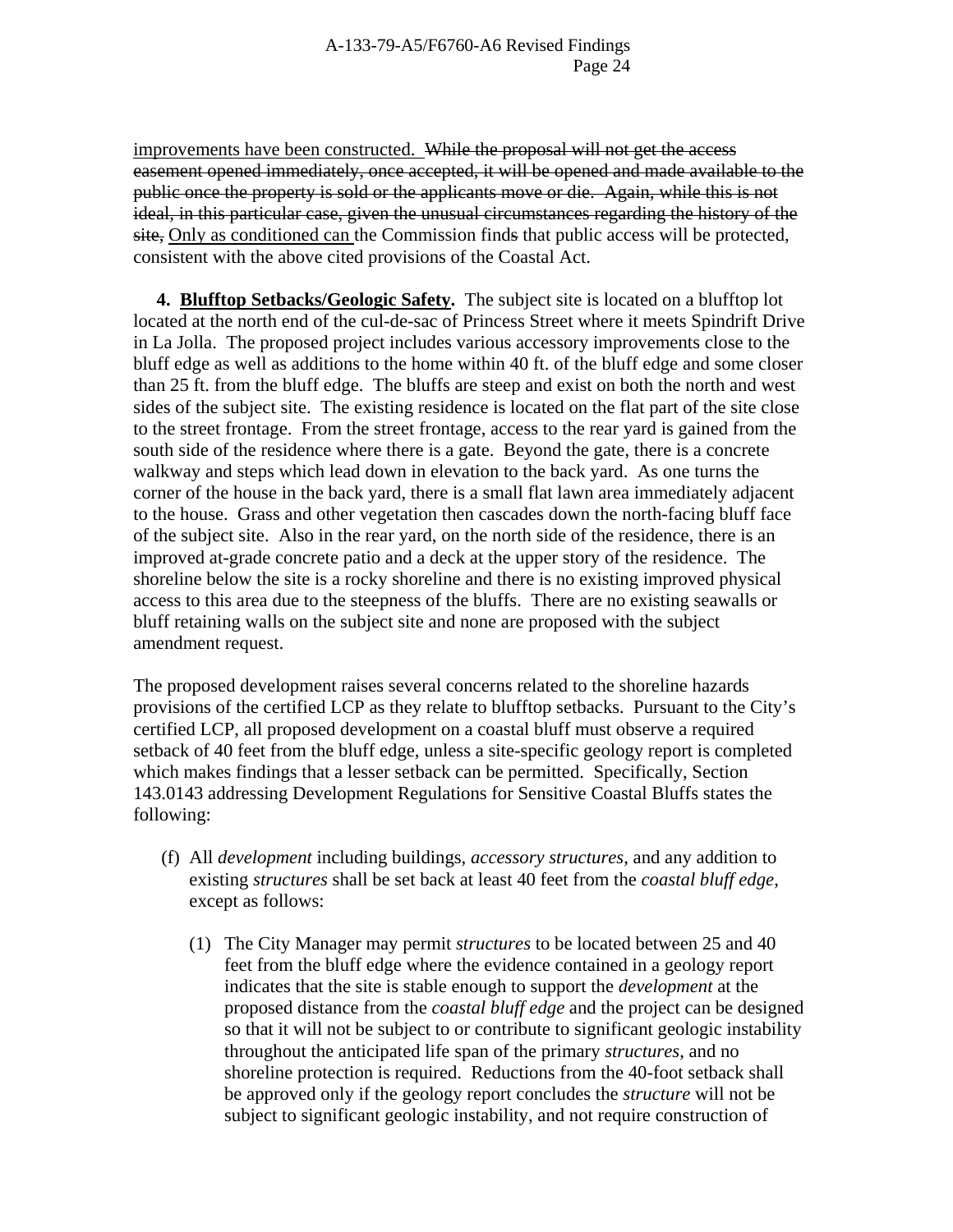shoreline protection measures throughout the economic life span of the *structure*. In addition, the applicants shall accept a deed restriction to waive all rights to protective devices associated with the subject property. The geology report shall contain:

- (A) An analysis of bluff retreat and coastal stability for the project site, according to accepted professional standards;
- (B) An analysis of the potential effects on bluff stability of rising sea levels, using latest scientific information;
- (C) An analysis of the potential effects of past and projected El Nino events on bluff stability;
- (D)An analysis of whether this section of coastline is under a process of retreat.
- (2) Accessory *structures* and landscape features customary and incidental to residential uses shall not be closer than 5 feet to the *coastal bluff edge* provided, however, that these shall be located at *grade*. *Accessory structures* and features may be landscaping, walkways, unenclosed patios, open shade *structures*, decks that are less than 3 feet above grade, lighting standards, *fences* and wall, seating benches, *signs*, or similar *structures* and features, excluding garages, carports, building, pools, spas, and upper *floor* decks with load-bearing support *structures*.

In addition, the policies and guidelines of the certified La Jolla-La Jolla Shores LCP also contain the following related provisions:

 "The shoreline bluffs are one of La Jolla's most scenic natural resources…Over time, as the bluffs continue to recede, existing developments will become increasingly susceptible to bluff hazards. In many cases, seawalls, revetments, and other types of erosion control structures will be required to stabilize the bluff. Such structures, while necessary to protect private property, are poor substitutes for adequate site planning…."

The LCP then goes on to cite the following guidelines:

[…]

"The geotechnical report…should document that the "area of demonstration" is stable enough to support the proposed development and that the project can be designed so that it will neither be subject to nor contribute to significant geologic instability throughout the estimated lifespan of the project structures…."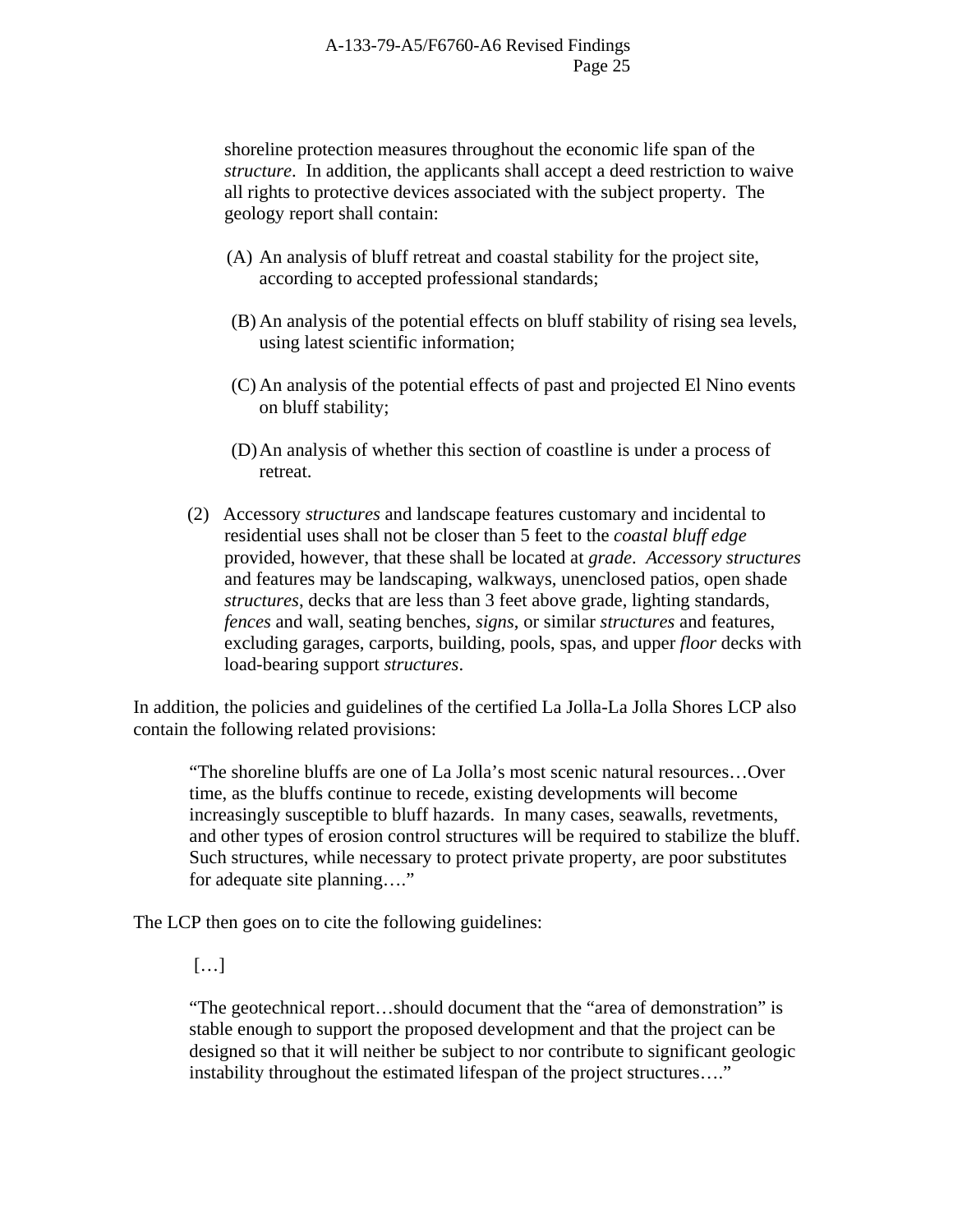To find the proposed project consistent with the above-cited provisions of the LCP, the Commission must find that the proposed improvements will be safe and not require a seawall or other shoreline protective device to protect them into the future. To determine an appropriate safe setback for new development, the LCP requires the submission of an analysis of the stability of the bluff be completed according to accepted professional standards, which includes that not only the long-term erosion rate be adequately identified but also that the geotechnical report demonstrate an adequate factor of safety against slope failure (i.e., landsliding), of 1.5 or greater will be maintained throughout its economic life.

To that end, the applicants' geotechnical representatives have prepared quantitative slope stability analyses for the site. The analyses show that the factor of safety for the most critical failure surfaces varied from 1.73 to 1.99 seaward of the existing residence after 75 years. Thus, the geotechnical reports completed for the project conclude that the new development will not be affected by bluff instability, will not contribute to significant geologic instability and will not require any shoreline protection measures, throughout the anticipated 75 year economic life span of the structure(s). The Commission's staff geologist has reviewed the applicants' technical reports and has concurred that the proposed residential improvements/additions will be safe for their anticipated 75-year expected life, consistent with the LCP requirements cited above.

The proposed improvements include accessory improvements and various additions/revisions to walls and decks, the majority of which are located inland of the geologic setback area. However, as part of the after-the-fact improvements, the applicants are proposing to maintain an 844 sq. ft. addition to the home on the lower level that was constructed by enclosing existing non-habitable/unimproved areas and patios to create a gym and bedroom. When the major addition to the home was approved in 1978, the Commission allowed the newly added portions of the home to extend, in some locations, up to 5 ft. from the bluff edge. Since that time, the City has adopted ordinances, as cited above, which prohibit residential structures any closer than 25 ft. from the bluff edge. While the entire addition proposed for approval with this amendment is located below and within the footprint (albeit non-conforming) of the existing home, portions of this addition extend beyond the 25 ft. bluff edge setback. There are two areas of the proposed addition that extend into the 25 ft. setback area (ref. Exhibit #3). One is located on the northern most portion of the site. This area was expanded to create a bedroom and extends approximately 3 ft. into the 25 ft. setback area (total area of 7.35 sq. ft.). The other area is located on the northwestern portion of the site. It was expanded to create a gym and extends approximately 7 ft. into the 25 ft. setback area (total area of 65.6 sq. ft.).

In addition, the applicants are proposing to install a new spa in the rear yard area, but outside the 25 ft. blufftop setback area. As noted above, the applicants' technical consultants and the Commission's staff geologist both conclude that the proposed improvements are safe and will not be subject to threat for their estimated life. The City found, in its review of the project (Site Development Permit) for the additions, that because the addition areas would be located below and within the footprint of the existing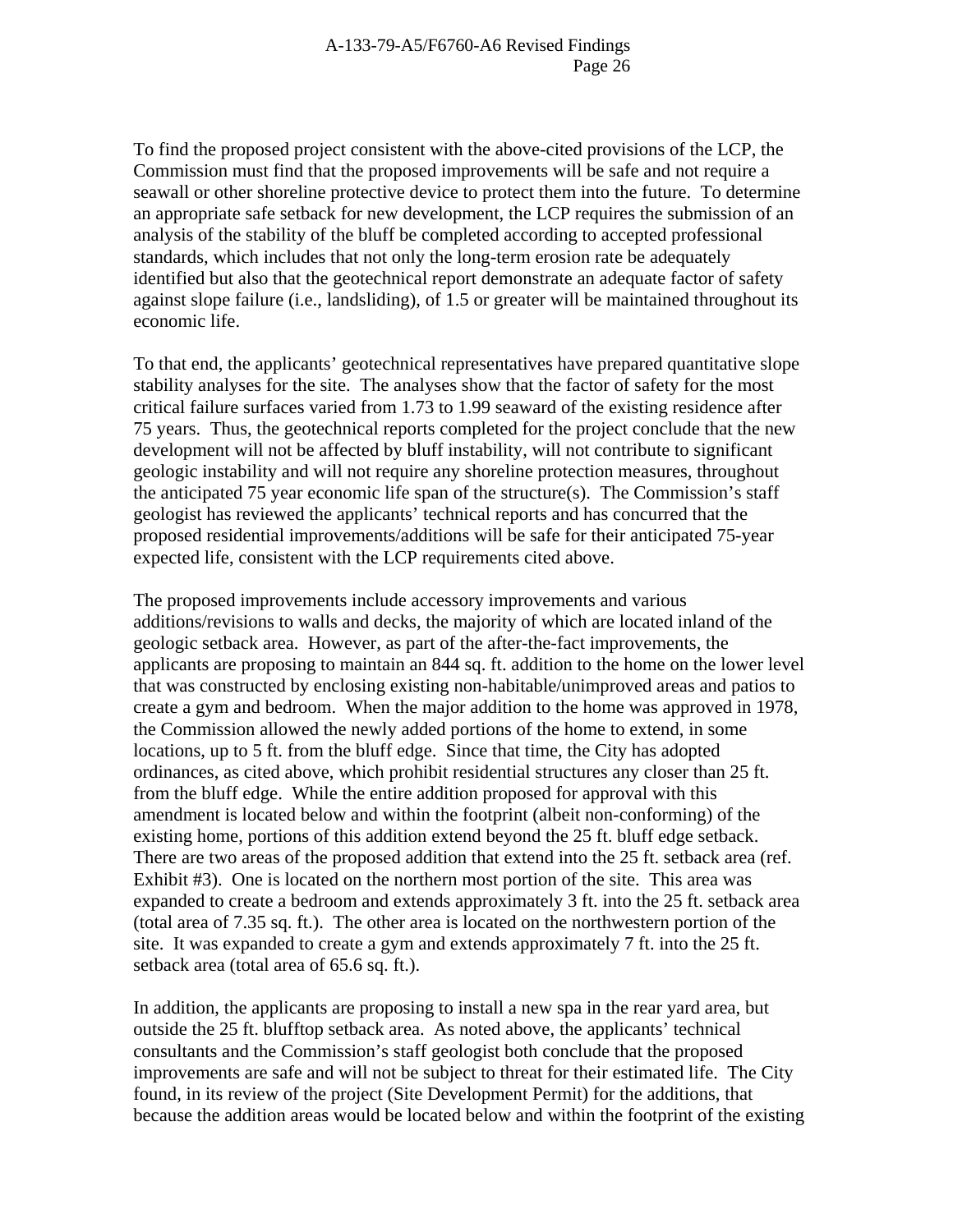home and no new grading or ground disturbance was necessary, the project could be found consistent with the City regulations.

While the LCP does not contain any specific provisions to allow such an exception, in this particular case, the Commission finds the proposal acceptable. One of the reasons for the minimum 25 ft. bluff edge setback in the LCP on ocean fronting properties such as this one is to acknowledge that estimating the safety of structures and determining safe geologic setbacks is not an exact science. There have been many instances in San Diego County where a geologic report states a certain bluff edge setback is adequate and then some years later, the bluff fails and the property owners are requesting emergency permits to construct seawalls. Thus, the minimum 25 ft. setback provides a "buffer" area should the bluff sustain an unexpected failure in the future. In addition, the minimum 25 ft. setback area also serves to keep structures back from the edge to reduce their visibility from the beach and other off-site public locations. However, in the case of the proposed development, the Commission's staff geologist concurs with the provided analysis that they are not expected to be subject to threat. In addition, the residential addition area is below and within the footprint of the existing approved home and is not visible from offsite locations. Thus, the proposed improvements are expected to be safe and therefore should not cause any adverse impacts to coastal visual resources.

Additionally, pools and spas, due to their weight and potential for leakage, are also treated as principal structures and must also maintain a minimum 25 ft. bluff edge setback. In the case of the proposed spa, it will be located at least 25 ft. from the bluff edge and the Commission's staff geologist has found that, from a geologic standpoint, it is expected to be safe from threat in its proposed location. In addition, Special Condition #4b requires that the spa include special design provisions to assure it will not leak and result in impacts on the bluff. The spa is proposed to encroach into a steep hillside area and that impact is addressed in a subsequent section of this report.

The subject amendment also includes a request for after-the-fact authorization for removal of several unpermitted improvements beyond the bluff edge and on the face of the coastal bluff. These improvements included several wooden timber stairs, retaining walls and palm trees. However, as noted, all of these improvements have been removed. The applicants are also proposing with this application to remove some additional improvements that are also on the face of the bluff. These include a couple of flood lights and capping or removing existing irrigation on the face of the bluff. All of these improvements can be removed without disturbing the bluff and do not raise any coastal resource issues. Again, as these improvements already exist, Special Condition #13 requires that they be removed within 90 days of issuance of the amended permit.

All other existing or proposed accessory improvements will observe a minimum 5 ft. setback from the bluff edge and are at-grade, consistent with the certified LCP. Given that the accessory improvements are closest to the bluff edge, there is the potential for these improvements to be subject to threat from erosion in the future leading to a request for shore/bluff protection. However, the certified LCP does not allow for shoreline protection devices to protect accessory improvements. In addition, since the applicant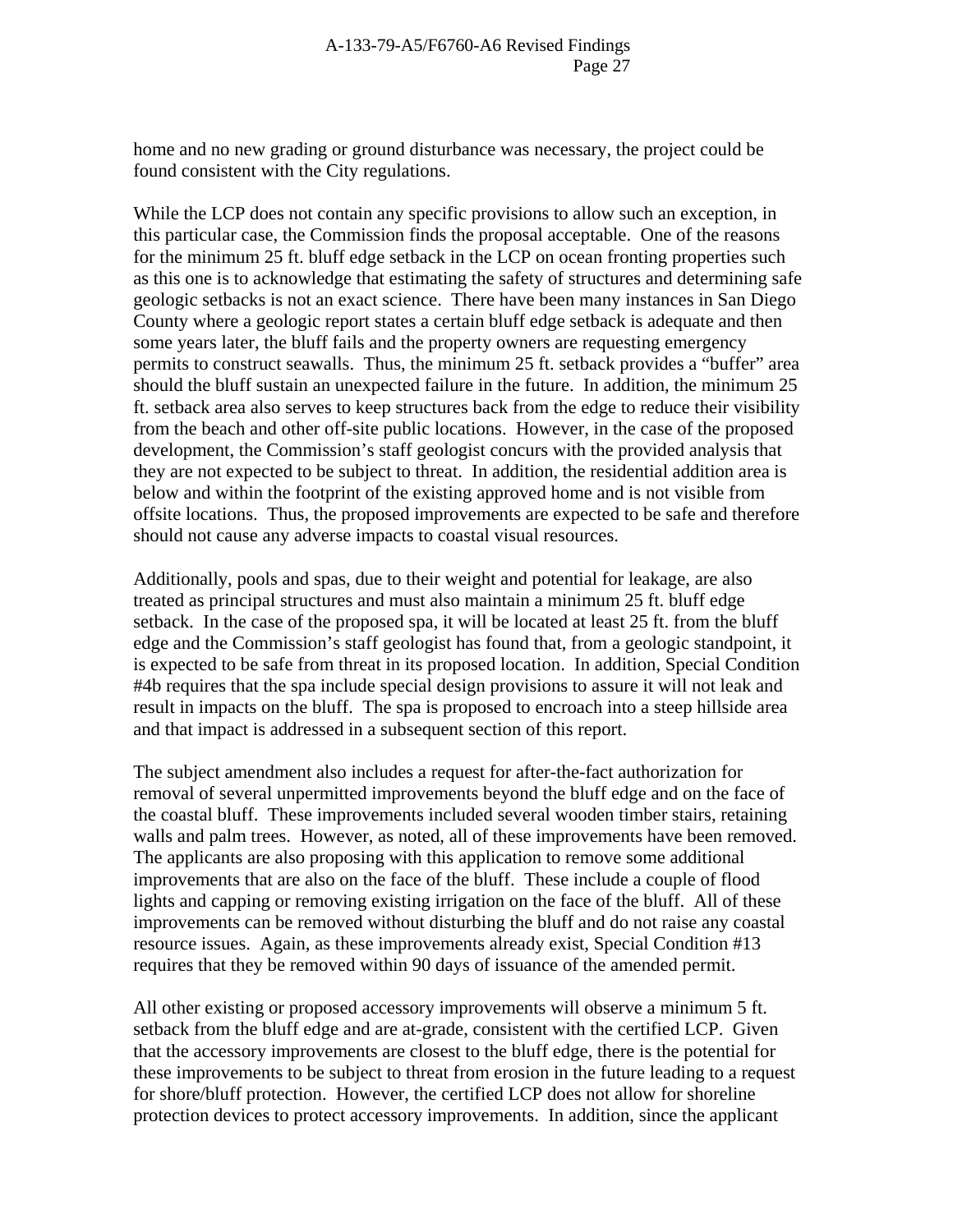has assured the Commission that the proposed improvements can be constructed without requiring shoreline protection in the future, pursuant to the certified LCP cited above, Special Condition #6 requires the applicant to waive all rights to future protection for the improvement approved pursuant to this permit. Such a condition will assure that the bluff will be protected to the maximum extent possible from unnatural alteration of the bluff, consistent with the certified LCP.

Although the Commission finds that the proposed improvements to the home have been designed to minimize the risks associated with their construction, the Commission also recognizes the inherent risk of blufftop development. There is a risk of damage to the proposed improvements as a result of erosion and sea level rise over time. Given that the applicants have chosen to construct these improvements despite these risks, the applicants must assume the risks. Accordingly, Special Condition #7 requires the applicants to acknowledge the risks associated with this development, waiving any claims against the Commission for injury or damage that may result from such hazards, and agreeing to indemnify the Commission against claims for damages that may be brought by third parties against the Commission as a result of its approval of this permit. Special Condition #8 requires the permit and findings be recorded to assure future property owners are aware of the permit conditions.

Special Condition #9 has been attached to require that an amendment be approved before any future additions to the residence or other developments as defined by the Coastal Act, is constructed on the subject site. Requiring an amendment for all future development allows the Commission to insure that such development will not create or lead to the instability of the coastal bluffs, impacts to public access, adverse visual impacts or result in the construction or enlargement of the existing structure in a high risk area. To further protect the geologic integrity of the coastal bluff seaward of the residence, Special Condition #10 requires that an open space deed restriction be placed over the bluff face to prohibit construction or the placement of any structures on it (with the exception of the removal of the unpermitted improvements, irrigation piping, the construction and maintenance of the public accessway and privacy fencing and landscape screening) and to protect it in perpetuity.

In summary, the applicants have documented and the Commission's technical staff has concurred that the proposed improvements can be sited safely on the site without the need for shoreline protection in the future. Therefore, the proposed development, as conditioned, is consistent with the provisions of the certified LCP addressing geologic hazards and blufftop setbacks.

 **5. Protection of Steep Hillsides/Coastal Canyons**. The project site also contains a steep hillside area that is also referred to as a coastal canyon. Steep Hillsides are defined in the City's certified implementation plan (Land Development Code) as follows:

Steep hillsides means all lands that have a slope with a natural gradient of 25 percent (4 feet of horizontal distance for every 1 foot of vertical distance) or greater and a minimum elevation differential of 50 feet, or a natural gradient of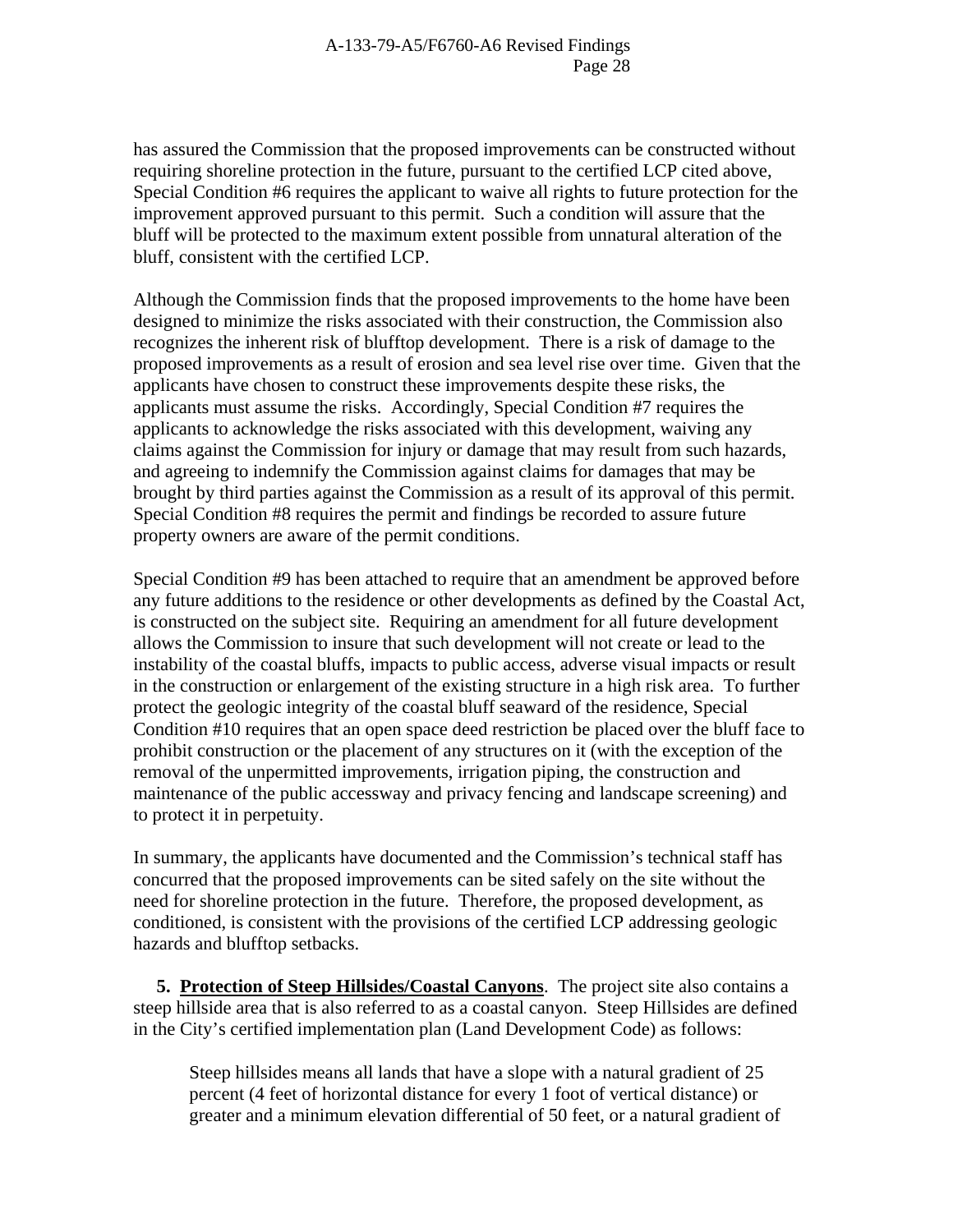200 percent (1 foot of horizontal distance for every 2 feet of vertical distance) or greater and a minimum elevation differential of 10 feet.

The City's certified LUP contains provisions addressing steep hillsides. Policy 4 (Page 51/52) of the Natural Resources and Open Space Element of the certified La Jolla LUP states, in part:

## 4. Steep Hillsides

a. The City shall apply the Environmentally Sensitive Lands regulations to all new development on property in La Jolla having slopes with a natural gradient of 25 percent or greater and a minimum differential of 50 feet. The Environmentally Sensitive Lands regulations provide supplementary development regulations to underlying zones such as development encroachment limits for natural steep slopes, erosion control measures and compliance with design standards identified in the Steep Hillside Guidelines. Development on steep hillsides shall avoid encroachment into such hillsides to the maximum extent possible. When encroachment is unavoidable, it shall be minimized and in accordance with the encroachment limitations standards contained in the plan….

Plan Recommendation 5 (Pages 61-64) of the Natural Resources and Open Space Element of the certified La Jolla LUP states, in part:

5. Steep Hillsides

In addition to the recommendations contained in the Residential Element of this plan and the requirements of the Land Development Code, including the Environmentally Sensitive Lands regulations and the Steep Hillside Guidelines of the Land Development Manual, the following Hillside Development Guidelines shall be used as requirements in evaluating new development on all properties containing slopes in La Jolla which equal or exceed 25 percent:

- a. …. Keep driveways, parking areas, tennis courts, swimming pools, and other accessory uses to a minimum, and locate them on more level portions of the site in slopes below 25 percent.
- […]
- k. Set back large residential structures from the top of steep hillsides so that the design and site placement of a proposed project respect the existing natural landform and steep hillside character of the site. This is especially important for those locations that are visible from natural open space systems, parklands, major coastal access routes and the seashore. The reservation of the natural character of these areas depends upon minimizing visual intrusions.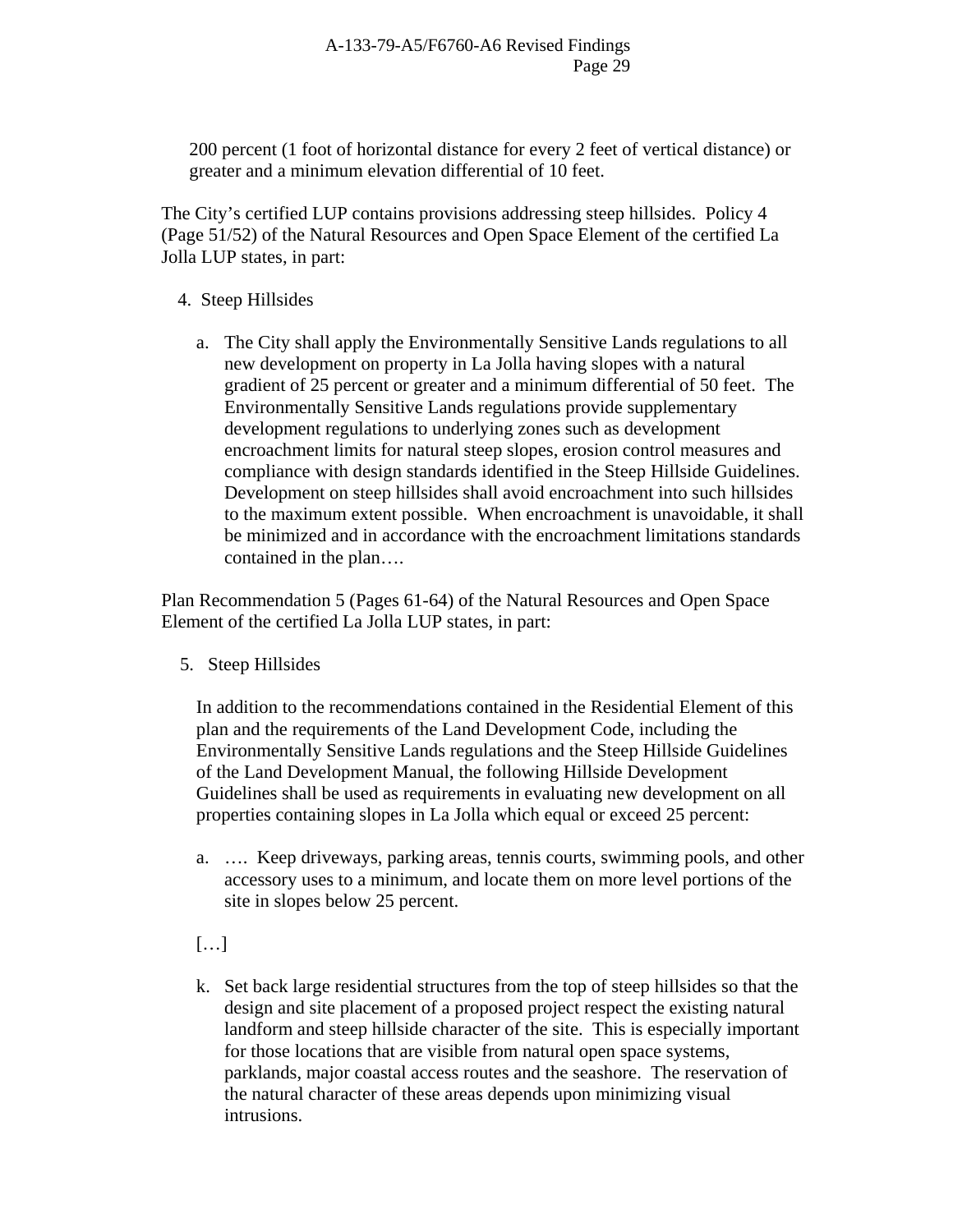The Environmentally Sensitive Lands (ESL) Regulations of the City's Land Development Code address development on steep hillsides. The following provisions of the ESL Regulations are applicable to the proposed development.

Section 143.0142 Development Regulations for Steep Hillsides

Development that proposes encroachment into steep hillsides or that does not qualify for an exemption pursuant to Section  $143.0110(c)$  [not applicable here] is subject to the following regulations and the Steep Hillside Guidelines in the Land Development Manual.

(a) Allowable Development Area

[…]

- (4) Within the Coastal Overlay Zone, steep hillsides shall be preserved in their natural state….
- $[...]$ 
	- (D) for the purposes of Section 143.0142, encroachment shall be defined as any areas of twenty-five percent (25%) or greater slope in which the natural landform is altered by grading, is rendered incapable of supporting vegetation due to displacement required for the building, accessory structures or paving…
	- […]

In order to help the City interpret the development regulations for steep hillsides, the City of San Diego has developed the Steep Hillside Guidelines (which are included as a component of the City's certified LCP). The following provisions of the guidelines are applicable to the proposed development.

## **DESCRIPTION OF REGULATIONS**

[…]

## **(B) 143.0113 Determination of Location of Environmentally Sensitive Lands, Applicability of Division and Decision Process**

[…]

(4)(a) Within the Coastal Overlay Zone, projects proposing to encroach into steep hillsides shall be subject to the discretionary regulation identified in Section 143.0142(a)(4) of the Environmentally Sensitive Lands regulations. Projects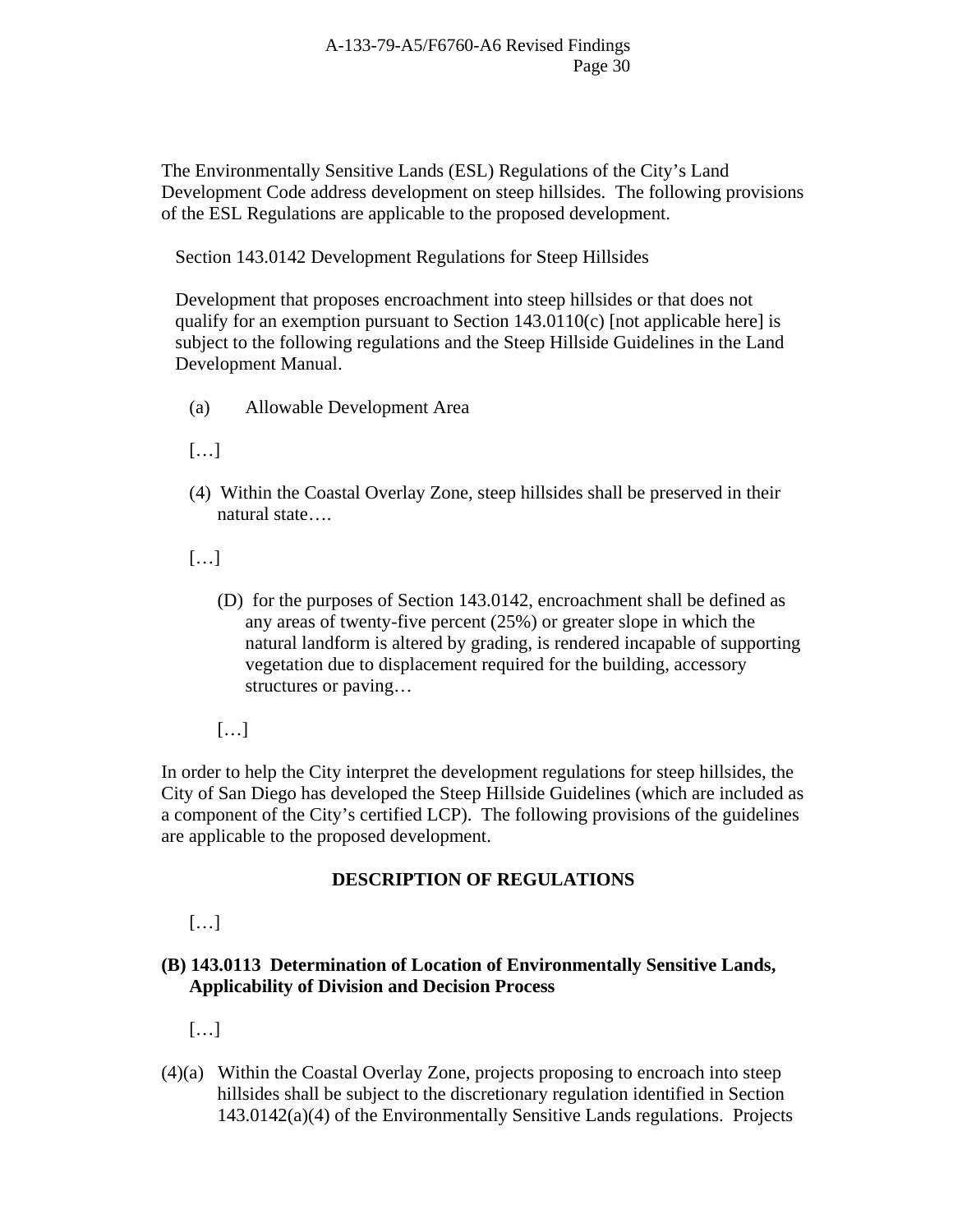shall be evaluated on a case-by-case basis to determine if encroachment, as defined in Section 143.0142(a)(4)(D) of the Environmentally Sensitive Lands regulations, can be permitted. It is the intent of the regulations and the Steep Hillside Guidelines that development be located on the least sensitive portions of a site and that encroachment into areas containing steep hillsides, sensitive biological resources, geologic hazards, view corridors identified in adopted land use plans or viewsheds designated on Map C-720, be avoided or minimized if unavoidable. Projects proposing to encroach into steep hillsides shall demonstrate conformance with the Environmentally Sensitive Lands regulations and the Design Standards in Section II of the Steep Hillside Guidelines and result in the most sensitive design possible.

## **Encroachment shall not be permitted for the following**:

- Projects where the encroachment is solely for purpose of achieving the maximum allowable development area;
- **Accessory uses or accessory structures including, but not limited to patios, decks, swimming pools, spas, tennis courts, other recreational areas or facilities, and detached garages,** … [emphasis added]

As noted in the project description, the subject site contains an existing single-family residence. While the project site is bordered by the ocean to the north and west, the southwestern portion of the site is considered a steep hillside in the LCP as it is part of a small coastal canyon area that intersects the bluff at this location. Based on the LCP definition of a coastal canyon, the sloping area on the southwestern portion of the site is defined as being part of a coastal canyon and as such is considered a steep hillside, rather than a coastal bluff under the LCP. The Commission's staff geologist has reviewed the project and concurs that the southwestern slope area meets the definition of a coastal canyon (ref. Exhibit #7 attached).

The above cited LCP definition of a steep hillside indicates that to be considered a steep hillside, the area must have a slope with a natural gradient of 25% or greater and a minimum elevation differential of 50 feet. In the case of the subject site, the Commission's staff geologist has looked at the topographic survey prepared by the applicant's consultant (ref. Topographic Survey by SB&O Planning and Surveying dated March 15, 2010), and determined that the coastal canyon area on the southwestern portion of the site is entirely comprised of slopes that exceed 25% grade. In addition, in looking at the topographic survey, the elevational differential in this area exceeds 50 feet. Thus, the coastal canyon area meets the definition of a steep hillside pursuant to the LCP.

The purpose and intent of the Steep Hillside Regulations is to assure that development occurs in a manner that protects the overall quality of the resources and the natural and topographic character of the area. The reservation of the natural character of these areas depends upon minimizing visual intrusions. The applicant is proposing to install a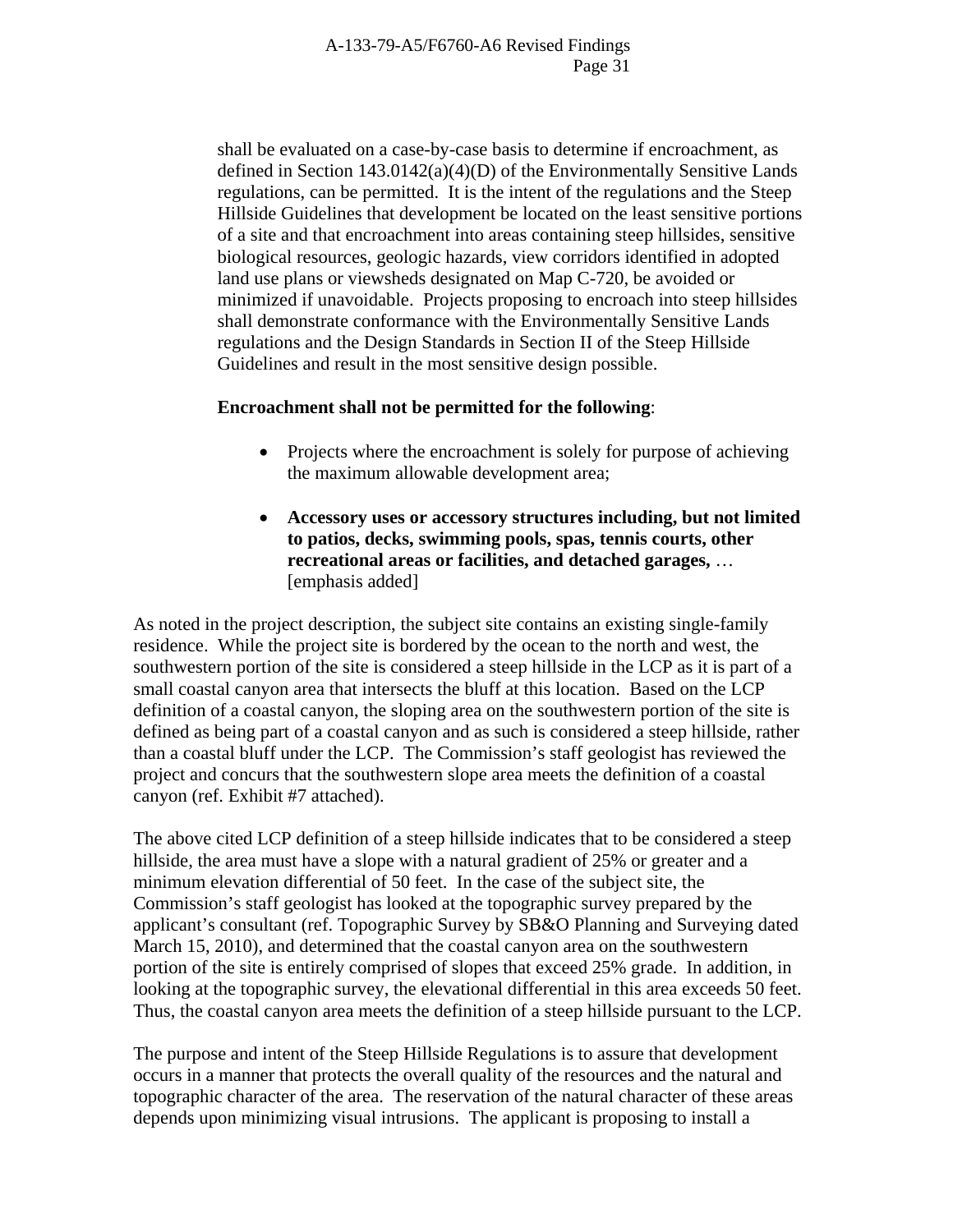Jacuzzi spa in the rear yard of the home, partially extending into steep slopes of 25% grade or more. The above-cited steep hillside regulations require that development on steep hillsides be avoided and that if unavoidable, development be minimized. The LCP provisions allow for some encroachment into steep hillsides, but only in those circumstances where such an encroachment cannot be avoided due to a predominance of steep slopes rendering the site otherwise undevelopable. For the proposed development, such is not the case. The applicants already have achieved reasonable use of the site with the existing single-family residence and its associated yard and patio areas, which were constructed on the flat, non-steep portions of the site. As such, based on the above-cited LCP provisions, there is no requirement that encroachment onto steep hillsides be permitted.

More importantly, as cited above, the steep hillside guidelines specifically prohibit encroachment into steep hillsides for accessory improvements such as spas. Thus, if the proposed spa encroaches onto steep hillsides, it is not consistent with the certified LCP. However, at this time, the exact extent and location of the steep hillside area has not been determined due to the applicant's assertion that the upper limits of the canyon area has been filled in the past and is thus not a natural gradient. The applicant has presented geotechnical information supporting that fill exists in this area. The Commission's Staff Geologist has reviewed the presented information and confirms that fill is present in this location. However, he cannot, based on his review of the information, identify the extent of the fill at this time and thus, the location of the steep hillside area cannot be specifically identified. After further review of the information and possibly some additional soil borings, the Commission's staff geologist could better identify the extent of the fill. Therefore, Special Condition #4b allows for the submittal of additional information for review and approval of the Executive Director, documenting the extent of the fill and the location of the steep hillside area and also requires that the applicants submit final plans that show the spa does not encroach into the LCP defined steep hillside area of the site as determined by the Executive Director. In order to reduce the potential for impacts to the adjacent natural hillside and bluff area resulting from a leaking spa, Special Condition #4b also requires that a spa protection plan be prepared and, that the applicants include such plan in the design and improvement of the spa.

To protect the LCP defined steep hillside area from development in the future as required under the LCP, Special Condition #10 requires that an open space deed restriction be placed over the steep hillside portions of the site (and the coastal bluff area as described in the previous section of this report) to prohibit construction or the placement of any structures on it (with the exception of the removal of the unpermitted improvements and irrigation piping, the construction and maintenance of the public access way, and privacy fencing and landscape screening) and to protect it in perpetuity. With these special conditions, the steep natural hillside area will be protected, consistent with the above cited LCP provisions.

 **6. Public Views**. In terms of protection of scenic quality and the visual resources of the subject site, the certified LCP and the La Jolla Community Plan contain numerous policies addressing the protection of public views to the ocean. Some of these include: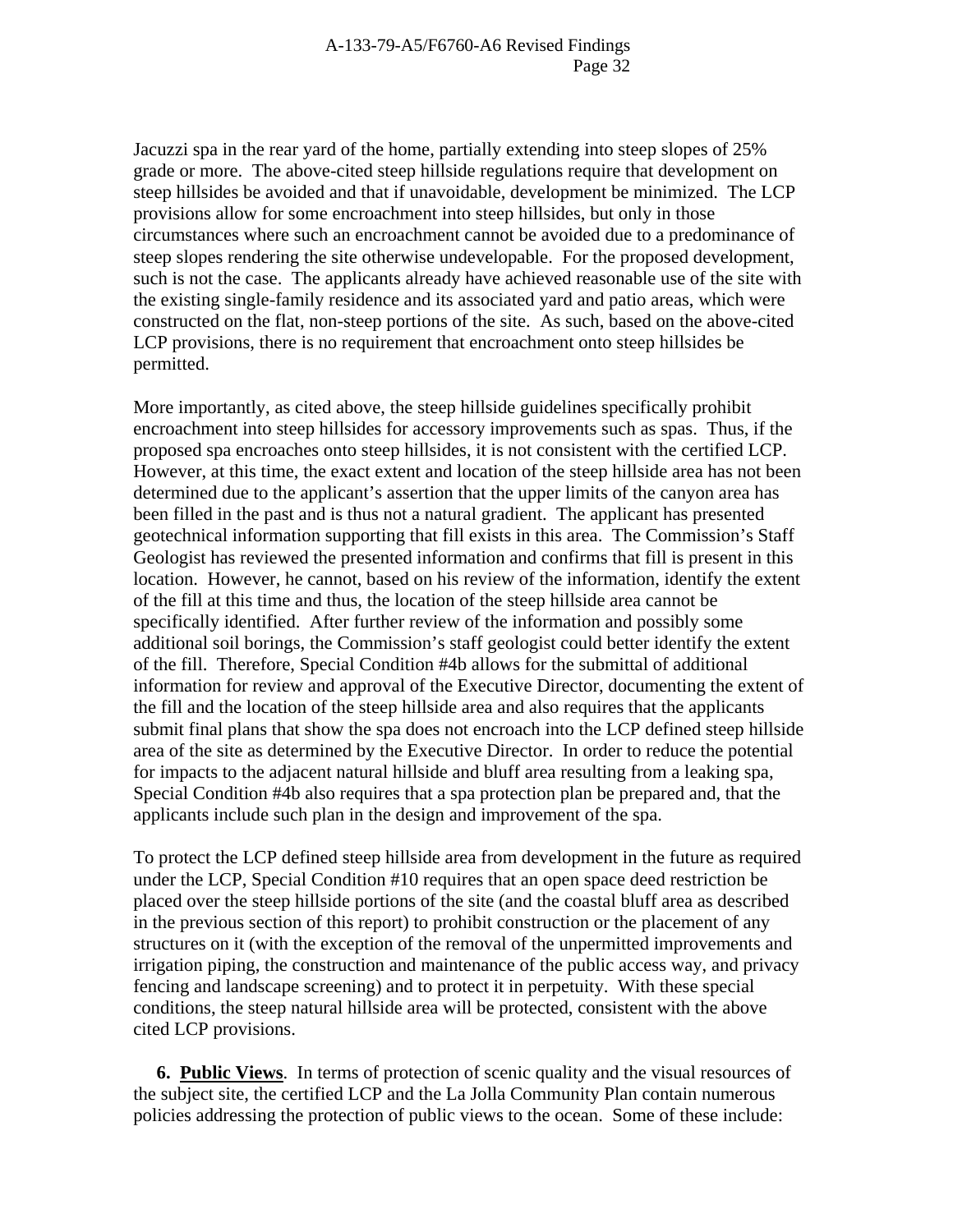Public views from identified vantage points, to and from La Jolla's community landmarks and scenic vistas of the ocean, beach and bluff areas, hillsides and canyons shall be retained and enhanced for public use….

Public views to the ocean from the first public roadway adjacent to the ocean shall be preserved and enhanced, including visual access across private coastal properties at yards and setbacks….

Protect public views to and along the shoreline as well as to all designated open space areas and scenic resources from public vantage points…Design and site proposed development that may affect an existing or potential public view to be protected…in such a manner as to preserve, enhance or restore the designated public view....

Implement the regulation of the building envelope to preserve public views through the height, setback, landscaping and fence transparency regulation of the Land Development Code that limit the building profile and maximize view opportunities….

 View corridors utilizing side yard setbacks, should be encouraged along shoreline and blufftop areas, in order to avoid a continuous wall effect. Even narrow corridors create visual interest and allow for sea breezes to refresh passersby….

 Setbacks and view corridors should be kept clear of trash receptacles, utility boxes, storage materials, untrimmed landscaping or any other obstructions which may interfere with visual access.

In addition, the certified Land Development Code contains similar provisions. Section 132.0403 of the Land Development Code states the following:

(a) If there is an existing or potential public view and the site is designated in the applicable *land use plan* as a public view to be protected,

(1) The applicant shall design and site the *coastal development* in such a manner as to preserve, enhance or restore the designated public view, and

(2) The decision maker shall condition the project to ensure that critical public views to the ocean and shoreline are maintained or enhanced.

(b) A visual corridor of not less than the side *yard* setbacks or more than 10 feet in width, and running the full depth of the *premises*, shall be preserved as a deed restriction as condition of Coastal Development permit approval whenever the following conditions exist [emphasis added]:

 (1) The proposed *development* is located on *premises* that lies between the shoreline and the first public roadway, as designated on Map Drawing No. C-731; and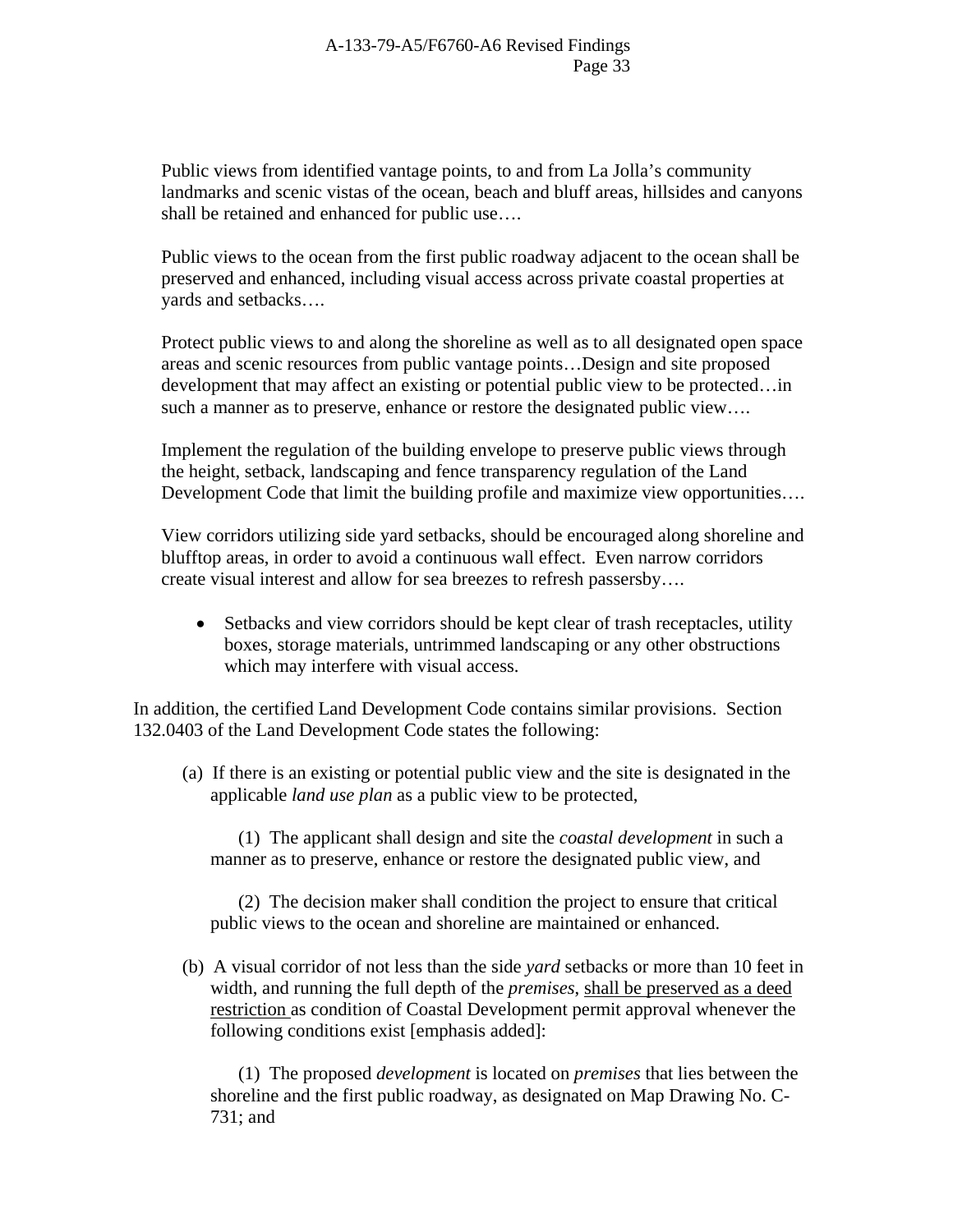(2) The requirement for a visual corridor is feasible and will serve to preserve, enhance or restore public views of the ocean or shoreline identified in the applicable *land use plan*.

(c) If there is an existing or potential public view between the ocean and the first public roadway, but the site is not designated in a land use plan as a view to be protected, it is intended that views to the ocean shall be preserved, enhanced or restored by deed restricting required side yard setback areas to cumulatively form functional view corridors and preventing a walled off effect from authorized development.

[…]

 (e) *Open fencing* and landscaping may be permitted within the view corridors and visual accessways, provided such improvements do not significantly obstruct public views of the ocean. Landscaping shall be planted and maintained to preserve public views.

In addition, the City's certified implementation plan defines open fencing as "a fence designed to permit public views that has at least 75 percent of its surface area open to light." The intent of the above-cited language in the certified LCP is to enhance or maintain any potential public views across a property between the first coastal road and sea.

The subject site is located at the northwest corner of Princess Street and Spindrift Drive in La Jolla on a coastal blufftop lot. The site is located within a major scenic viewshed, as identified in the certified Land Use Plan and between the first public road and the sea. The proposed amendment raises a couple of issues with regard to protection of public views. First, the proposed fence/wall and gate at the entrance to the vertical access easement may impact public views from the public right-of-way as well as from an existing informal viewing area on Spindrift Drive. The second relates to the existing and proposed landscaping in the view corridor along the southern property boundary.

Relative to the fence/wall and gate, as noted above, on properties located between the first public road and the sea and/or on properties that contain designated view sheds, the LCP requires that public views be protected by, among other things, requiring that the side yard setback area(s) be deed restricted to assure structures and landscaping do not interfere with public views. In the case of the subject site, public views of the ocean are available along the south side yard area from Princess Street as well as from an informal viewing area adjacent to Spindrift Drive over the residence. There is an existing concrete stairway in the southern side yard. However, beyond the stairway further south along the side yard, there is an existing hedge which could impede public views to the ocean. While no new landscaping is proposed, there is the potential that in the future, trees or other tall shrubs could be planted within this side yard area. For this reason, Special Condition #5 requires that all new landscape materials within the southern yard area (adjacent to the home) shall be species with a growth potential not expected to exceed a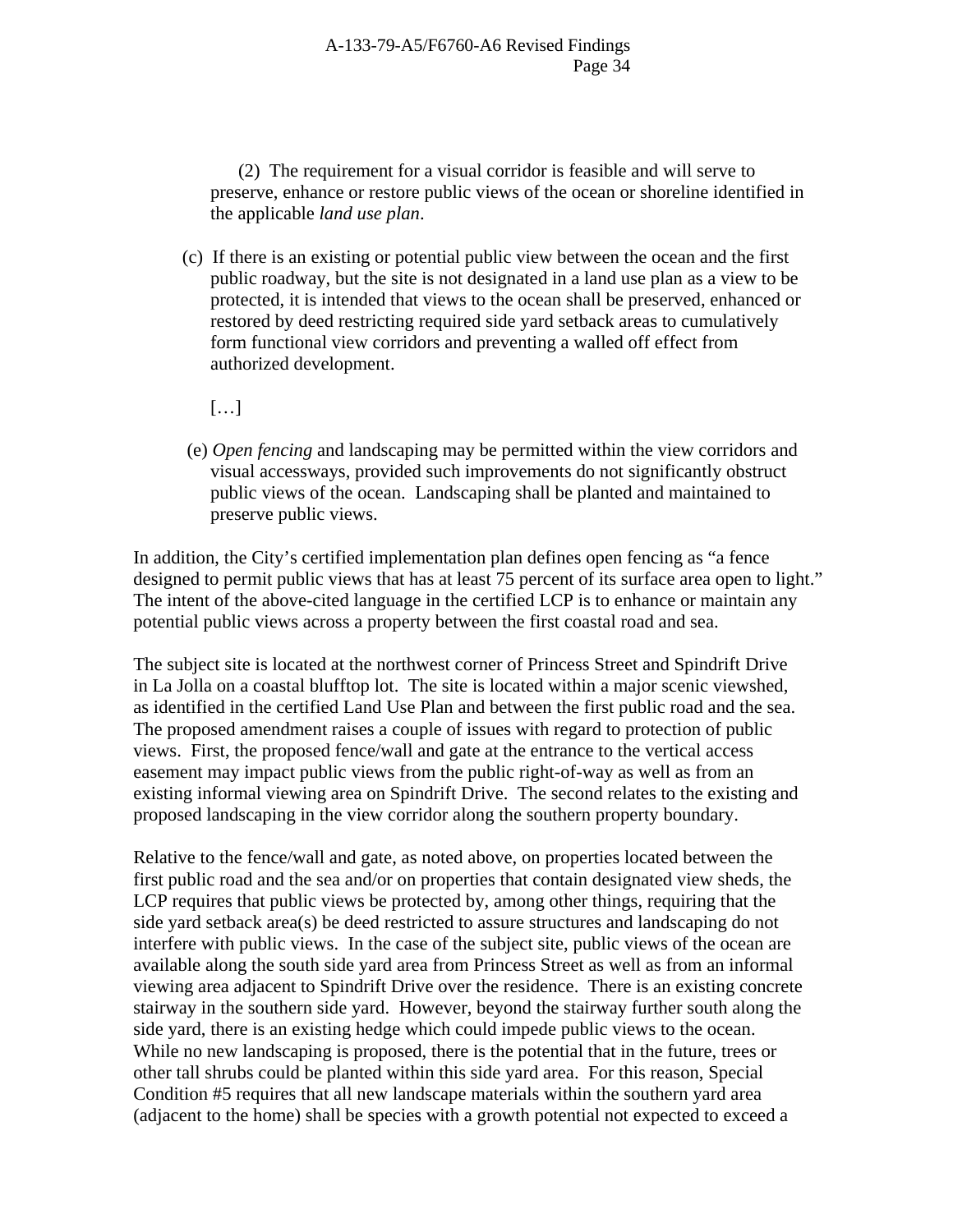height of three feet above the elevation of the adjacent street as depicted on the plans by Marengo Morton Architects dated 6/13/11. In addition, currently there is existing landscaping within the south side yard setback area that could obstructs views to the ocean from not only the existing informal public viewing area, but also from the end of Princess Street looking towards the ocean through the south side yard. While this landscaping need not be removed, Special Condition #5 requires that it be maintained such that ocean views are not affected. This condition also requires that any new plant materials be mostly drought-tolerant native species (no invasive species) and that in 5 years a landscape monitoring report be submitted documenting that the landscaping is consistent with the landscape plans approved with this action.

However, the fence/wall and gate proposed to be retained will affect public views along this view corridor and are not consistent with the provisions of the certified LCP cited above in that neither the wall nor the fence have been designed such that 75% of their surface area is open. The existing fence/wall and gate extend across the south side yard adjacent to Princess Street. As proposed, the gate is 92 inches tall and 48 inches wide and is constructed with a wood frame (approximately 6 inches wide on either side and approximately 9 inches wide on the top and bottom) with a wire mesh middle section. One side is attached to the home and other to a free standing solid stucco wall that is 92 inches tall and approximately 32 inches wide that extends beyond the property line onto the adjacent property to the south. Based on the plans submitted with this application, the proposed gate only retains approximately 50% of its surface area as open and the stucco wall is solid, with no open area. Thus, both the gate and the wall are inconsistent with the certified LCP.

The south side yard area is the only area on the property where public views are available to the ocean. Thus, maintaining these existing public views is important. To assure public views are maintained, Special Condition #4c requires that the fence/wall and gate be revised such that the upper 75% of the surface area of each is open and that no portion extends onto the adjacent property to the south. This condition also requires that revised plans first be approved by the City of San Diego. Because the fence/wall and gate are currently existing, Special Condition Nos. 12 and 13 require that the revised plans, approved by the City of San Diego, be submitted within 60 days of Commission action and that the fence/wall and gate be removed within 90 days of issuance of the amended permit.

Currently, ocean views are available over the existing home and between the existing home and the home to the south from an informal public viewing area along Spindrift Drive. None of the proposed improvements will result in public view impediments from this viewing area. While the project does include the installation of photovoltaic panels on the roof of the home, the roof is flat and surrounded by a small parapet wall, which will screen the panels from offsite views. With the requirement that landscaping be trimmed to maintain views and the fence/gate be modified in the south yard area, the Commission can be assured public views will be maintained into the future.

In summary, there are existing public views of the ocean that will be affected by the subject development. The existing wall and gate proposed to be retained result in public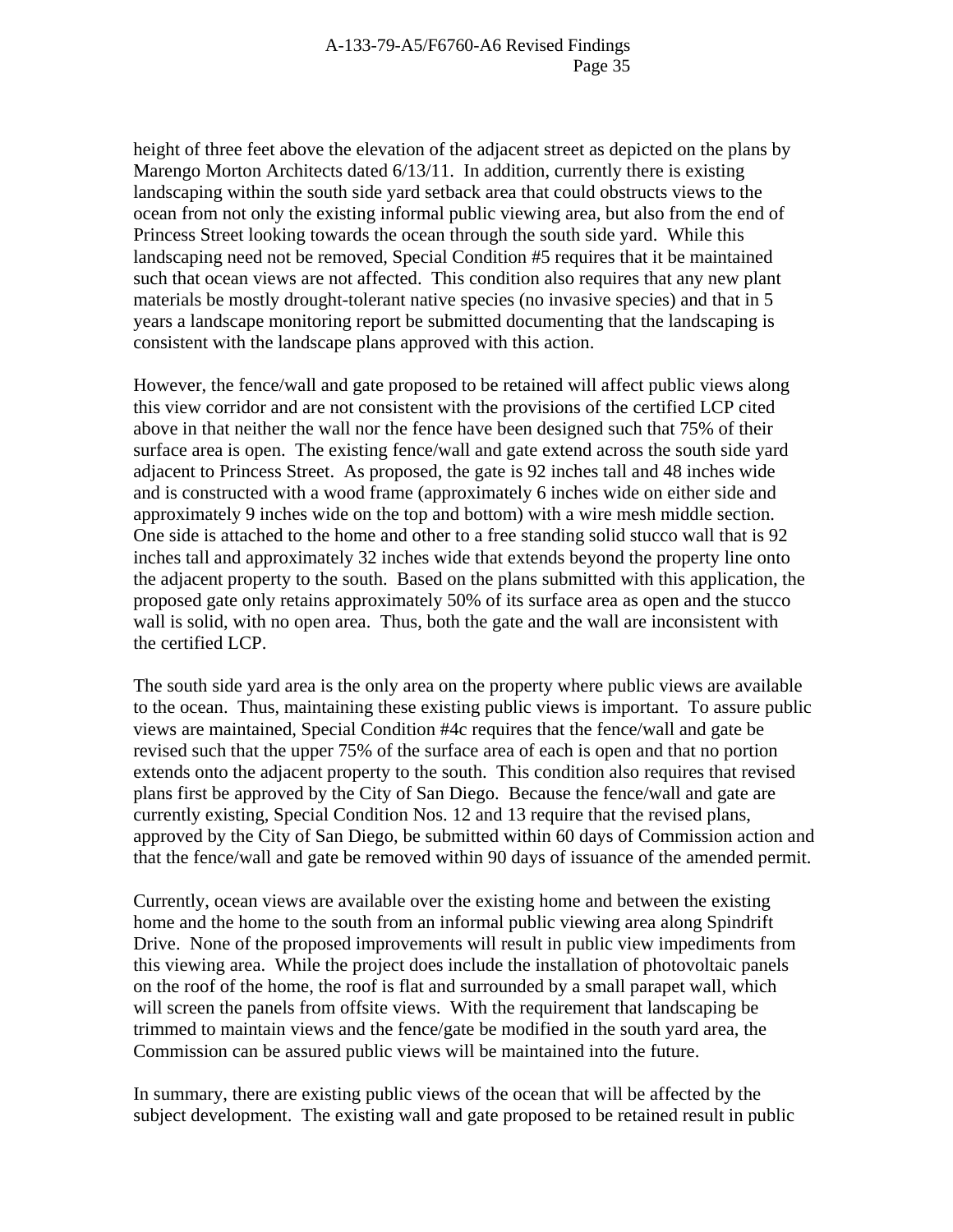view impacts and are inconsistent with the certified LCP. As conditioned to revise these structures and to assure all landscaping in the south side yard setback area is low level, not to exceed three feet in height, public views will be protected, consistent with the above-cited provisions of the certified LCP.

 7**. Unpermitted Development**. Unpermitted development has been carried out on the subject site without the required coastal development permit. The applicants are requesting after-the-fact authorization for numerous improvements to the existing home to include construction of concrete stairways, walls and fences, garage improvements, decorative paving in the public Right-of-Way, new planters and trellises, second story-deck and roof and balcony and modifications to a non-conforming structure located partially in the public Right-of-Way. Also, requested are after-the-fact additions to the home.

To ensure that the matter of unpermitted development is resolved in a timely manner, Special Condition #12 requires that the applicants satisfy all conditions of this permit amendment within the specified times required in each condition, or within such additional time as the Executive Director may grant for good cause. In addition, because many components of the amendment have already been constructed and through this amendment are required to be revised, Special Condition #13 requires that within 90 days of Executive Director approval of the required revised plans pursuant to Special Condition Nos. 4 and 5, the applicants shall remove the existing improvements consistent with the plans approved pursuant to Special Condition Nos. 3 and 4 of this permit amendment.

Although development has taken place prior to the submission of this amendment request, consideration of the request by the Commission has been based solely upon the certified City of San Diego LCP and the public access and recreation policies of the Coastal Act. Commission action upon the permit amendment does not constitute a waiver of any legal action with regard to the alleged violations of the Coastal Act that may have occurred; nor does it constitute an admission as to the legality of any development undertaken on the subject site without a coastal development permit.

 8**. Local Coastal Planning**. The subject site is zoned RS-1-7 and is designated for residential use in the certified La Jolla Land Use Plan. The proposed project is consistent with that zone and designation. The subject site consists of a sensitive coastal bluff as identified in the City's certified LCP. The Environmentally Sensitive Lands (ESL overlay) regulations of the City's implementation plan are thus applicable to the subject site. The proposed improvements, as conditioned, are consistent with the ESL overlay.

The certified La Jolla Community Plan and Local Coastal Program Land Use Plan contain policies that address shoreline protective devices, protection and improvement of existing visual access to the shoreline, and policies stating that ocean views should be maintained in future development and redevelopment. In addition, the certified LUP requires that structures be set back adequately from the coastal bluff to protect the geologic integrity and visual resources of the coastal bluffs and shoreline areas. As conditioned, the proposed development is consistent with the shoreline hazards provisions and all other relevant provisions of the certified LUP. It is also consistent with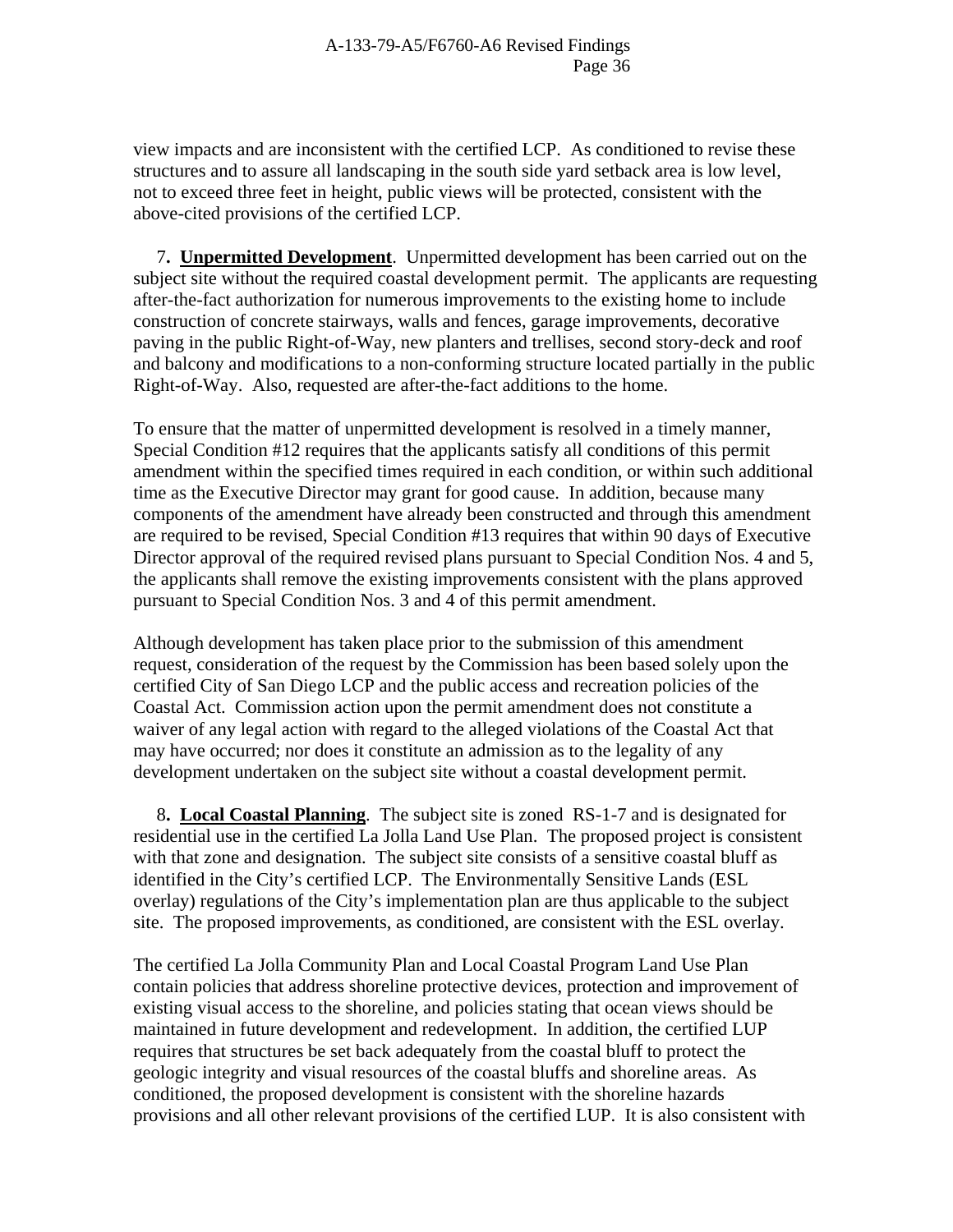the public access and recreation policies of the Coastal Act. Therefore, the proposed development, as conditioned, is consistent with the certified LCP and the relevant policies of the Coastal Act and can be approved.

#### **9. Consistency with the California Environmental Quality Act (CEQA)**.

The Commission incorporates its findings above in sections 1 through 7 regarding Coastal Act consistency and LCP consistency at this point in support of its CEQA findings. Section 13096 of the Commission's Code of Regulations requires Commission approval of Coastal Development Permits to be supported by a finding showing the permit, as conditioned, to be consistent with any applicable requirements of the California Environmental Quality Act (CEQA). Section 21080.5(d)(2)(A) of CEQA prohibits a proposed development from being approved if there are feasible alternatives or feasible mitigation measures available which would substantially lessen any significant adverse effect which the activity may have on the environment.

The proposed project has been conditioned in order to be found consistent with the certified LCP and the public access and recreation policies of the Coastal Act. Mitigation measures, including conditions addressing the recordation of public access OTD, revised plans and open space on the bluff face and steep hillside area will minimize all adverse environmental impacts. As conditioned, there are no feasible alternatives or feasible mitigation measures available which would substantially lessen any significant adverse impact which the activity may have on the environment. Therefore, the Commission finds that the proposed project is the least environmentally-damaging feasible alternative and is consistent with the requirements of the Coastal Act to conform to CEQA.

(G:\San Diego\Reports\Amendments\1970s\A-133-79-A5 & F6760-A6 Kretowicz RF rpt.doc)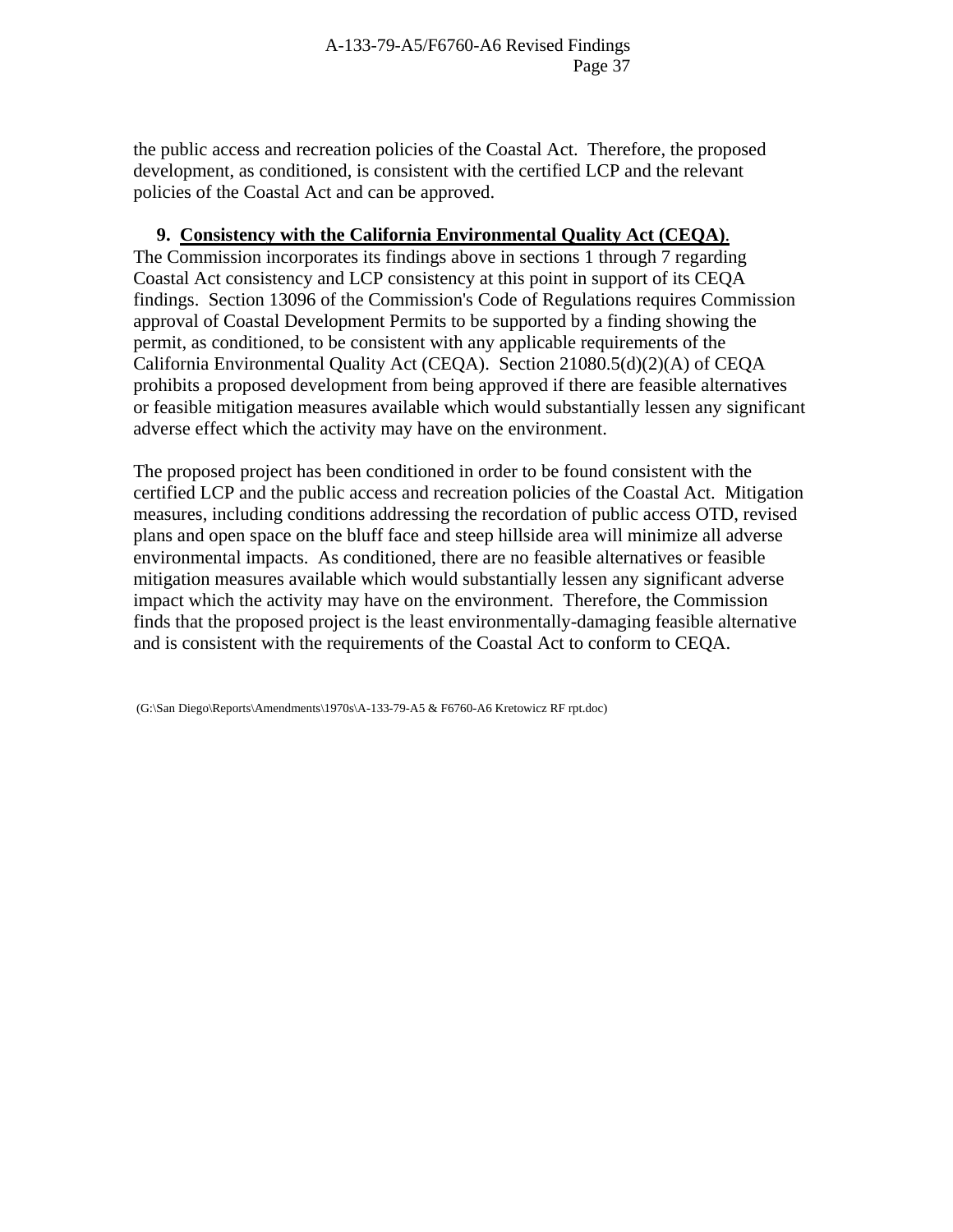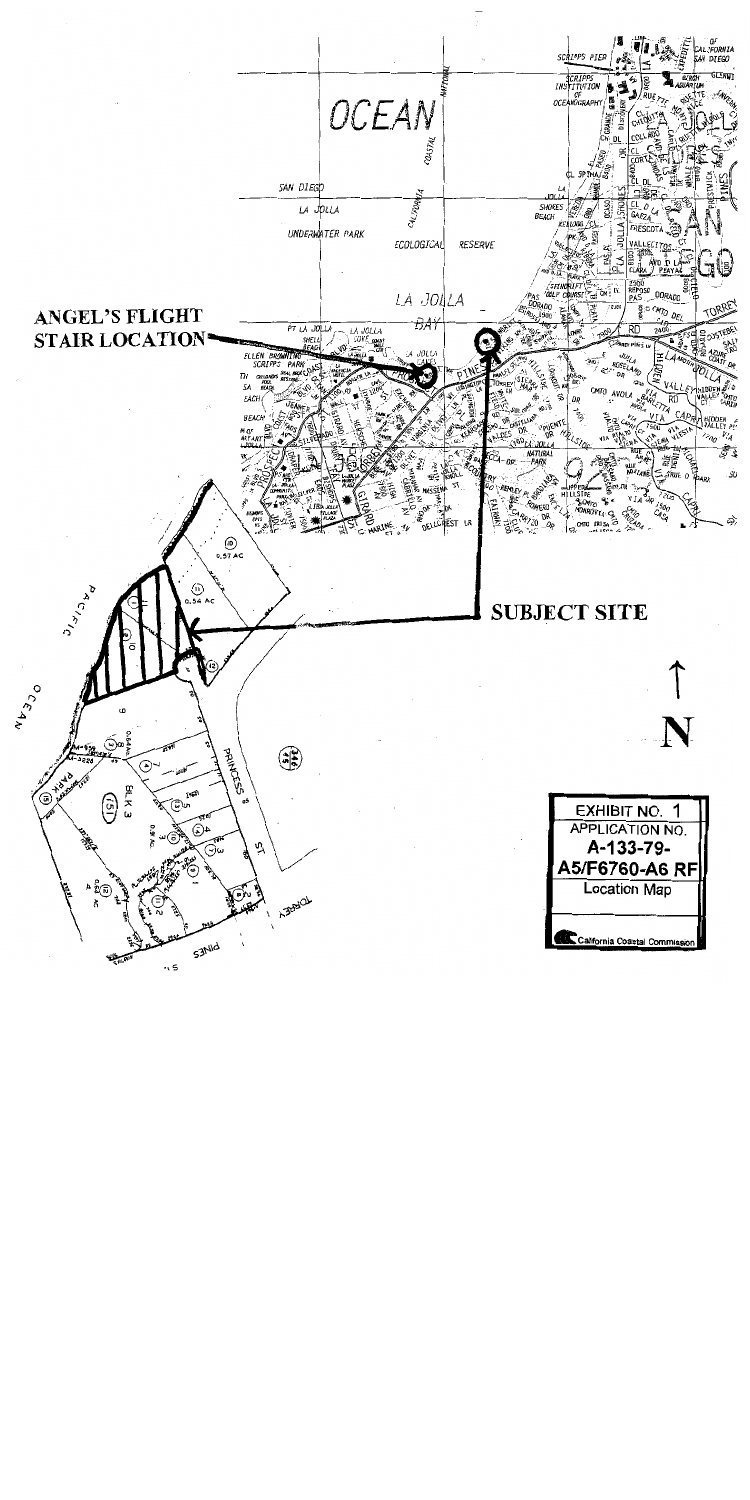

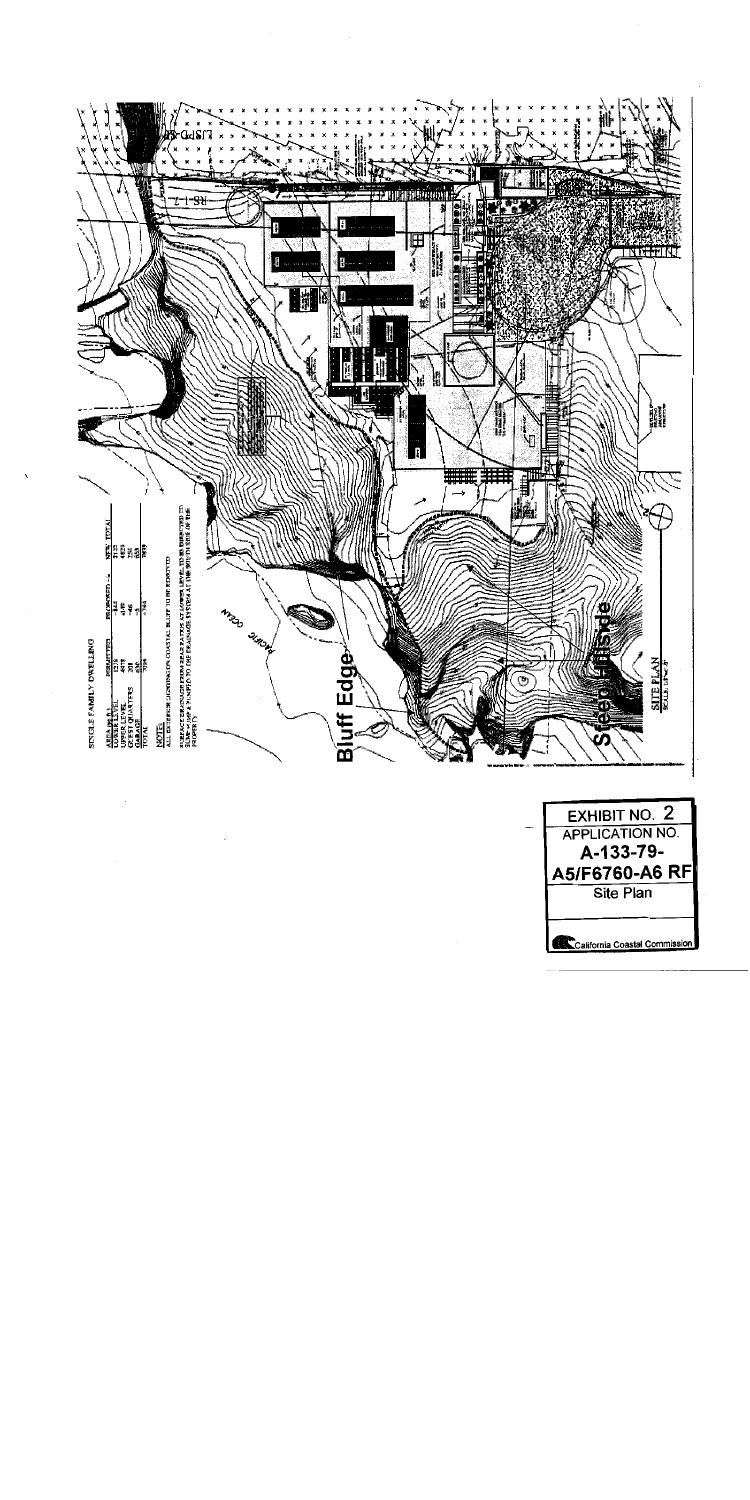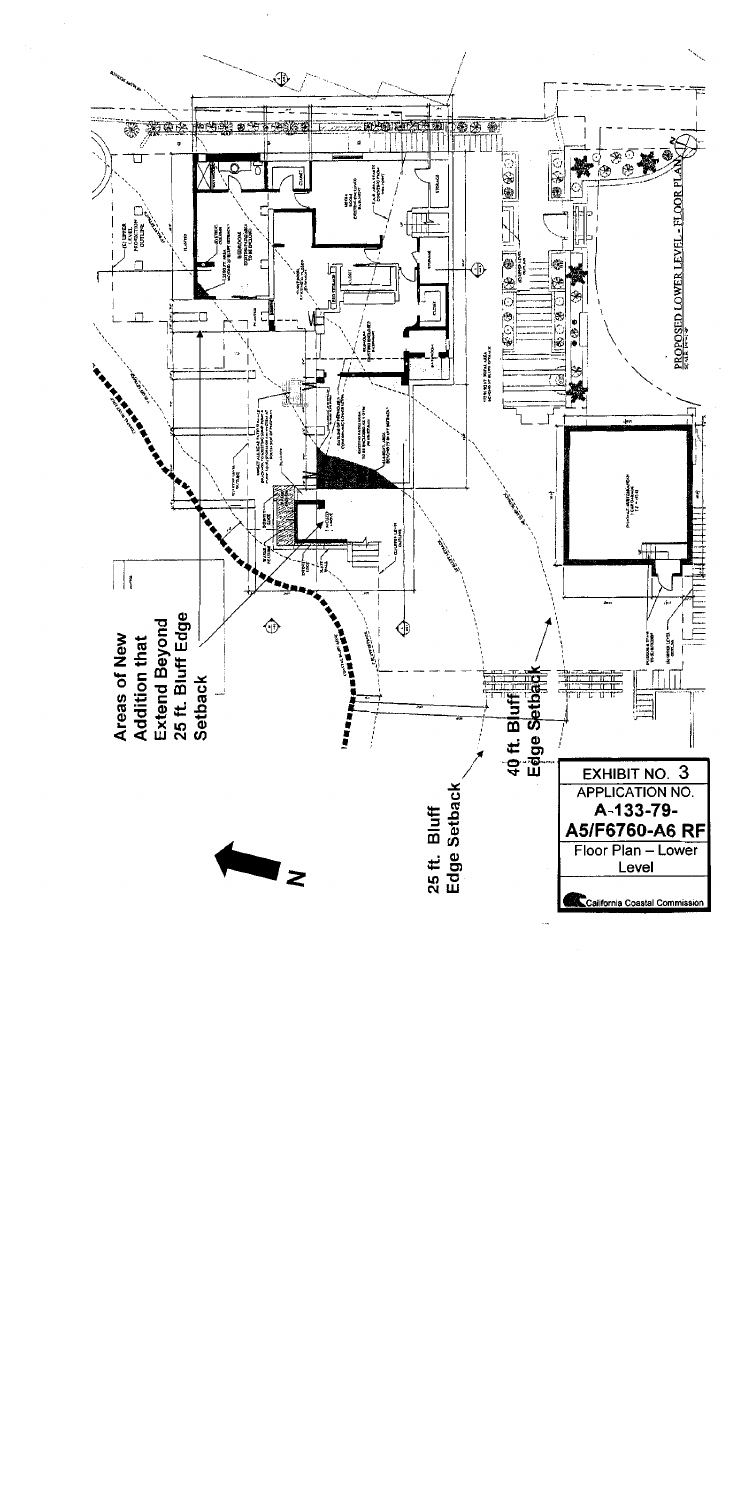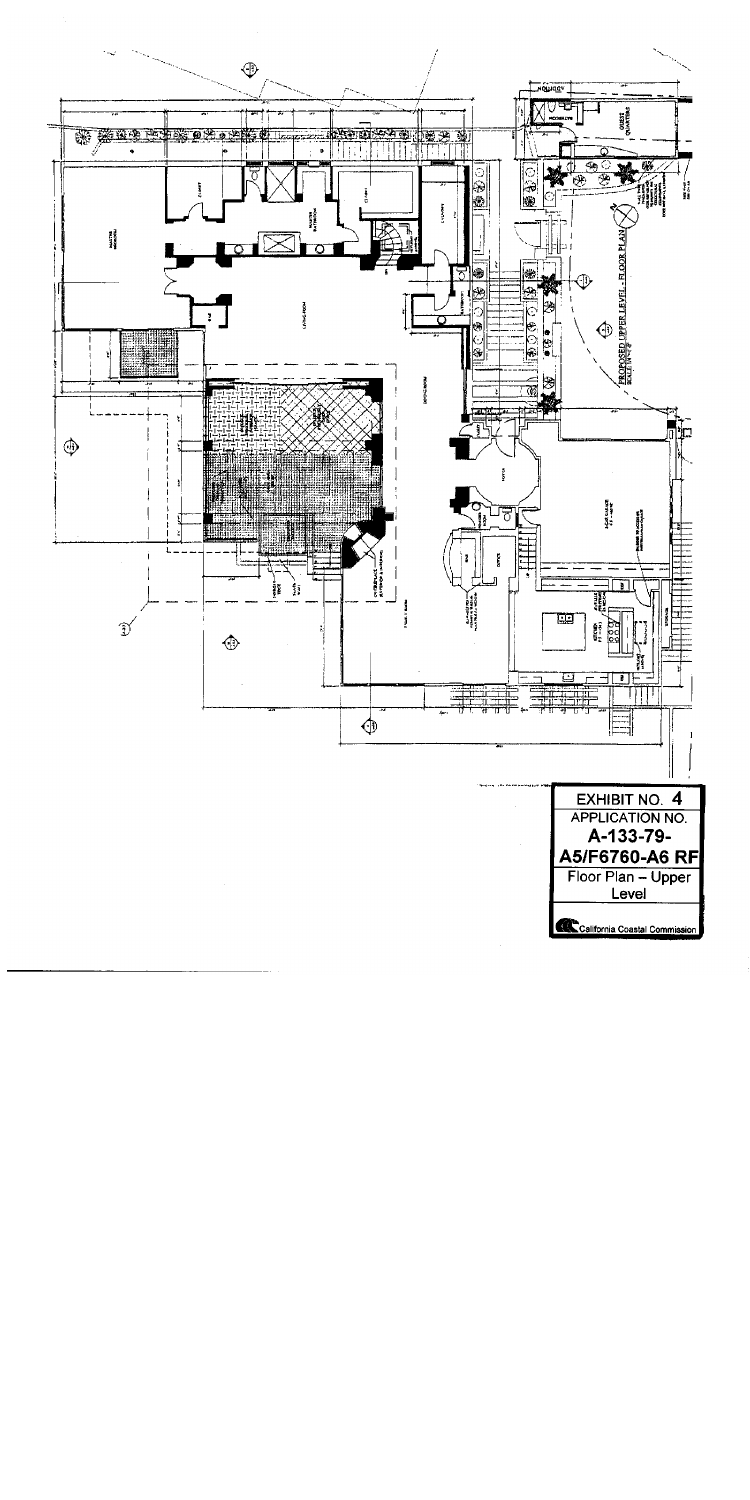

A5/F6760-A6 RF Elevations

 $1$  of  $2$ California Coastal Commission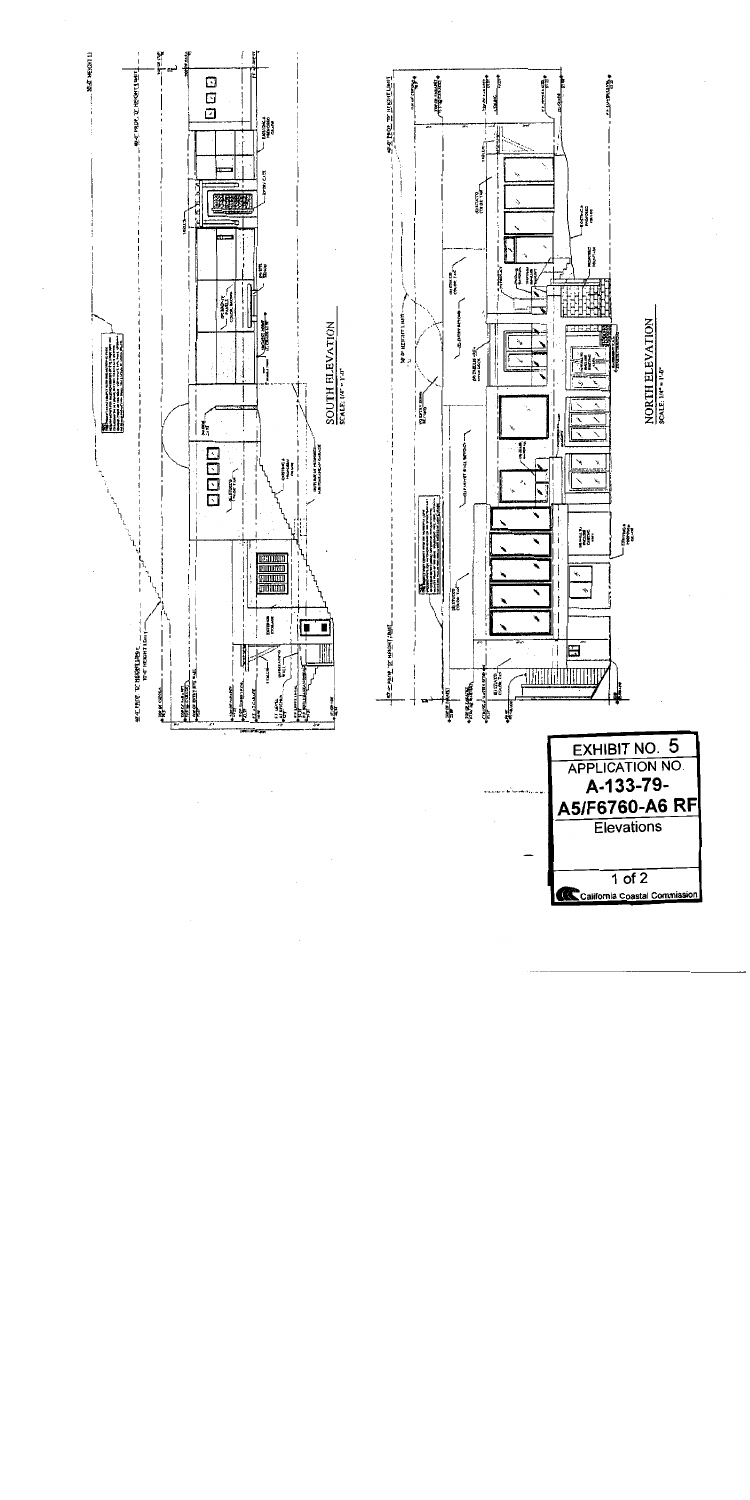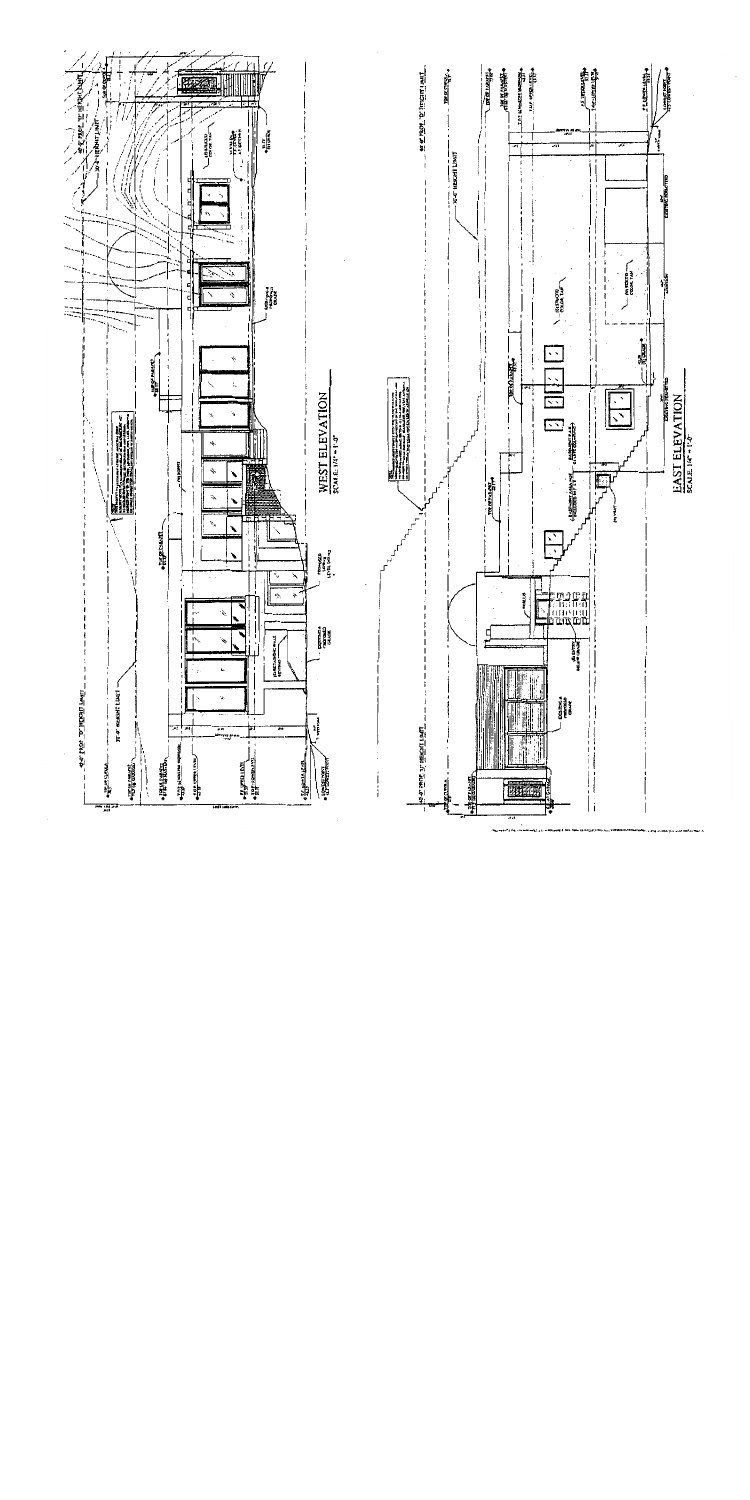